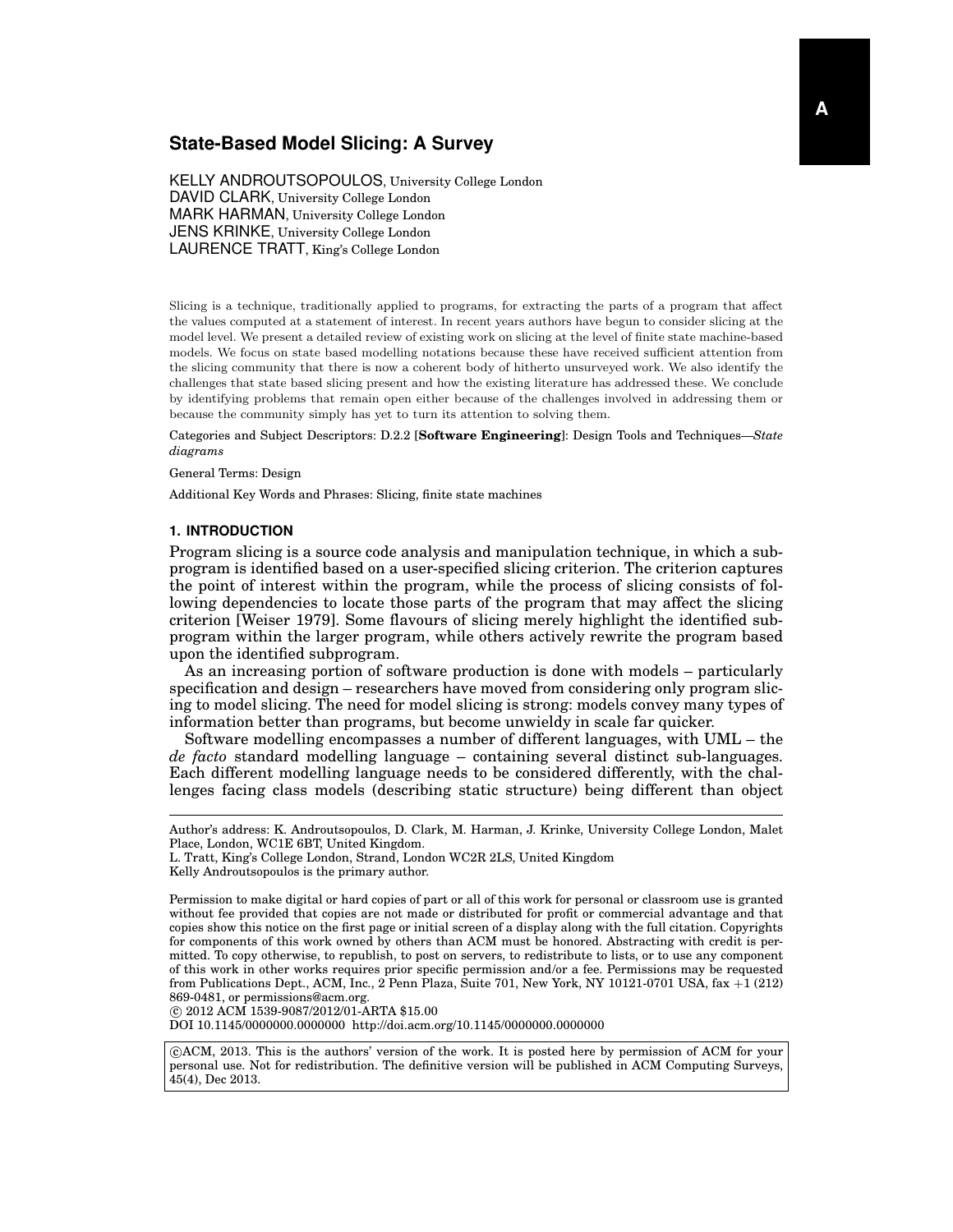models (describing specific instance patterns) or collaboration models (describing behaviour), for example.

In this paper we focus on the modelling notation to which slicing has been most often applied: State-Based Models (SBMs). We use the term SBMs as an umbrella term for a wide-range of related languages (e.g. Extended Finite State Machines, UML statecharts, STATEMATE statecharts and RSML). These languages, typically graphical, are based on finite state machines, often with additional features (e.g. stores, structuring / hierarchical constructs, or explicit parallelism constructs).

## **1.1. Why slicing state-based models is interesting and useful**

Initially, it may seem possible to use program slicing to achieve SBM slicing. However, since this would lead to results too poor for a human to interpret, SBM slicing needs to be considered as a distinct research area. There are two chief reasons for this, which we now address.

*1.1.1. Syntactic.* SBMs are (visual) graphs whereas programs are sequences of (textual) statements. Program slicing often operates at the most natural human-orientated level of granularity—a line of code. Program slices are thus typically subsets of the lines of code in the original program. SBMs do not have an equivalent level of granularity for slicing to be applied at—an individual node may represent the equivalent of several lines of code, or several nodes may represent the equivalent of a single line of code. Because of this inherent, and unfixed, difference of granularity, translating SBMs into programs may thus lead to slices that make little sense to a modeller.

SBM's graph-based nature also necessitates a totally different approach to rewriting SBMs after slicing. Where program slicing can simply remove lines and be left with a program, SBMs must be 'rewired' to prevent nodes being orphaned; as the literature shows, achieving a good rewriting is non-trivial.

*1.1.2. Semantic.* An important semantic difference between SBMs and programs is that the majority of state based modelling languages allow non-determinism (i.e. when, in a given state in a SBM, more than one transition can be validly taken), whereas programming languages go out of their way to avoid non-determinism. Translating a nondeterministic state based model into a deterministic programming language requires encoding. Even assuming that an accurate encoding can be found, the program slicing algorithm will have no understanding of it—it is as likely to slice a small part of the encoding as it is any other part of the program. Translating the sliced (encoded) program back into a state based model would then lead to bizarre state machines which would appear to bear little resemblance to the original.

Indeed, the specific set of features present in SBMs presents challenges which, when combined together, have yet to be tackled in program slicing. If one were to view the task that confronts an approach for slicing SBMs through the eyes of traditional program slicing, then the problem would resemble that of slicing a non–deterministic set of concurrently executed procedures with arbitrary control flow. Such a combination of characteristics is not addressed by the current literature on slicing [Binkley and Gallagher 1996; Binkley 2007; Binkley and Harman 2004; Harman and Hierons 2001; Tip 1995].

*1.1.3. The need for a survey.* In summary: SBM slicing is in many ways substantially different from program slicing; yet important challenges remain unresolved even in common areas between the two. Because of this, many authors have tackled various aspects of SBM slicing. The body of knowledge on SBM slicing is wide, and spread over many different and sometimes disjoint research communities. This paper is the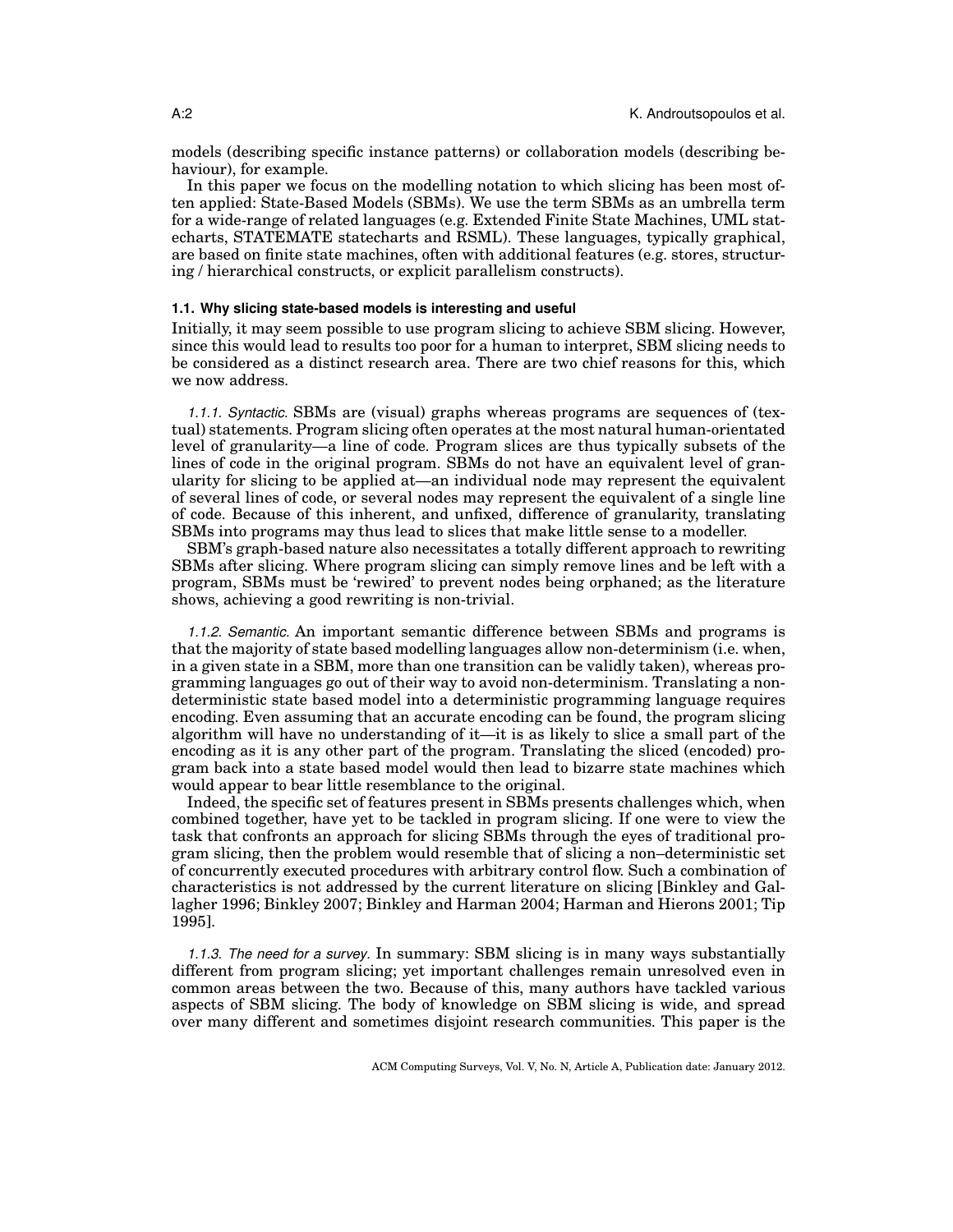first survey of SBM slicing, integrating together disparate knowledge and highlighting open problems.

We start with an overview of program slicing (Section 2). We then give an overview of the SBM languages (Section 3). In Section 4 we introduce the running example, an ATM. We then discuss the slicing approaches according to their type (Section 5) before discussing the applications of SBM slicing (Section 6). Finally, we discuss open issues and untackled problems in SBM slicing (Section 7).

### **2. BACKGROUND: PROGRAM SLICING**

Most research into slicing has considered slicing at the program level; we therefore present a brief overview of this 'parent' subject area, as most SBM slicing work builds upon it, directly or indirectly.

Weiser observed that programmers build mental abstractions of a program during debugging; slicing is his formalisation of that process [Weiser 1979]. Weiser defined a slice as any subset of the program which maintains the effect of the original program on the slicing criterion, a pair  $c = (s, V)$  consisting of a statement s in the program and a subset V of the program's variables. We now call such a slice an *executable* slice. Slicing has many applications including program comprehension [Harman et al. 2003], software maintenance [Gallagher and Lyle 1991], testing and debugging [Binkley 1998; Harman et al. 2004], virus detection [Lakhotia and Singh 2003], integration [Binkley et al. 1995], refactoring [Komondoor and Horwitz 2000], reverse engineering and reuse [Canfora et al. 1998]. Also, slicing has been used as an optimisation technique for reducing program models or other program representations extracted from programs for the purpose of verification via model checking [Corbett et al. 2000; Jhala and Majumdar 2005; Dwyer et al. 2006].

Since Weiser's seminal work, program slicing has been developed in many ways to include: forward and backward formulations [Horwitz et al. 1990; Binkley and Harman 2005; Fox et al. 2001]; static, dynamic, hybrid formulations [Korel and Laski 1988; Agrawal and Horgan 1990; Gupta et al. 1992]; conditioned formulations [Canfora et al. 1998; Field et al. 1995; Harman et al. 2001; Fox et al. 2004]; and amorphous formulations [Harman et al. 2003; Ward 2003; Ward and Zedan 2007]. Much work has also been conducted on applications of slicing, and algorithmic techniques for handling awkward programming language features [Agrawal et al. 1991; Ball and Horwitz 1993; Harman and Danicic 1998] and for balancing the trade offs of speed and precision in slicing algorithms [Gupta and Soffa 1995; Mock et al. 2002; Binkley et al. 2007]. This body of knowledge has been developed over several hundred papers; interested readers may find it easier to start with one of the survey papers on the area [Binkley and Gallagher 1996; Binkley and Harman 2004; De Lucia 2001; Harman and Hierons 2001; Tip 1995; Venkatesh 1991; Xu et al. 2005; Silva 2012].

Consider the example program in Figure 1 (a), taken from [Tip 1995], that computes the product p and the sum s of integer numbers up to a limit n. With a slicing criterion of (line 10,  $\{p\}$ ) (i.e. we are only interested in the computation of the product and its output in line 10) then the slice, illustrated in Figure 1 (b), still computes the product correctly. This is a *static* slice because it is independent of the program's inputs and computes p correctly for all possible executions. Alternatively, if we are interested only in the statements which have an impact on the criterion for a *specific* execution, we can compute a *dynamic* slice. The slicing criterion for static slices is extended with a third item, the inputs to the program. In Figure 1 (c) a dynamic slice is shown for the execution where the input to variable n is 0.

A common approach to program slicing uses reachability analysis in program dependence graphs (PDGs) [Ferrante et al. 1987]. Nodes in a PDG represent program states, with edges representing dependence. Dependence comes in two forms: the simple form

ACM Computing Surveys, Vol. V, No. N, Article A, Publication date: January 2012.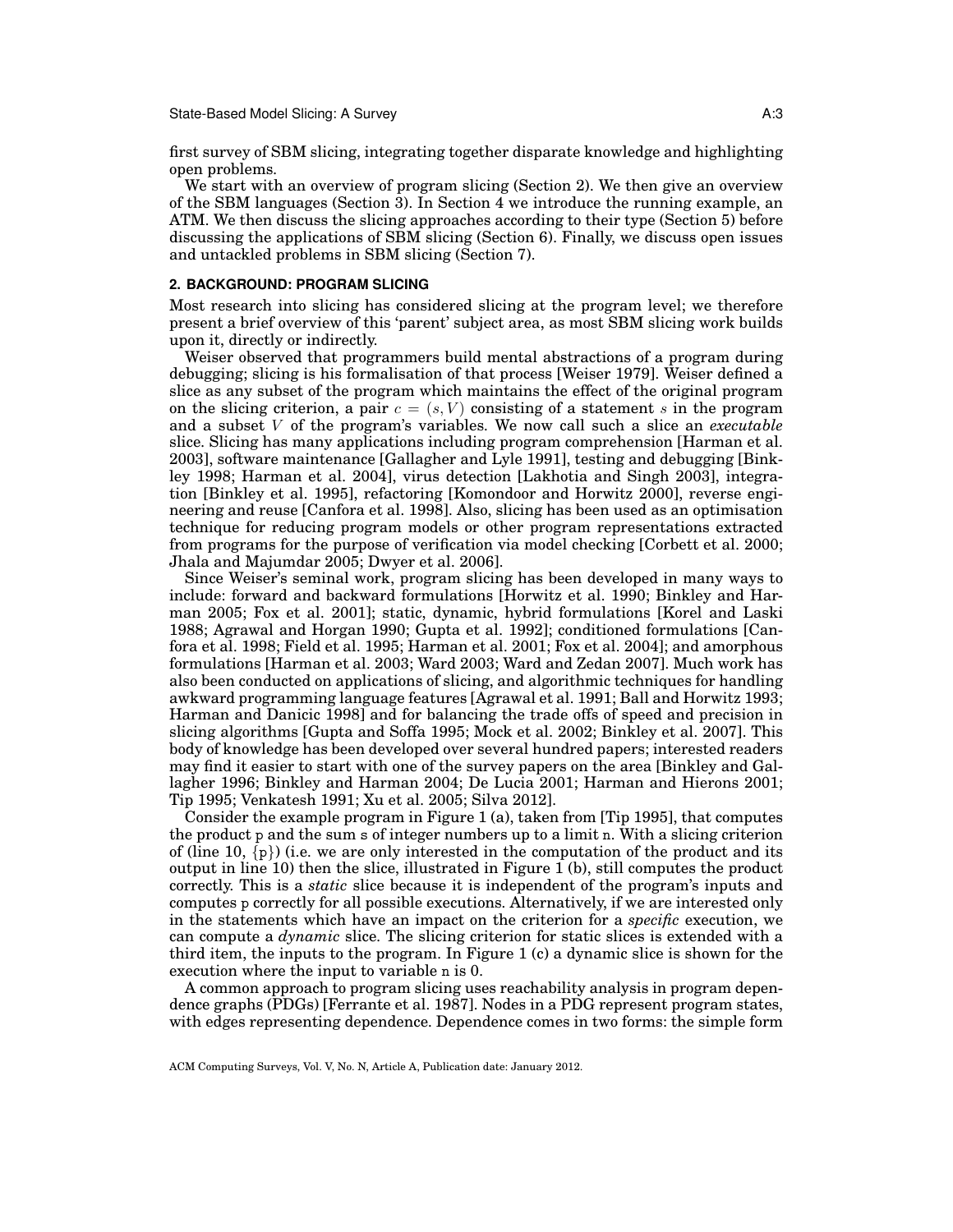| 1 $read(n)$          | 1 $read(n)$                    |                                           |
|----------------------|--------------------------------|-------------------------------------------|
| $2 i := 1$           | $2 i := 1$                     | 2                                         |
| $3 s := 0$           | 3                              | 3                                         |
| $4 p := 1$           | $4 p := 1$                     | $4 p := 1$                                |
| 5 while $(i \le n)$  | 5 while $(i \le n)$            | 5                                         |
| 6 $s := s + i$       | 6                              | 6                                         |
| 7 $p := p * i$       | р: = р * і<br>7                |                                           |
| $8 \quad i := i + 1$ | $8 \quad i := i + 1$           | 8                                         |
| 9 write(s)           | 9                              | 9                                         |
| 10 $write(p)$        | 10 $write(p)$                  | 10 $write(p)$                             |
| (a) Original program | (b) Static Slice for $(10, p)$ | (c) Dynamic Slice for<br>$(10, p, n = 0)$ |





Fig. 2. The program dependence graph of the program from Figure 1. The slice for the criterion "write(p)" is highlighted in the graph and in the source text.

 $data\ dependence$  between statements  $S$  and  $S'$  exists if  $S'$  references a variable defined or assigned to in S; the complex form *control dependence* between statements S and  $S'$  exists if S determines whether S is executed or not. Data dependence is relatively easily calculated; as we shall later see, control dependence comes in many different forms, depending on the desired effect.

Using PDGs, static slices of programs can be computed by identifying the nodes that are reachable from the node corresponding to the criterion. The underlying assumption is that all paths through the dependence graph are *realisable*. This means that, for every path through the dependence graph a possible execution of the program exists that executes the statements corresponding to the nodes on the path in the same order as on the path. In the presence of procedures, paths are considered realisable only if they obey the calling context (i.e. called procedures always return to the correct call site). Ottenstein and Ottenstein [1984] were the first to suggest the use of PDGs to compute Weiser's slices.

An example PDG is shown in Figure 2, taken from [Tip 1995], where control dependence is drawn in dashed lines and data dependence in solid ones. In the Figure, a slice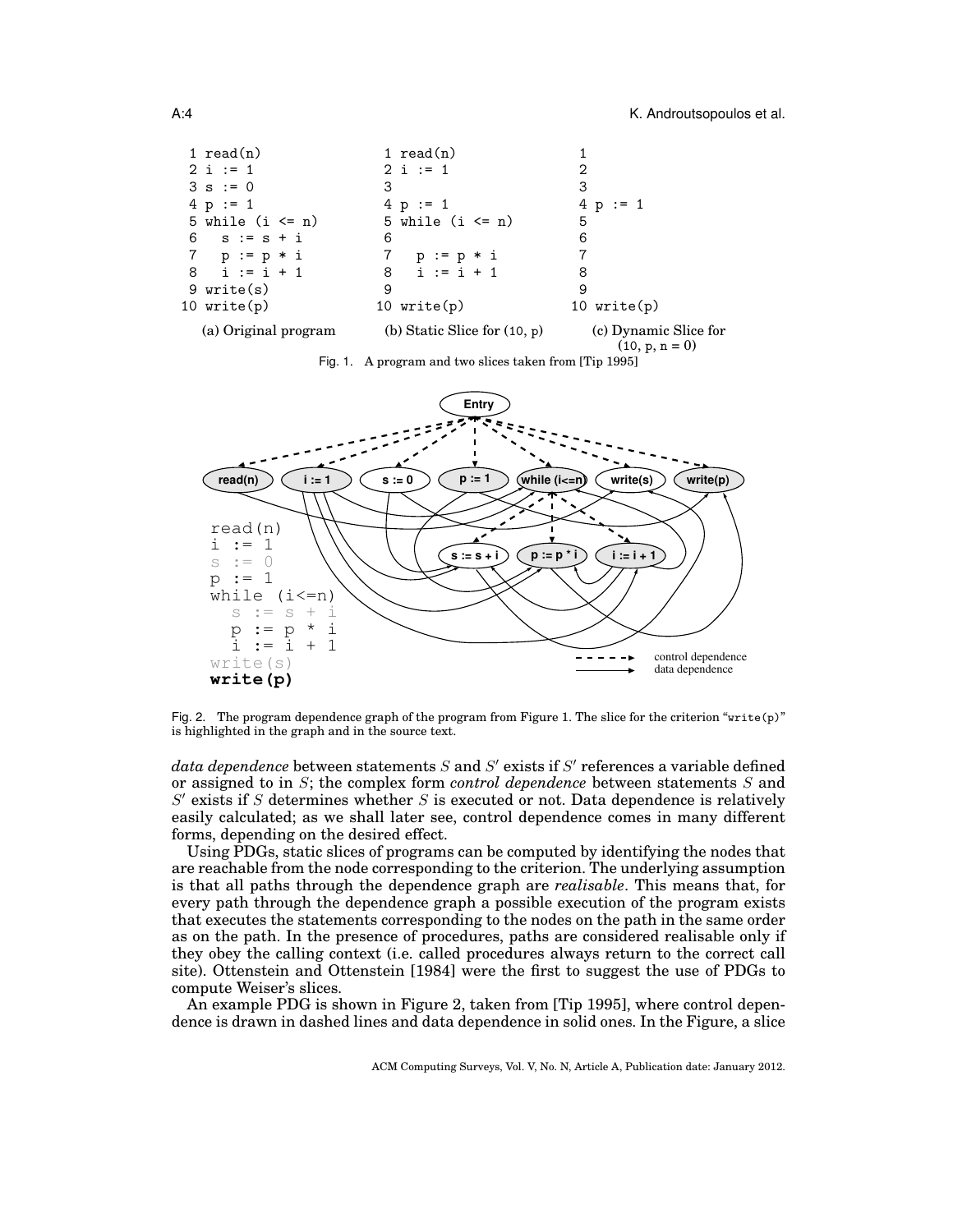State-Based Model Slicing: A Survey A:5

is computed for the statement "write(p)". The statements "s :=  $0$ ", "s :=  $s+i$ ", and "write(s)" have no direct or indirect influence on the criterion and are thus not part of the slice.

### **3. STATE-BASED MODELS (SBMS)**

SBMs are used to model the behaviour of a wide variety of systems, such as embedded systems. They consist of a finite set of states (a non-strict subset of which are start states), a set of events (or 'inputs') and a transition function that, based on the current state and event, determines the next state (i.e. performs transitions between states). The start state indicates the state in which computation starts; transitions are then performed based on the transition function. This basic definition has many variants; for example, Moore machines [Moore 1956] extend state machines with labels on states, while Mealy machines [Mealy 1955] have labels on transitions.

Figure 3 illustrates a simple SBM with two states  $S1$  and  $S2$ , and a labelled transition  $T1$ . S1 is a start state (indicated by the incoming edge from the filled in circle). We write source(T1) = S1 to indicate the source state for T1 and  $target(T1) = S2$  for its target. Transition labels are of the form  $e[g]/a$ , where each part is optional: e is the event necessary to trigger a possible change of state;  $g$  is the guard (i.e. a boolean expression) that further constrains a possible change of state; and a is a sequence of actions (chiefly updates to variables in the store, or generation of events) to be executed when a change of state is about to take place. A transition is executed when its source state is the current state, its trigger event occurs and its guard is true.



Fig. 3. A simple state machine.



Fig. 4. A hierarchical and concurrent state machine.

SBMs can satisfy many different properties. The two most commonly references are as follows:

- **Non-determinism.** In a *deterministic* SBM, for each pair (state, event) only a single matching transition can validly be taken; in a *non-deterministic* SBM, any of a set of matching transitions can be taken.
- **Non-termination.** A SBM is non-terminating if there is a path from each state to every other state. A terminating SBM has at least one *exit* state that has no outgoing transitions.

Basic SBM languages have long been extended to augment their expressive power or to allow better structuring of SBMs. The major features are as follows:

- **Store.** SBMs can have a *store*, a set of variables (that can be of type real) which can be updated by actions. For example, in Figure 5 (via Table II) the store is  $\{pin, d, w, sb, cb, p, attempts, l\}.$
- **Parameterised events.** Basic SBM events are opaque: one can determine only their 'type'. For more realistic purposes, events need to come with further information about the specific instance of the event. Parameterised events fulfil this purpose. For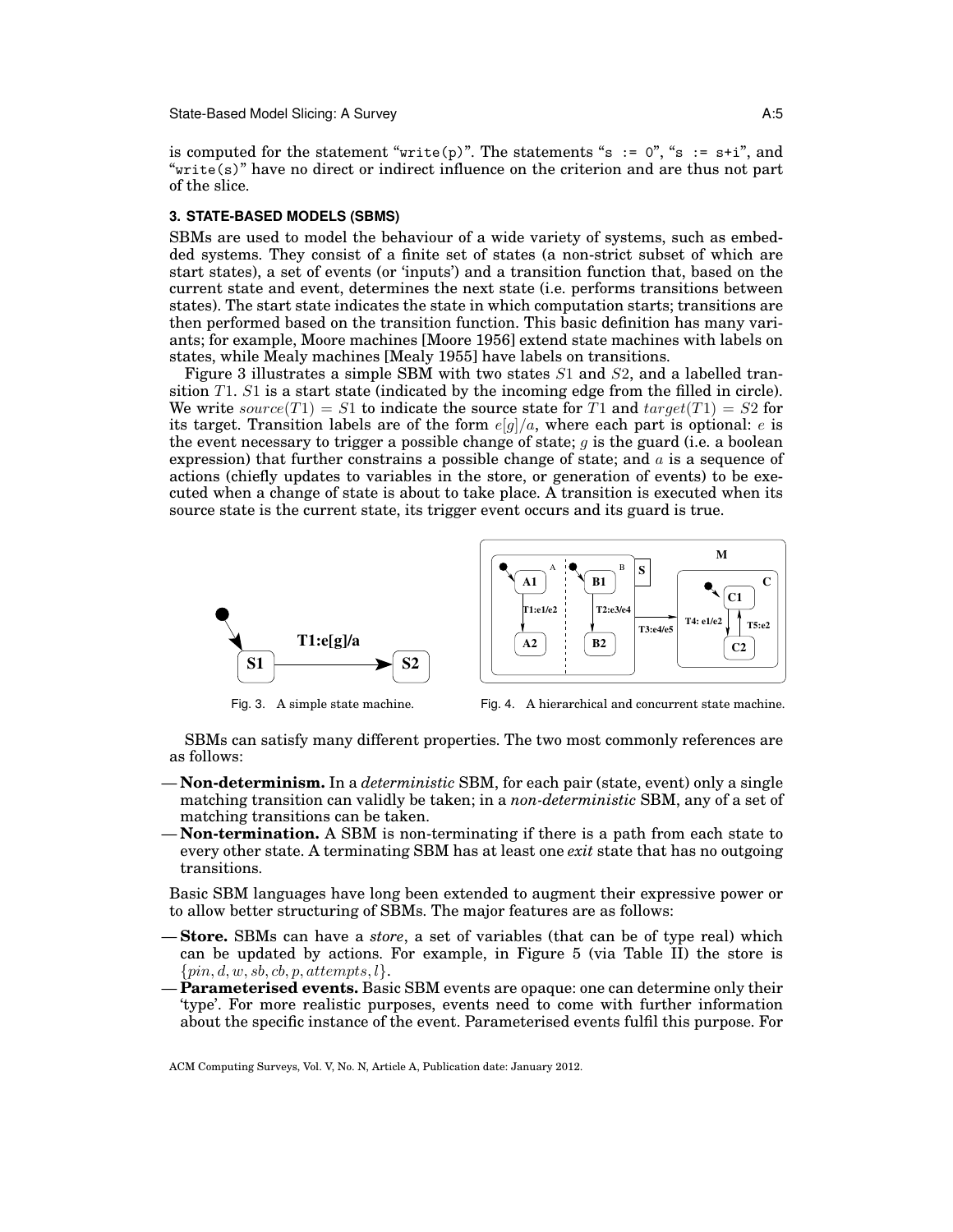| <b>SBM</b> Variant                                 | <b>Slicing Approaches</b>                  | $\mathbf{C}^a$ | $\mathbf{H}^b$ | SC <sup>c</sup> |
|----------------------------------------------------|--------------------------------------------|----------------|----------------|-----------------|
| <b>Extended Finite State Machines</b>              | Korel et al. [2003]                        | $\times$       | $\times$       | $\times$        |
| (EFSMs)                                            | Androutsopoulos <sup>†</sup> et al. [2009] |                |                |                 |
|                                                    | Androutsopoulos et al. [2011]              |                |                |                 |
| <b>UML State Machines</b>                          | Colangelo et al. [2006]                    |                | ×              | $\mathrm{S}^d$  |
|                                                    | Lano and Kolahdouz-Rahimi [2011]           |                |                |                 |
| Timed Automata [Alur and Dill 1990]                | Janowska and Janowski [2006]               |                | $\times$       | $\frac{S}{S}$   |
| Input/Output Symbolic Transition                   | Labbé and Gallois [2008]                   |                | $\times$       |                 |
| Systems (IOSTs) [Gaston et al. 2006]               |                                            |                |                |                 |
| Extended Automata                                  | Bozga et al. [2000]                        |                | $\times$       | $\mathbf{A}^e$  |
| UML Statecharts v1.4                               | Ojala [2007]                               |                | $\times$       | A               |
| Statecharts [Harel 1987]                           | Fox and Luangsodsai [2005]                 |                |                | $\frac{S}{S}$   |
| Argos [Maraninchi 1991]                            | Ganapathy and Ramesh [2002]                |                |                |                 |
| Requirements State Machine Language                | Heimdahl and Whalen [1997]                 |                |                |                 |
| (RSML) [Leveson et al. 1994]                       | Chan et al. [1998]*                        |                |                |                 |
| Extended Hierarchical Automata                     | Wang et al. [2002]                         |                |                | S               |
| (EHA)                                              | Langenhove [2006]                          |                |                |                 |
| Rhapsody [Harel and Kugler 2004],                  | Guo and Roychoudhury [2008]                |                |                | S               |
| Stateflow [Hamon 2005],                            |                                            |                |                |                 |
| UML statecharts                                    |                                            |                |                |                 |
| $\tau\tau h$ $\tau\tau$<br>п.<br>$\alpha$ $\alpha$ | $\mathbf{I}$<br>$\alpha \sim \alpha$<br>.  |                |                |                 |

| Table I. Feature comparison of SBM languages used in slicing. |  |
|---------------------------------------------------------------|--|
|---------------------------------------------------------------|--|

 $C^a$  Concurrency

 $H<sup>b</sup>$  Hierarchy  $SC<sup>c</sup>$  Synchronisation or Communication  $S^d$  Synchronous  $A<sup>e</sup>$  Asynchronous <sup>∗</sup>Also, applies to Statecharts [Harel 1987].

example, in Figure 5 (via Table II) event *PIN* has the parameter *p* that represents the specific PIN number entered by the user.

- **Event generation.** Events can be generated by the state-machine itself in actions. In Figure 4, transition  $T_4$  generates event e2 which then triggers transition T<sub>5</sub>. Generated events are also known as *internal* events or *outputs*, while events that are generated by the environment are known as *external* events or *inputs*.
- **State Hierarchy.** Hierarchical states are an abstraction mechanism for hiding lowlevel details. *Basic states* are 'atomic', where *composite states* ('OR-states' in statecharts [Harel 1987]) contain other states. In Figure 4 C1 and C2 are basic states, while C is a composite. A *superstate* is the parent state of a *nested state* (e.g. in Figure 4 the superstate of  $C1$  and  $C2$  is  $C$ ).
- **Concurrency and Communication.** Basic SBMs are purely sequential; concurrency constructs (known as 'AND-states' in statecharts [Harel 1987]) allows different superstates to execute independently or in parallel with each other. For example, in Figure 4,  $A$  and  $B$  are concurrent states (divided by a dashed line). Communication between concurrent SBMs is synchronous (the SBM blocks until the receiver consumes the event) or asynchronous (non-blocking).
- **Time.** Some SBM variants add features for modelling time. For example, timed automata [Alur and Dill 1990] model clocks using real-valued variables.

There are far too many SBM languages for this paper to capture; instead we concentrate on graphical SBM languages used in SBM slicing. Table I gives an overview of these languages.

## **4. A RUNNING EXAMPLE**

We model the Automatic Teller Machine (ATM) system using state machines in two different ways and use these as running examples. This is because we want to illustrate how the differences between SBM variants affect slicing. The first example models the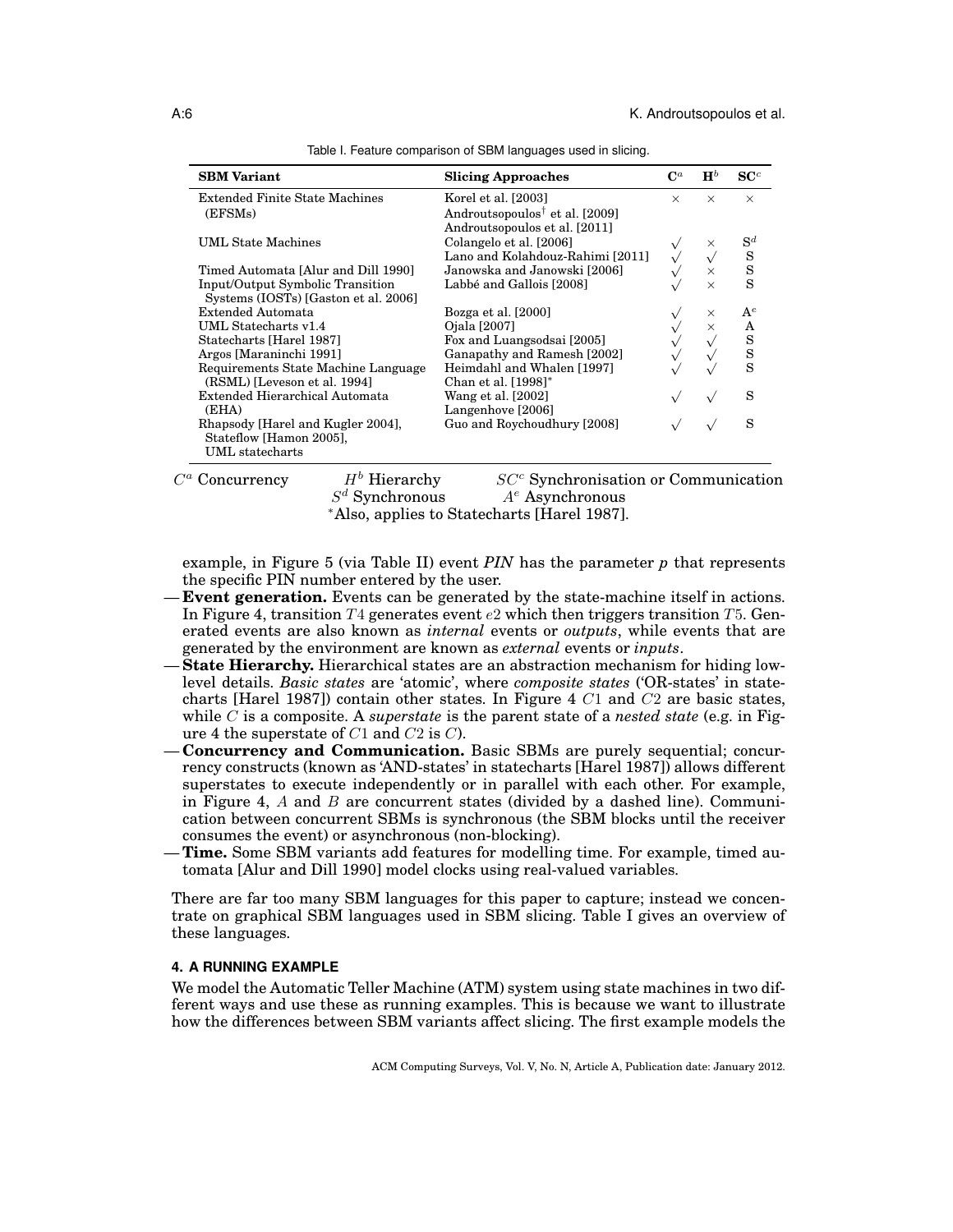Table II. The transitions of the ATM system as illustrated in Figures 5. See Table II for the transition labels.

| Transition      | Label                                                                       |
|-----------------|-----------------------------------------------------------------------------|
| Τ1              | $Card(pin, sb, cb)/print("Enter PIN")$ ; attempts = 0                       |
| T2              | $PIN(p)[p! = pin)$ and (attempts < 3)]/print("Wrong PIN, Re-enter");        |
|                 | $attempts = attempts+1$                                                     |
| T3              | $PIN(p)[(p := pin)$ and (attempts == 3)]/ print("Wrong PIN, Ejecting card") |
| T4              | $PIN(p)[p=pin]/print("Select a Language English/Spanish")$                  |
| T5              | $English / l = 'e'; print("Savings / Current")$                             |
| T6              | Spanish/l='s'; print("Ahorros/Corriente")                                   |
| T7              | Current                                                                     |
| T8              | Savings                                                                     |
| T9              | Done                                                                        |
| <b>T10</b>      | Done                                                                        |
| T11             | Balance[l='s']/print("Balanza=",cb)                                         |
| T <sub>12</sub> | Balance[l='e']/print("Balance=",cb)                                         |
| T13             | $Deposit(d)/cb = cb + d$                                                    |
| T <sub>14</sub> | Withdrawal(w)/cb=cb-w                                                       |
| T15             | Receipt[l='e']/print("Balance=",cb); print("Savings/Current")               |
| <b>T16</b>      | Receipt[l='s']/print("Balanza=",cb); print("Ahorros/Corriente")             |
| T17             | Withdrawal(w)/sb=sb-w                                                       |
| T18             | $Deposit(d)/sb = sb + d$                                                    |
| T19             | Balance <sup>[1]</sup> ='e']/print("Balance=",sb)                           |
| <b>T20</b>      | Balance <sup>[1]</sup> ='s']/print("Balanza=",sb)                           |
| T21             | Receipt[l='e']/print("Balance=",sb);    print("Savings/Current")            |
| <b>T22</b>      | Receipt[1='s']/print("Balanza=",sb); print("Ahorros/Corriente")             |
| <b>T23</b>      | Exit/print("Ejecting card")                                                 |

ATM using a SBM variant that has no concurrency or state hierarchy and is deterministic with a unique exit state. The second example introduces concurrency, state hierarchy and event generation. In order to be consistent, we have used a standard graphical notation, as illustrated in Figure 3 and 4.

The first example, illustrated in Figure 5, models the ATM as described by Korel et al. [2003] for EFSMs. EFSMs extend FSMs with a store. The ATM system allows a user to enter a card and a correct PIN. The user is allowed a maximum of three attempts to enter a correct PIN. The PIN is verified by matching it against a PIN that is stored on the card. Once the PIN has been verified, the user can withdraw, deposit, or check balance, on either their current or savings account. Figure 5 has parameterised events *Card(pin, sb, cb)* and *PIN(p)* (see Table II). The event *Card* has three parameters denoting information stored on the card, i.e., *pin* that represents the value of the PIN, *sb* that represents the balance of the savings account, and *cb* that represents the balance of the current account. The event *PIN* has a parameter *p* that represents the value for the PIN entered at the ATM by the user.

Figure 6 shows the second ATM variant, which is hierarchical, concurrent, and has generated events (we assume STATEMATE semantics [Harel and Naamad 1996]). It consists of the hierarchical state DispensingMoney that has two sub-states, s2 and  $s3$  and the concurrent states  $atm$  and  $bank$ . The  $atm$  concurrent state models the behaviour of the ATM at a higher level of abstraction than that shown in Figure 5, i.e., a user can withdraw or deposit money for a single account. Also, a variable representing the current balance of an account is not given in Figure 6 because it requires to be updated based on a parameterised event, such as T13 in Figure 5 and some FSM variants do not support parameterised events. The bank concurrent state models the bank's behaviour as described in [Knapp and Merz 2002]. It shows how a card and a PIN that is entered into the ATM is verified by the bank. It has two key stages of verification (modelled, by the concurrent states c and b): the bank needs to verify that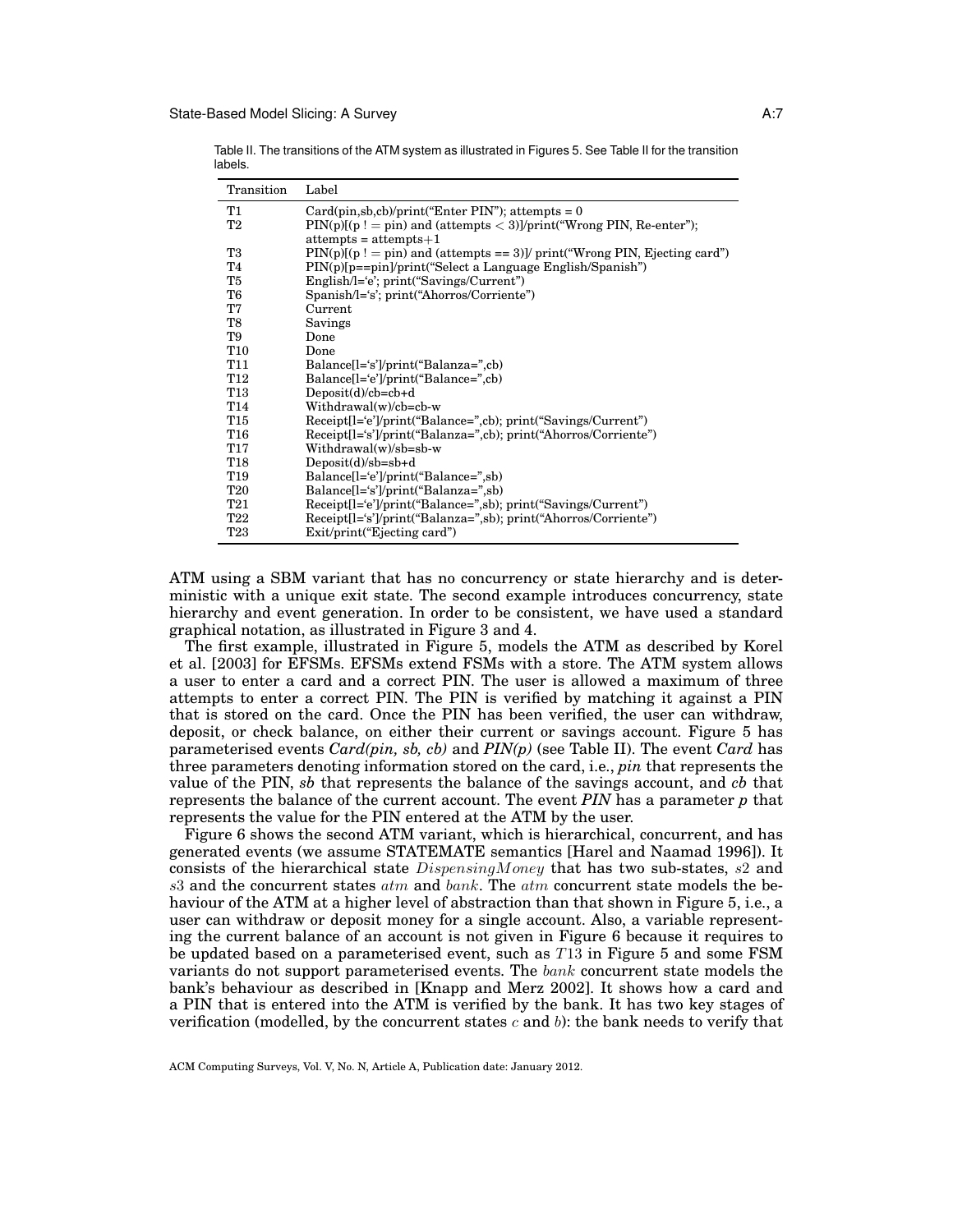

Fig. 5. The ATM system as modelled by Korel et al. [2003],  $\odot$  IEEE 2003 Proceedings of International Conference of Software Maintenance, for EFSMs with a unique exit state. See Table II for the transition labels.

the card is valid (i.e. it is not some arbitrary card); and the PIN entered is correct, and if not the user is given three attempts to enter a correct PIN.

### **5. TYPES OF SBM SLICING**

We describe all of the SBM slicing approaches according to their type and produce a slice from the running example where possible. For each type of slicing, we summarise its goal and list its main applications.

### **5.1. Static Slicing**

Most SBM slicing techniques are static [Weiser 1979], meaning that the slice considers any possible input event sequence. An *executable* slice is a subset of the original model, where elements not in the slice have been removed, that maintains the effect of the original model on the slicing criterion. A *closure* slice is given by marking elements in the slice on the original model. Slices can be *backward* or *forward*, depending on the direction in which models are traversed from the slicing criterion. Backward slicing determines all the elements in the model that could influence the slicing criterion. Forward slicing determines how modifying one part of the model will affect other parts of the model. Computing SBM slices requires some dependence analysis to determine which elements in the model depend on the slicing criterion. In program slicing, typically a data structure is used to make the dependencies for each statement in a program explicit (e.g. a PDG, see Figure 2) and slicing is defined as a reachability problem on this graph. In SBM slicing, some approaches use dependence graphs for static slicing but others compute dependencies directly on the model. While to compute other types of dependence, intermediate representations of the model are required to make relationships between elements explicit. This is the case for hierarchical and concurrent SBM variants where these additional features were introduced to make models more concise.

The algorithms in [Androutsopoulos<sup>†</sup> et al. 2009; Korel et al. 2003] for slicing EFSMs both slice with respect to a transition T and a set of variables at T. They first construct a dependence graph by using data and control dependence relations. A dependence graph is a directed graph where nodes represent transitions and edges represent data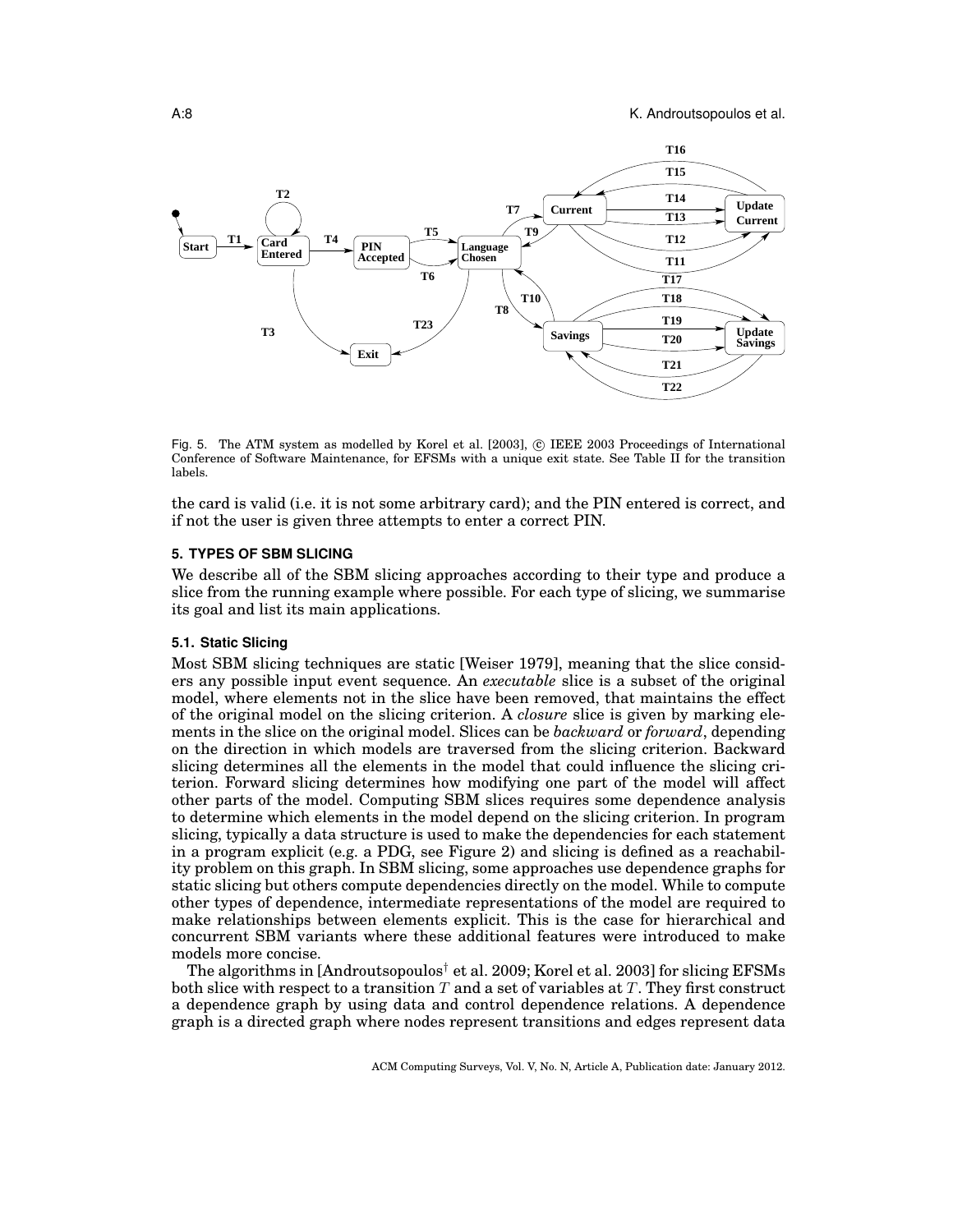

Fig. 6. The ATM system modelled by a hierarchical and concurrent state machine with generated events.

and control dependencies between transitions. Then, the algorithm starts from the node in the dependence graph representing the slicing criterion and marks all nodes (i.e. transitions) that are backward reachable from the slicing criterion in the dependence graph. Once the transitions in the slice have been marked, Androutsopoulos<sup>†</sup> et al. [2009] and Korel et al. [2003] have implemented different algorithms for automatically reducing the size of an EFSM slice, and we discuss each respectively. Note that the dependence graphs generated by  $[Androutsopoulos<sup>†</sup>]$  et al. 2009] and  $[Korel]$ et al. 2003] differ because they use different definitions of control dependence. Control dependence in [Korel et al. 2003] is non-termination sensitive (intermediate loops are kept in slices) and applies only to state machines with a unique "exit state" (a state with no outgoing transitions). While, control dependence in [Androutsopoulos† et al. 2009] is non-termination insensitive (intermediate loops are sliced away) and can be applied to any state machine, including those with no exit state. This means that the slicing algorithm described in [Korel et al. 2003] cannot be applied to a nonterminating EFSMs. For example, if the ATM system shown in Figure 5 had a transition whose source state is  $Exit$  and target state is  $Start$ , then the slicing algorithm in [Korel et al. 2003] cannot be applied.

Korel et al. [2003] describe two slicing algorithms for automatically reducing the size of the EFSM slice. The first slicing algorithm produces slices that are syntax pre-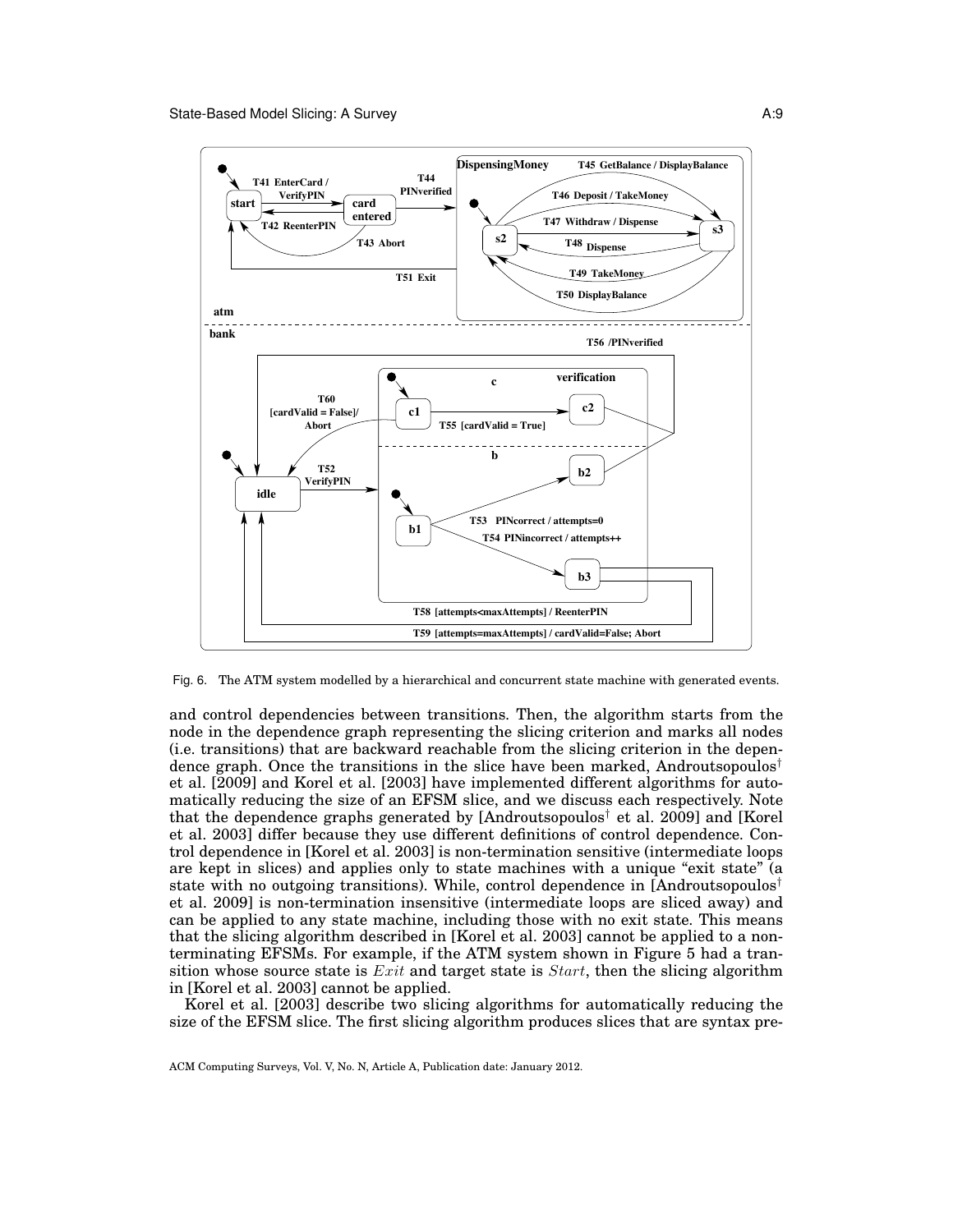

Fig. 7. The slice generated for the ATM system, shown in Figure 5, with respect to  $(sb, T18)$  (highlighted) using Korel et al. [2003] first algorithm. The transition labels are given in Table II.

serving, i.e., they are executable sub-models of the original EFSMs and thus are not much smaller than the original. Consider the ATM system shown in Figure 5. The slice obtained using the first algorithm, as described in [Korel et al. 2003], with the slicing criterion  $(s_b, T18)$  is illustrated in Figure 7. This slice could be produced by just applying a reachability algorithm. It is not minimal as it contains more than the transitive dependencies (e.g. in the ATM the transitive dependencies with respect to  $(s, T18)$ ) are:  $T1, T4, T8, T17, T18$ , which this algorithm cannot remove without breaking the connectivity of the state machine. The second slicing algorithm is an amorphous slicing approach and is discussed in Section 5.5.

The algorithm in [Androutsopoulos<sup>†</sup> et al. 2009] anonymises all unmarked transitions i.e., they have empty labels. A slice with unmarked transitions may introduce non-determinism where none previously existed. Consider the ATM system shown in Figure 5. If the slicing criterion is  $(s, T18)$ , the slice produced is shown in Figure 8, where  $\varepsilon$  represents unmarked transitions. Non-determinism is introduced at any state where there is more than one outgoing transition with an empty label because if an event occurs that does not trigger an event of a transition with a label, then any one of the transitions with the empty label can be taken.

The slicing algorithms in [Androutsopoulos<sup>†</sup> et al. 2009; Korel et al. 2003] cannot be applied to the ATM system shown in Figure 6 because the EFSMs considered don't have generated events.

Labbé and Gallois [2008] have presented polynomial algorithms for slicing Input/Output Symbolic Transition Systems (IOSTSs). The slicing criterion is a set of transitions. The algorithm is similar to the algorithms in  $[Androutsopoulos<sup>†</sup> et al.]$ 2009; Korel et al. 2003] whereby a dependence graph is constructed and transitions that are backward reachable from the slicing criterion are marked. The slice produced is a closure slice, where transitions in the slice are marked, i.e., similarly to [Androutsopoulos<sup>†</sup> et al. 2009]. Figure 9 shows the slice produced when applied to Figure 5. This algorithm differs from [Androutsopoulos† et al. 2009] as it applies a different control dependence definition, one that is sensitive to non-termination<sup>1</sup>, i.e. loops are kept in the slice as infinite execution of a loop may prevent some transitions from occuring. Also, it can be applied to communicating automata and Labbé and Gal-

 $1$ Labbé et al.'s definition of control dependence in [Labbe et al. 2007] differs slightly from [Labbé and Gallois 2008], so we evaluate the most recent.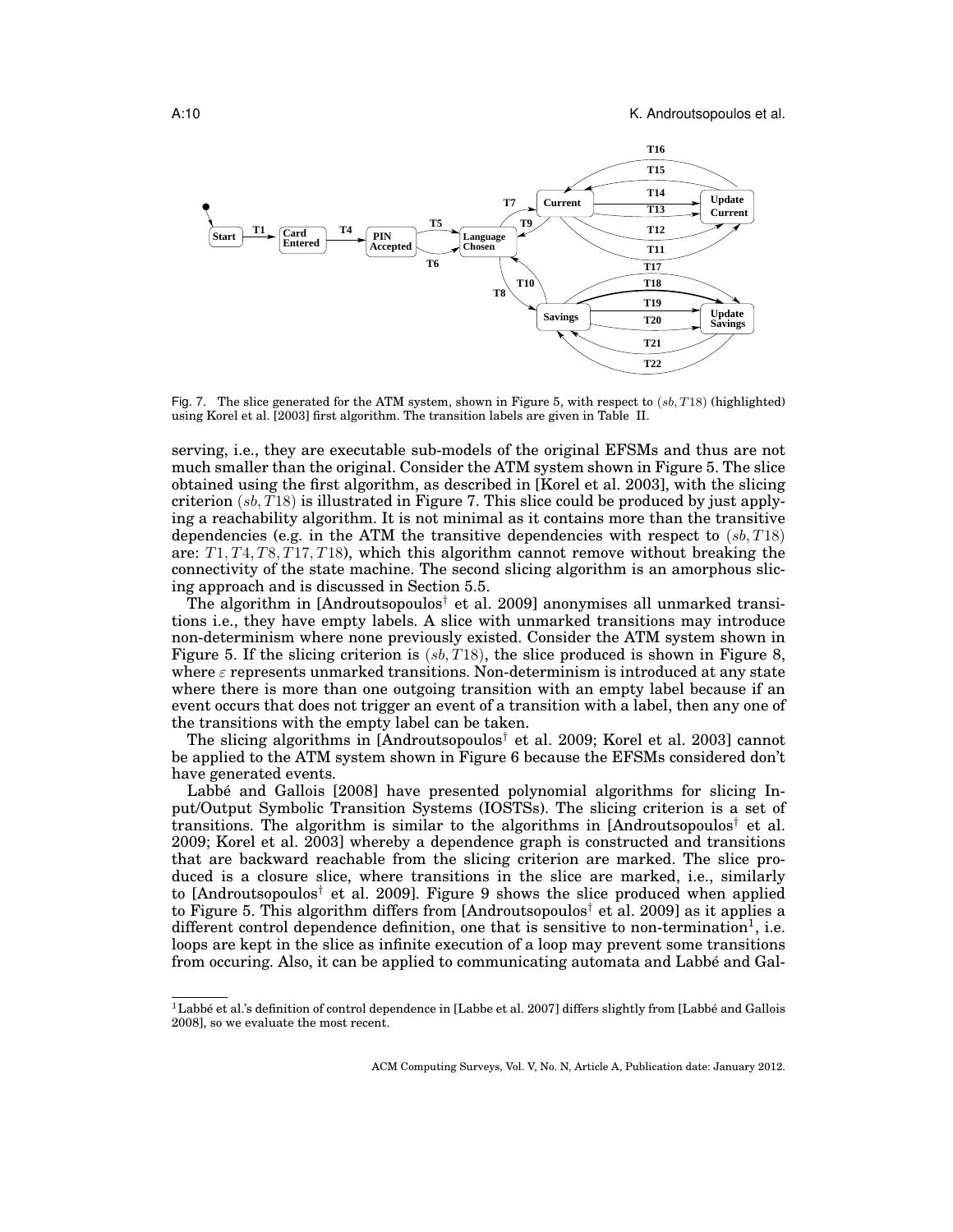

Fig. 8. The slice generated for the ATM system, shown in Figure 5, with respect to  $(s, T18)$  using the algorithm by [Androutsopoulos† et al. 2009]. The labels of marked transitions (highlighted) are given in Table II, while unmarked transition have the label  $\varepsilon$  indicating an empty label.



Fig. 9. The slice generated for the ATM system (shown in Figure 5) with respect to  $(s\,, T18)$  using Labbé and Gallois [2008]. The highlighted transitions indicate the transitions in the slice. The transition labels are given in Table II.

lois [2008] define communication dependence with respect to channels to capture the dependencies produced by communication actions. However, the algorithm cannot be applied to the ATM system in Figure 6 because communication is not described via channels. In their prototype tool, Labbe and Gallois [2008] give the option of reducing ´ the slice further by removing transitions not in the slice and reconnecting the graph by applying two different algorithms based on  $\tau$ -reduction of labelled transition systems and  $\varepsilon$ -reduction of non-deterministic finite automata (NFA) with  $\varepsilon$ -transitions. The process of  $\varepsilon$ -reduction of an NFA with n states and alphabet size p can lead to an NFA with  $O(n^2p)$  transitions [Hromkovic and Schnitger 2007]. They do not give the details in [Labbé and Gallois 2008] of the algorithms or how they overcome this problem.

Fox and Luangsodsai [2005] have defined And-Or dependence graphs that are used to slice statecharts [Harel 1987]. The And-Or dependence graphs are based on dependence graphs as in [Kuck et al. 1981] but augmented to record And-Or dependencies. They consist of nodes that represent any statechart element that can be depended on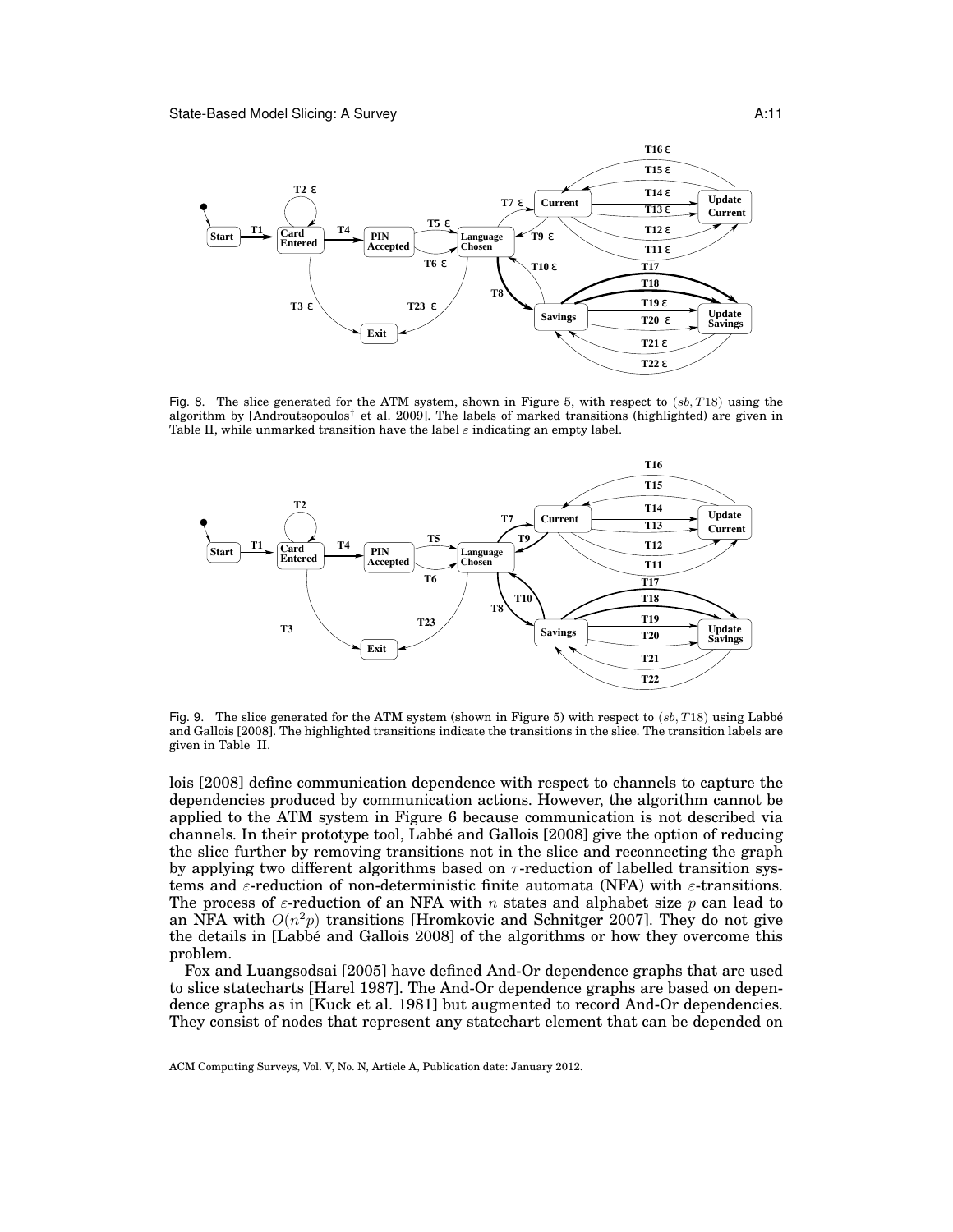or can depend on (i.e. states, actions, events and guards), and edges that represent potential dependence. The slicing criterion is a collection of states, transitions, actions and variable names. Slicing is static and backward and it is defined as a graph reachability problem over the And-Or dependency graph with respect to the slicing criterion. Elements not in the slice are deleted. This slicing approach cannot be applied to the ATM system in Figure 5 as details of how to extend the dependence graph to include variable dependencies have not been given. Also, it cannot be applied to the ATM in Figure 6 because the approach does not yet deal with hierarchical states.

Ojala [2007] has presented a slicing approach for UML state machines (specifically UML 1.4 [OMG 2001]). The guards and actions of transitions are expressed in Jumbala [Dubrovin 2006], which is an action language for UML state machines. Actions have at most one primitive operation, i.e., an assignment, an assertion or a Jumbala "send" statement. The slicing criterion is a set of transitions in a collection of UML state machines. The slicing algorithm constructs a CFG from the UML state machines, keeping a record of the mapping between UML transitions and CFG nodes. Three types of CFG nodes are defined: BRANCH which are used to represent triggers and guards, SIMPLE and SEND, both are used to represent actions. BRANCH nodes can have more than one successor and SIMPLE and SEND have only one successor. Then, using the CFG, four types of dependencies are computed. The CFG slice is the smallest set of nodes and event parameters, including the nodes of the slicing criterion, that are closed under the four dependencies. From the CFG slice, the slice for the UML model is computed by removing all parts of the transitions in the UML model whose counterparts in the CFG are not in the slice. Also, unused parameters are replaced with a dummy value. Fox and Luangsodsai [2005] and Ojala [2007] are the only that have defined slicing approaches that can remove parts of transitions, i.e., trigger events, or guards, or actions, rather than just the actions of a transition or the entire transition (or label). These differ in the way that the dependencies are computed. Ojala [2007] define four dependence relations between transition elements while in [Fox and Luangsodsai 2005] every action depends on its trigger, guard and source state. Table V compares the slicing approaches according to the elements that they remove. This slicing approach [Ojala 2007] cannot be applied to any of the running examples because the language used for expressing the guards and actions is not Jumbala.

Lano and Kolahdouz-Rahimi [2011] define a slicing approach for a restricted subset of UML that is used for developing reactive systems. Their approach makes use of the semantic concept of path-predicates (as used in SPADE [Praxis Ltd 2008]). A predicate is assigned to each path which defines how the values of the variables at the end of the path relate to the values of the start state, over all executions of the path. Computing path predicates for state machines with loops is impractical and thus Lano and Kolahdouz-Rahimi [2011] only provide an algorithm for loop-free state machines. The slicing criterion is a tuple of variables of interest. Actions that cannot affect the values of the variables in the target state of the transition are deleted. Lano and Kolahdouz-Rahimi [2011] have also described another slicing approach that is environment-based (discussed in Section 5.6) that uses a number of algorithms. They claim that these algorithms can be used for this type of slicing too, but require the data dependencies to be recalculated because the set of states and paths may have changed. These algorithms can be re-applied until the state machine can be no longer reduced. This slicing approach cannot be applied to any of the state machines defined for the ATM system (Figure 6 and Figure 5) because they all contain loops.

**Objective:** To produce a slice that shows what elements in the SBM influence a given set of elements, either variables, transitions, states or actions, or some combination of these.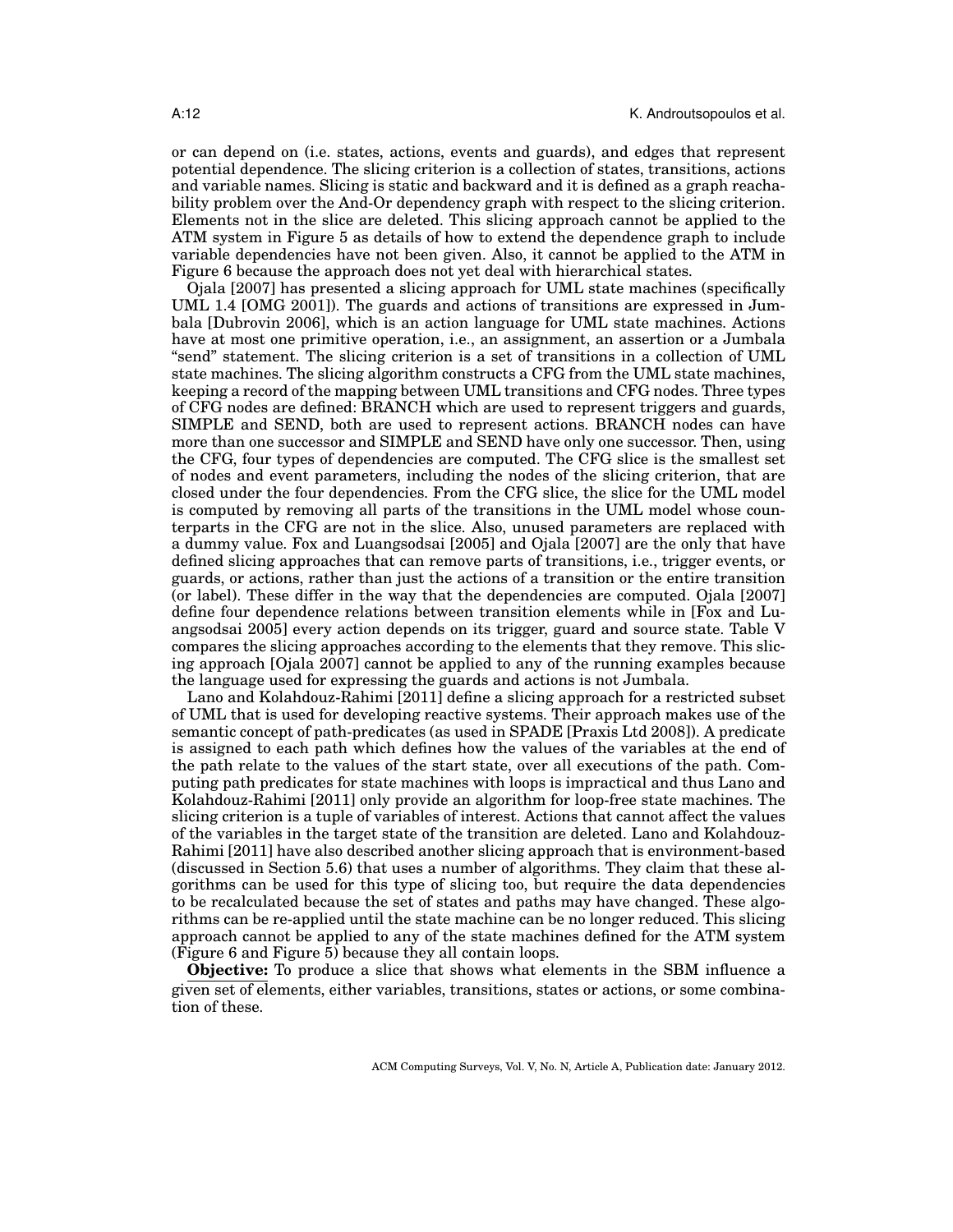## **Applications:** Model comprehension,

#### **5.2. Proposition-based Slicing**

Proposition-based slicing [Hatcliff et al. 2000] was defined for reducing the size of a program with respect to a linear temporal logic (LTL) formula in order to reduce the size of the corresponding transition system for model checking. Model checking is often very costly for large and complex programs.

We classify a SBM slicing approach as being proposition-based if its objective is to reduce the model with respect to a property  $\phi$  (expressed as a temporal logic formula) that is to be model checked. The slicing criterion typically consists of elements from  $\phi$ , such as, the set of states and transitions in  $\phi$ , or the set of variables in  $\phi$ . The slice produced must preserve the behaviour of those parts of the model that affect the truth of  $\phi$ . The first proposition-based slicing approach [Chan et al. 1998] was defined for RSML (Requirements State Machine Language) and statechart [Harel 1987] specifications for model checking. RSML [Leveson et al. 1994] is a requirements specification language that combines a graphical notation that is based on statecharts [Harel 1987] and a tabular notation, i.e., AND/OR tables. The slicing criterion consists of the states, events, transitions or event parameters that appear in a property to be model checked. Initially the slicing criterion will be in the slice. The algorithm recursively applies the following rules until a fixed point is reached. If an event is in the slice, then so are all the transitions that generate it. If a transition is in the slice, then so are its trigger event, its source state as well as all the elements in the guarding condition. If a state is in the slice, then so are all of its transitions (both in and out), as well as its parent state. In fact, the algorithm describes a search of the dependence graph and its time complexity is linear to the size of the graph.

We manually apply this slicing algorithm to the hierarchical and concurrent statechart of the ATM system in Figure 6. Given the LTL safety property  $G(\neg(\text{Abort }\wedge$ PINverified)), which states that a card cannot be both aborted and verified by the bank, the slicing criterion consists of the events Abort and PINverified. The slice produced is shown in Figure 10. The nested states and transitions of DispensingMoney have been removed. Given the LTL property  $G(\text{Without} \Rightarrow F(\text{TakeMoney})),$  which states that if the user asks to withdraw money, he/she will eventually take it, then the slicing criterion consists of the events Withdraw and TakeMoney. The slice will only consist of these events, as these are external events that do not influence any other element.

The slicing algorithm [Chan et al. 2001] is not minimal and may include false dependencies, i.e., elements are shown to be dependent on each other when they should not be. Not only do false dependencies increase the size of the slice but they can mislead as to which elements actually affect the slicing criterion.

Wang et al. [2002] use slicing for reducing the state space of UML statecharts when model checking. UML statecharts are translated into Extended Hierarchical Automata (EHAs) [Dong et al. 2001] and then sliced with respect to the slicing criterion, which is extracted from a given LTL x (without the next operator) property  $\phi$ . An EHA is composed of a set of sequential automata, which is a 4-tuple, consisting of a finite set of states, an initial state, a finite set of labels and a transition relation. The slicing criterion consists of the states and transitions described in  $\phi$  as well as the states and transitions that generate any event found in  $\phi$ . Four dependence relations are defined, which are able to handle hierarchy, concurrency and communication. A slice consists of sequential automata. If a state or transition in a sequential automaton is determined to be in the slice, then all of the states and transitions in this automaton are also in the slice. After the algorithm terminates, if a state is not dependent on any elements, then a sub-EHA and actions of this state will be deleted from the slice. If a transition is not dependent on any elements, its action will be deleted. This is an improvement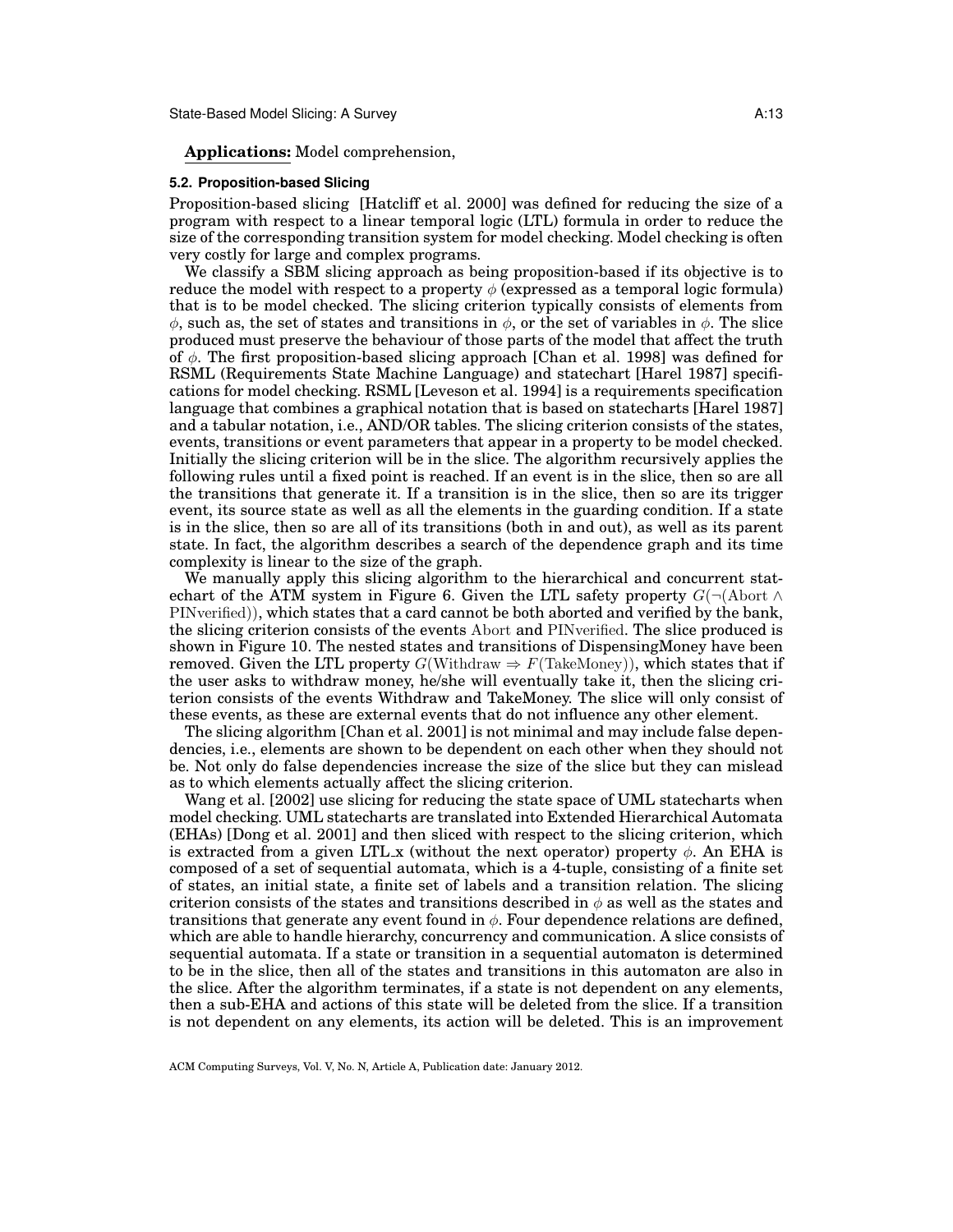

Fig. 10. The slice produced by applying the algorithm in [Chan et al. 1998] to the ATM system in Figure 6 with the slicing criterion consisting of events Abort and PINverified.

on the algorithm described by Ganapathy and Ramesh [2002] that only deletes states and the transitions associated with that state, but not parts of transitions.

Langenhove and Hoogewijs [2007] have defined two new slicing algorithms, as part of the  $SV_tL$  (System Verification through Logic) framework. The first algorithm is an extension of the algorithm defined in [Wang et al. 2002] for slicing a single statechart. It removes false parallel data dependencies by taking into account the execution chronology and defining a Lamport-like [Lamport 1978] happens-before relation on statecharts that follows from the internal broadcasting (synchronisation) mechanism for communication between concurrent states/transitions.

The second algorithm is a parallel algorithm for slicing a collection of statechart models. A collection of statecharts is often used when describing a system in UML, i.e., a class diagram is defined, where each class has a corresponding statechart. Figure 11 shows an example of a bank and ATM system modelled in UML as two threads of control with their classes and collection of statecharts. Slices are extracted across all statecharts in order to keep the object-oriented structure of the model. Langenhove and Hoogewijs [2007] define global dependence relations in terms of global variables and events that statechart diagrams use to communicate. The algorithm uses these relations to connect the statecharts to each other by drawing a global directed edge for each global dependence. The result is a graph-like structure, which is similar to the one in [Ganapathy and Ramesh 2002], but draws edges between statecharts rather than statechart elements. Then  $SV<sub>t</sub>$ L starts running an instance of the slicing algorithm for a statechart, e.g., *BankVerifier* in Figure 11. If a global dependence edge is encountered, then a second instance of the slicing algorithm is started that runs in parallel, e.g., if there is a global dependence between *BankVerifier* and *ATM* in Fig-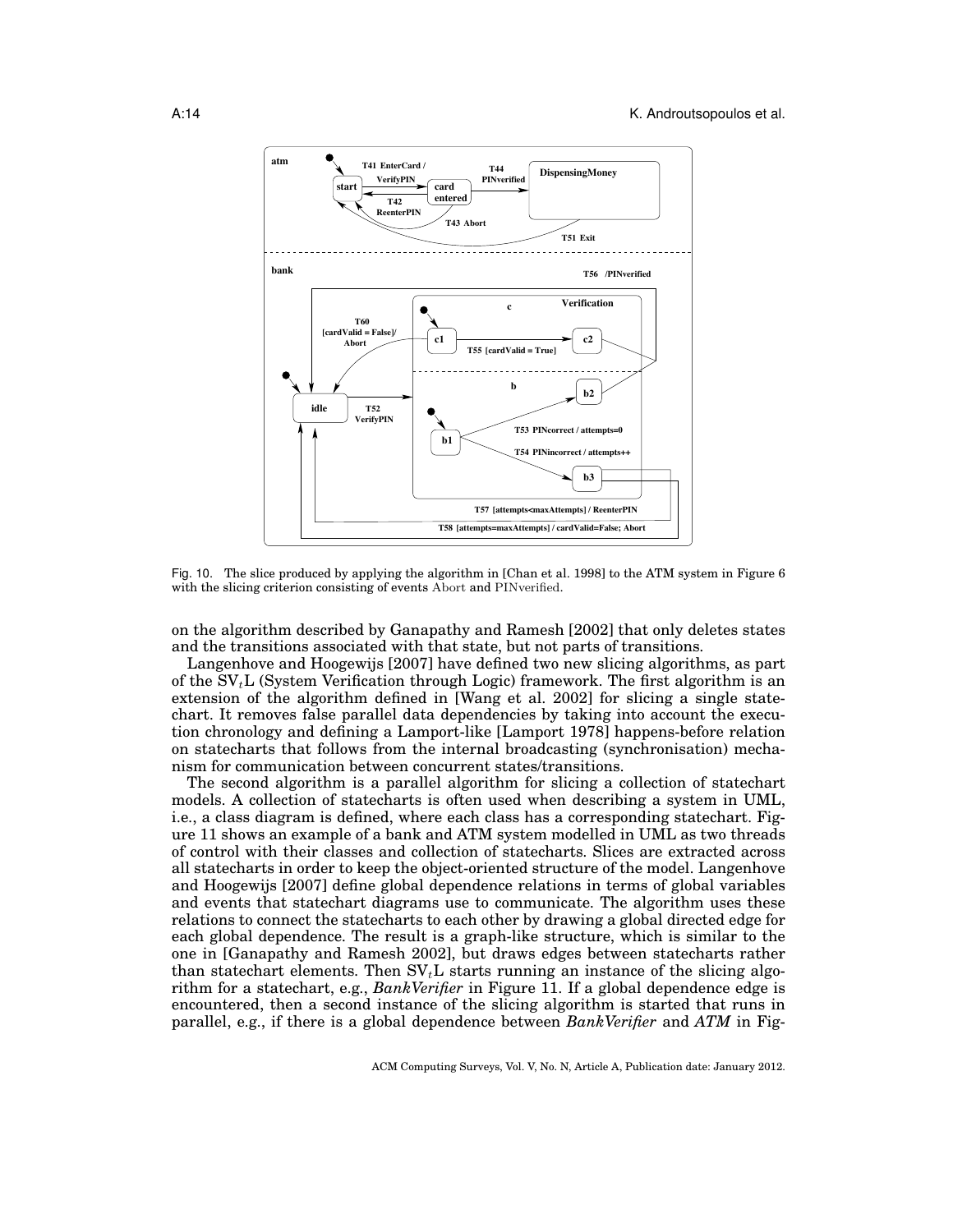

Fig. 11. An example of a multi-threaded behavioural modal of the bank and ATM system.

ure 11, then another instance of the slicing algorithm is executed. For  $n$  statecharts in the worst case  $SV<sub>t</sub>$ L will execute n slicing algorithms in parallel. Langenhove and Hoogewijs [2007] state that the happens-before relation on a single statechart can be easily adapted to apply to a collection of statecharts. This will produce smaller slices because there will be fewer global dependence edges.

Janowska and Janowski [2006] have described a static backward algorithm for slicing timed automata with discrete data. They consider only automata with reducible control flow as defined in [Aho et al. 1986], i.e., those that have two disjoint sets of transitions, one set forms an acyclic graph, while the other consists of transitions whose target dominate their sources. A state  $a$  dominates a state  $b$  if every path from the start state to b must go through a. The algorithm, first extracts the slicing criterion, which is made of two sets, from a formula  $\phi$  representing a given property to be verified. The first set consists of all enabling conditions and actions defining variables in  $\phi$ . The second set consists of the states in  $\phi$  and their immediate predecessors. Then, the algorithm computes four kinds of dependencies: data, control, clock and time. The transitive closure of the data dependence relation is computed and then the transitive closure of the union of all the other relations on states. Finally, starting from the slicing criterion, the algorithm marks all relevant elements based on the dependencies. The slice consists of marked elements. Any unmarked states, transitions or actions are deleted. We cannot apply this slicing approach to any of the ATM systems given as running examples because they are not timed and transitions are synchronised differently.

Colangelo et al. [2006] have described an approach for slicing Software Architecture (SA) models that are specified as UML state machines. A state in a UML state machine represents an architectural component, while a transition represents the communication channel between two components. Properties are described using the Property Sequence Charts (PSC) language, an extension of UML 2.0 sequence diagrams for specifying Linear-Time Temporal Logic (LTL) properties. The state machines will be translated into PROMELA (input language of the model checker SPIN) and the PSC properties into temporal logic representation for SPIN (Buchi automata) [Holzmann ¨ 1997] for model checking. The slicing criterion is a property to be model checked expressed in PSC. The slicing algorithm is based on TeSTOR (a TEst Sequence genera-TOR algorithm) [Pelliccione et al. 2005]. TeSTOR is an algorithm that takes as input a state machine and scenarios and produces a set of test sequences that explore the scenarios. The authors extend TeSTOR to implement the slicing algorithm, i.e., instead of returning a set of test sequences, it returns a state machine where the parts of the model that are required to verify the given properties are marked. Their algorithm first

ACM Computing Surveys, Vol. V, No. N, Article A, Publication date: January 2012.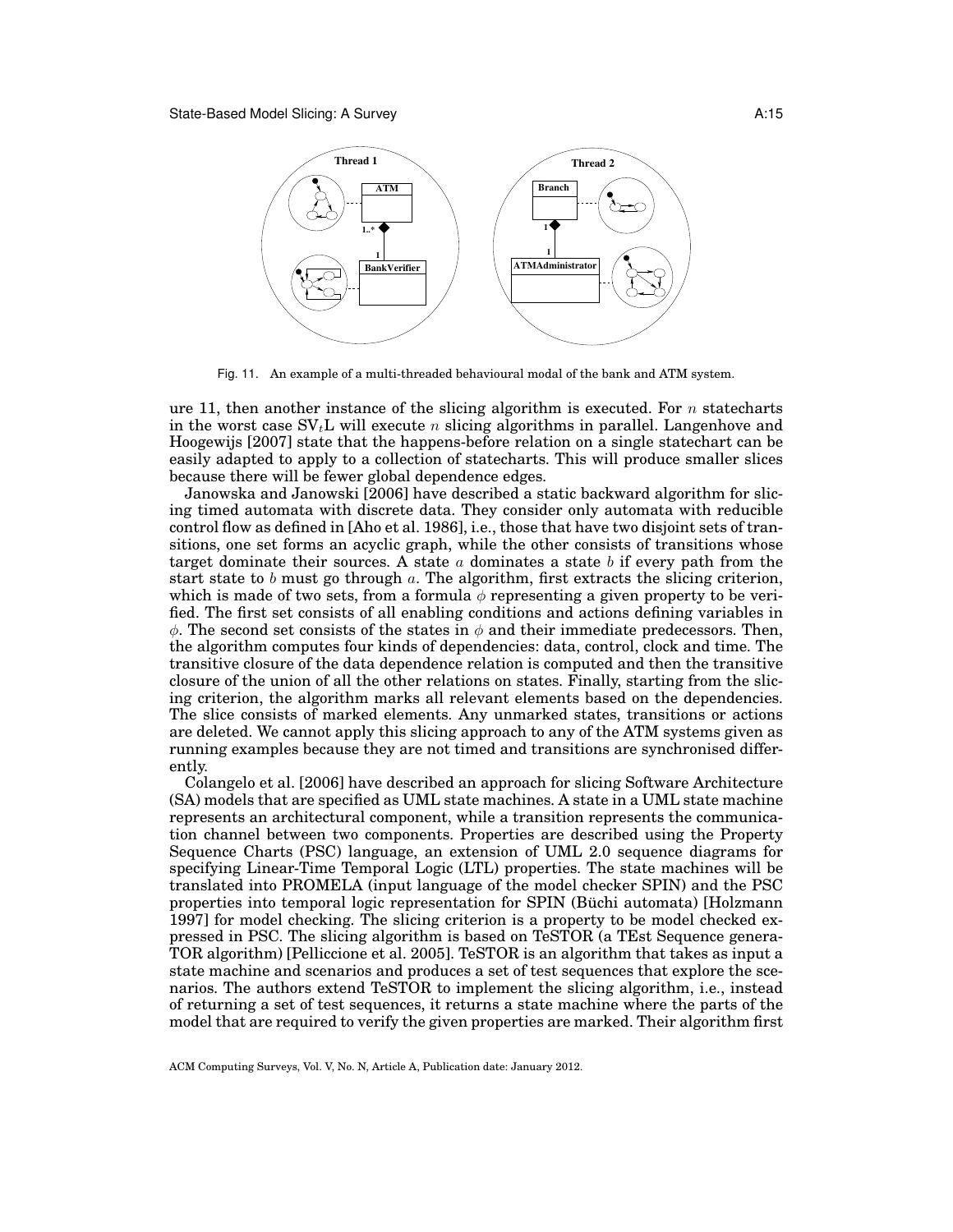marks every source and target state of a message in the slicing criterion (an arrow in the PSC between two components defines a communication channel and the messages that can occur) in at least one test sequence generated by TeSTOR. Then, for all the variables of transitions that have a marked target state, the algorithm identifies paths from the initial state to all occurrences of variables that are marked. These two steps are iterated. Any unmarked states or transitions that have unmarked source or target states are deleted. The algorithm never deletes states that might break the connectivity of the state machine because any unmarked states on a path starting in the initial state and ending at a marked state are always marked. Therefore, the slice may not be minimal. This slicing approach cannot be applied to the state machines of the ATM system (Figure 6 and Figure 5) because they are not software architecture models with PSC.

**Objective:** The slice produced by proposition-based slicing is a subset of the statebased model that satisfies a given temporal logic formula.

**Applications:** Model checking

#### **5.3. Reactive Program Slicing**

Ganapathy and Ramesh [2002] devise a new notion of slicing for reactive programs because the traditional notion of slicing for programs [Weiser 1979] is unsuitable. The behaviour of reactive programs maintains an ongoing relationship with its environment, i.e., is a set of I/O sequences and therefore events are of greater interest than variables. Work on program slicing has not considered reactive programs.

Reactive program slicing [Ganapathy and Ramesh 2002] is defined for Argos specifications. Argos is a graphical language based on Boolean Mealy machines with hierarchical states and concurrent state machines used to specify synchronous reactive systems. The slicing criterion  $\langle S, e \rangle$  is given as the name of a state S and a generated event  $e$ . Slicing produces a state machine  $M'$  by removing zero or more states and transitions from the original machine M and the behaviour of  $M'$  up to state S is the same as the behaviour of M up to state S with respect to event  $e$ . The slicing algorithm, with respect to  $\langle S, e \rangle$ , is a traversal algorithm that works on a graph representing the original state machine  $M$ , whose nodes correspond to the states of M and has three types of edges. A *transition edge* exists for every transition in M. A *hierarchy edge* exists between a node A and a node B if the state corresponding to A contains the state corresponding to B as a sub-state. A *trigger edge* occurs between a transition  $t_1$  and  $t_2$ , if  $t_1$  generates an output signal that triggers  $t_2$ . All of the states and transitions encountered during the traversal are included in the slice. The algorithm starts from S and traverses down the hierarchy edges including the states that preserve the behaviour of M according to  $e$ . Then, for the same hierarchy level as S, it traverses backwards up the transition edges and includes all the states encountered. Once all the required states at that level have been traversed, then a similar traversal occurs at the next, higher level, and so on, until it reaches the top-most level. From the top-most level, the algorithm traverses backwards along the trigger edges and includes any state that is concurrent to the states already in the slice.

Similarly to the slicing approaches given in [Chan et al. 1998; Heimdahl and Whalen 1997], transitions that may generate an event of interest are kept in the slice in [Ganapathy and Ramesh 2002]. This ensures that the connectivity of the state machine is not broken during slicing. Also, the slicing algorithm in [Ganapathy and Ramesh 2002] does not fall pray to false dependencies like in [Chan et al. 1998] because transitions in Argos do not have guards.

This slicing algorithm cannot be applied to any of the running examples because Argos programs are composed of Boolean Mealy machines in which the inputs and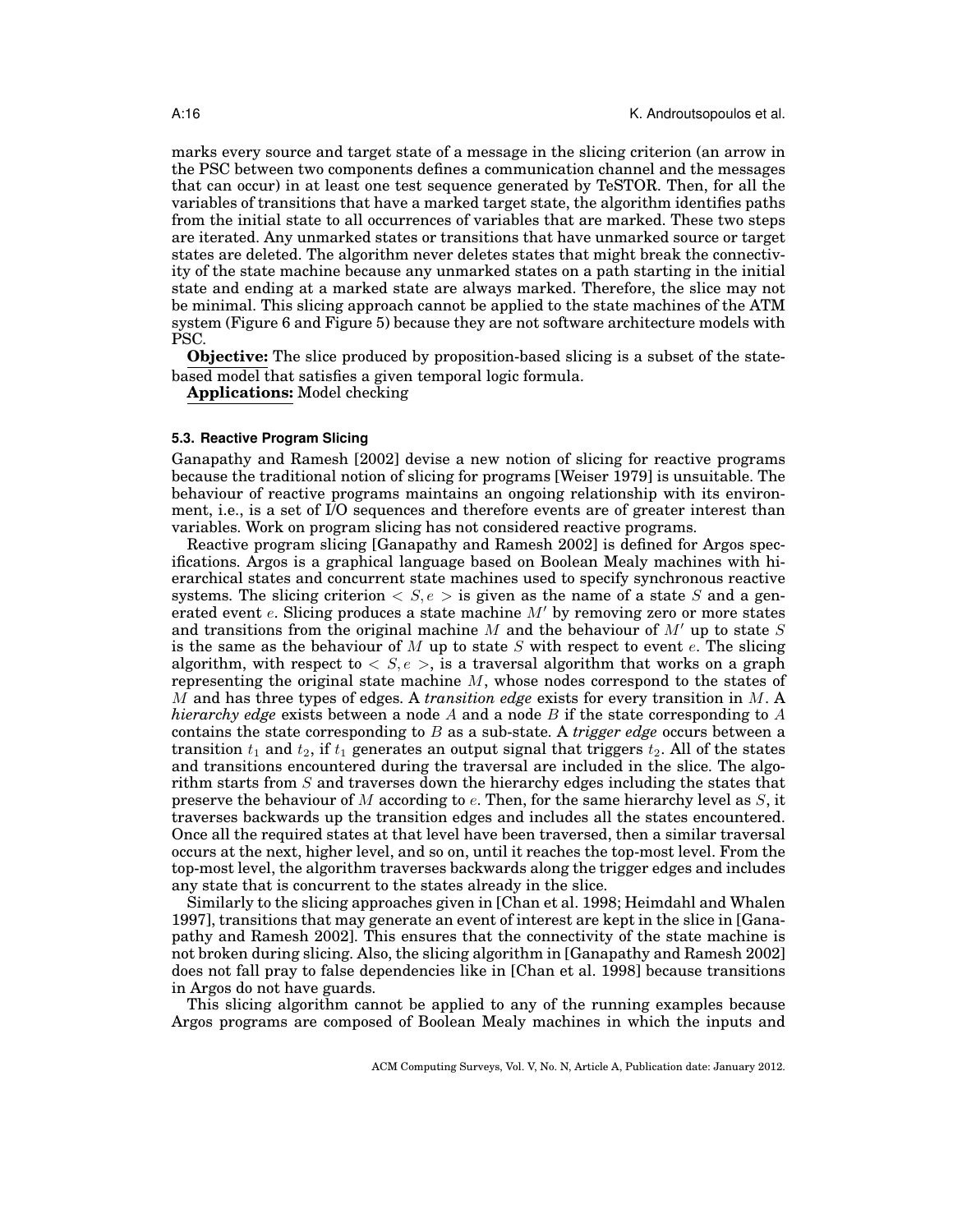State-Based Model Slicing: A Survey Attack and Attack and Attack Attack Attack Attack Attack Attack Attack Attack Attack Attack Attack Attack Attack Attack Attack Attack Attack Attack Attack Attack Attack Attack Attack Att

outputs are pure signals (or events), i.e., transitions have no guarding conditions and there is no store.

**Objective:** Given a state S and a generated event e, reactive program slicing produces a state machine  $M'$  by removing zero or more states and transitions from the original state machine M, and the behaviour of  $M'$  up to state S is the same as the behaviour of  $M$  up to state  $S$  with respect to event  $e$ .

**Applications:** Model comprehension and model checking

### **5.4. Dynamic Slicing**

Dynamic slicing in programs [Korel and Laski 1988] extracts slices that contain the statements in a program that influence the slicing criterion for a specific execution rather than any execution as in static slicing. It was defined for debugging programs. Figure 1 describes a dynamic slice for an example program.

Guo and Roychoudhury [2008] describe a SBM slicing approach that uses dynamic slicing of programs for debugging model-driven software. Their goal is to take errors found in the Java code and trace the error back to the corresponding part of the model. Rhapsody [Harel and Kugler 2004] or Stateflow [Hamon 2005] statecharts are used to model a system and the authors have defined a tool that automatically generates executable Java code from the models that handles hierarchy, concurrency and event generation. The code generated is tagged with corresponding statechart elements, known as model-code association tags, to ensure traceability. Their tool supports better modelcode association tags than Rhapsody and Stateflow as it includes tags for event and transition firings. This leads to more accurate slices because with these tags they can track events which trigger transitions and generated events and can distinguish betweeen which transitions to keep or remove in the slice. Each statechart is translated into a single-threaded Java program. Then, subject to an error being detected, dynamic slicing, using the JSlice [Wang et al. 2008] tool, is applied to the Java code. JSlice is an open source tool that produces backward dynamic slices of sequential Java programs. Guo and Roychoudhury [2008] have previously [Wang and Roychoudhury 2004] modified JSlice to perform online compression during trace collection and they use this version to produce the code slices. The slicing criterion, at the model level, is the last state visited by an object where the error occured. Since slicing is performed at the code level, the slicing criterion is the last state entry point in the code where the error occurred. For dynamic slicing, the inputs that reveal the error are also required as part of the slicing criterion. These are obtained from test cases. In their experiments at least five test cases are chosen for each buggy version of code, and the input for each test case that reveals an error will become a different slicing criterion. The slice produced by JSlice is mapped back to the statechart model using the model-code associations and represented as a model-level bug report. The model-level bug report can then be further processed to reflect the hierarchical and concurrent structure of statecharts.

This approach can be generalised to be used with other types of program slicing and there is around 30 years of work on program slicing and some existing tools, including a commercial tool [Grammatech Inc. 2002]. It avoids developing new slicing algorithms at the model level. However, the main effort of this approach lies in defining mappings between the statechart language and the program language. Defining the mapping of the program slice back into the model is particularly hard in the case of hierarchical and concurrent statecharts if the structure of the original state machine is to be reflected in the slice. Also, the statecharts must be completely specified such that the generated code is executable. Finally, in order to provide confidence in this approach and depending on the application of slicing, the translations between the model and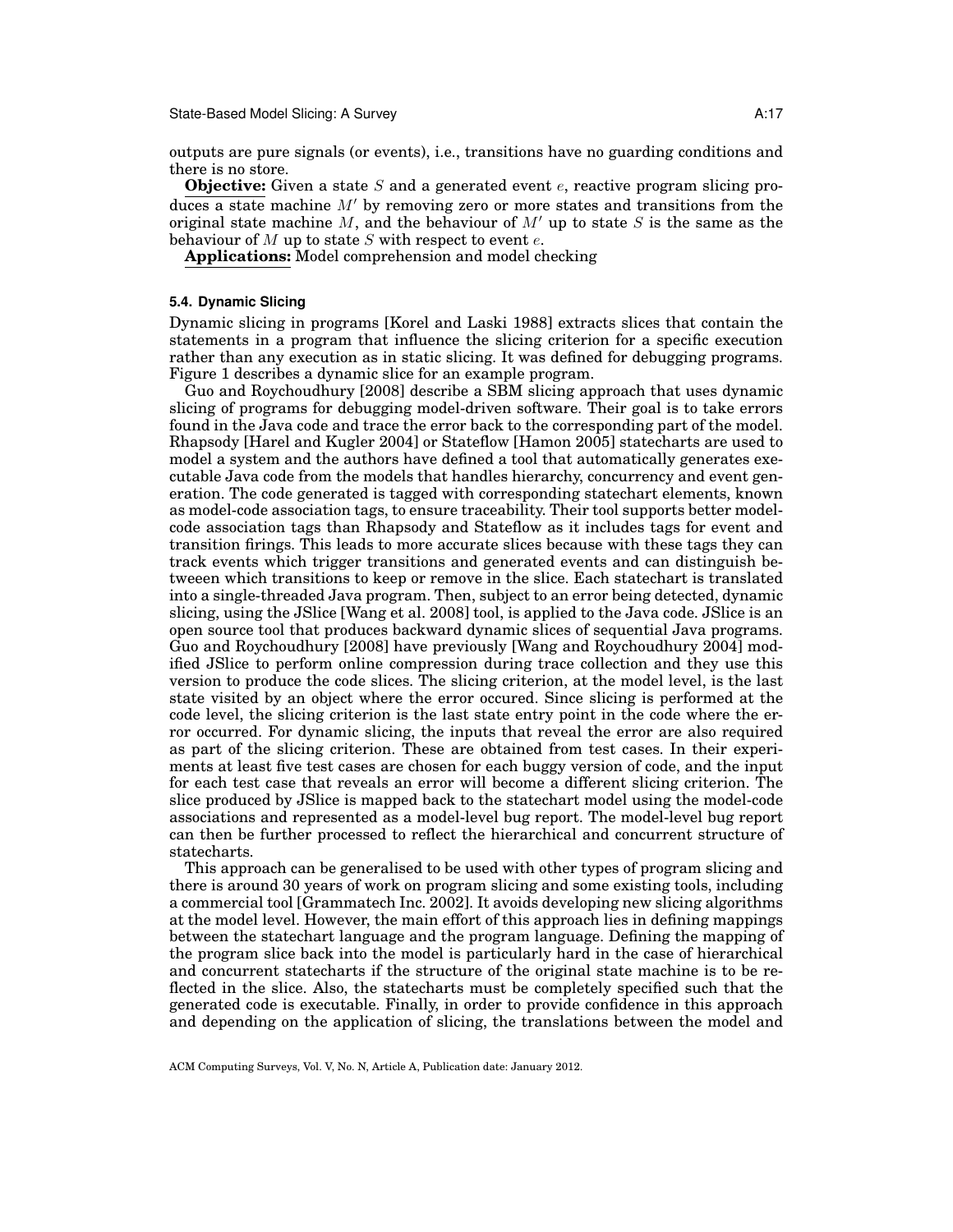code level should be verified. Guo and Roychoudhury [2008] have not discussed the correctness of their translations.

**Objective:** For a given program  $P$ , input I, line of code  $l$  and set of variables  $V$ , dynamic slicing finds what statements or statement instances of  $P$  affect the values of the variables  $\overline{V}$  at  $\overline{l}$  in the execution trace corresponding to  $\overline{I}$ .

**Applications:** Debugging

### **5.5. Amorphous Slicing**

Amorphous slices in programs [Harman and Danicic 1997] are produced by using some program transformations to simplify the program while still preserving its semantics with respect to the slicing criterion. The slices produced are no longer syntax preserving, i.e., subsets of the original programs, and are often much smaller than slices produced using syntax preserving slicing approaches.

Similarly, amorphous slicing for models produces slices that are not strict subsets of the original models and are thus not syntax-preserving. The challenge lies in how to remove the elements not in the slice and re-connect the state machine while preserving the semantics with respect to its slicing criterion. The task of re-connecting the state machine can lead to slices with different semantics than in the original (with respect to the traditional notion of slicing [Weiser 1979]) by possibly introducing additional behaviour (by merging states some transitions become self transitions that means they can be executed more often than in the original machine) and non-determinism. Therefore, for amorphous slicing of SBMs a weaker notion of slicing is defined. For certain applications, such as for model comprehension, these slices are desirable as they are much smaller than slices produced using traditional static slicing algorithms and thus easier to understand and analyse.

The second slicing algorithm described by Korel et al. [2003] produces an amorphous slice for EFSMs as it is not a strict subset of the original EFSM. It constructs a dependence graph by using data and control dependence relations. Then, starting from the node in the dependence graph representing the slicing criterion, which is a transition and its variables, the algorithm marks all backwardly reachable transitions in the dependence graph. The algorithm applies two reduction rules for merging states and deleting unmarked transitions. These rules are not general enough to cover all possible cases, i.e., for differently structured state machines these rules might not be very effective and slices might contain some irrelevant elements (unmarked transitions). Also, by merging states, the slice does not behave in the same way as the original on event sequences that stutter. A stuttering event sequence is a sequence of events whereby not all events trigger transitions. If an event does not trigger a transition, the state machine remains in the same state. Korel et al. [2003] address this problem by defining a new notion of correctness taking into consideration stuttering event sequences.

Consider the ATM shown in Figure 5. The slice obtained using Korel et al.'s second algorithm with the slicing criterion  $(s\bar{b}, T18)$  is shown in Figure 12. The transitions that have been marked from the dependence analysis are:  $T1, T4, T8, T17, T18$ . However, the slice includes  $T10$  as this is required to ensure that  $T17$  and  $T18$  can be reexecuted. For the stuttering event sequence:  $T1, T4, T6, T8, T18, T17, T17, T18$ , the slice and the original will not behave in the same way according to the traditional notion of correctness. Compared to the slice generated by Korel et al.'s first algorithm with respect to the same slicing criterion  $(s, T18)$  (Figure 7) and also other static slicing algorithms (e.g., see Figure 8), it is much easier to see in the slice (Figure 5) how the transitions T1, T4, T17 interact with the slicing criterion.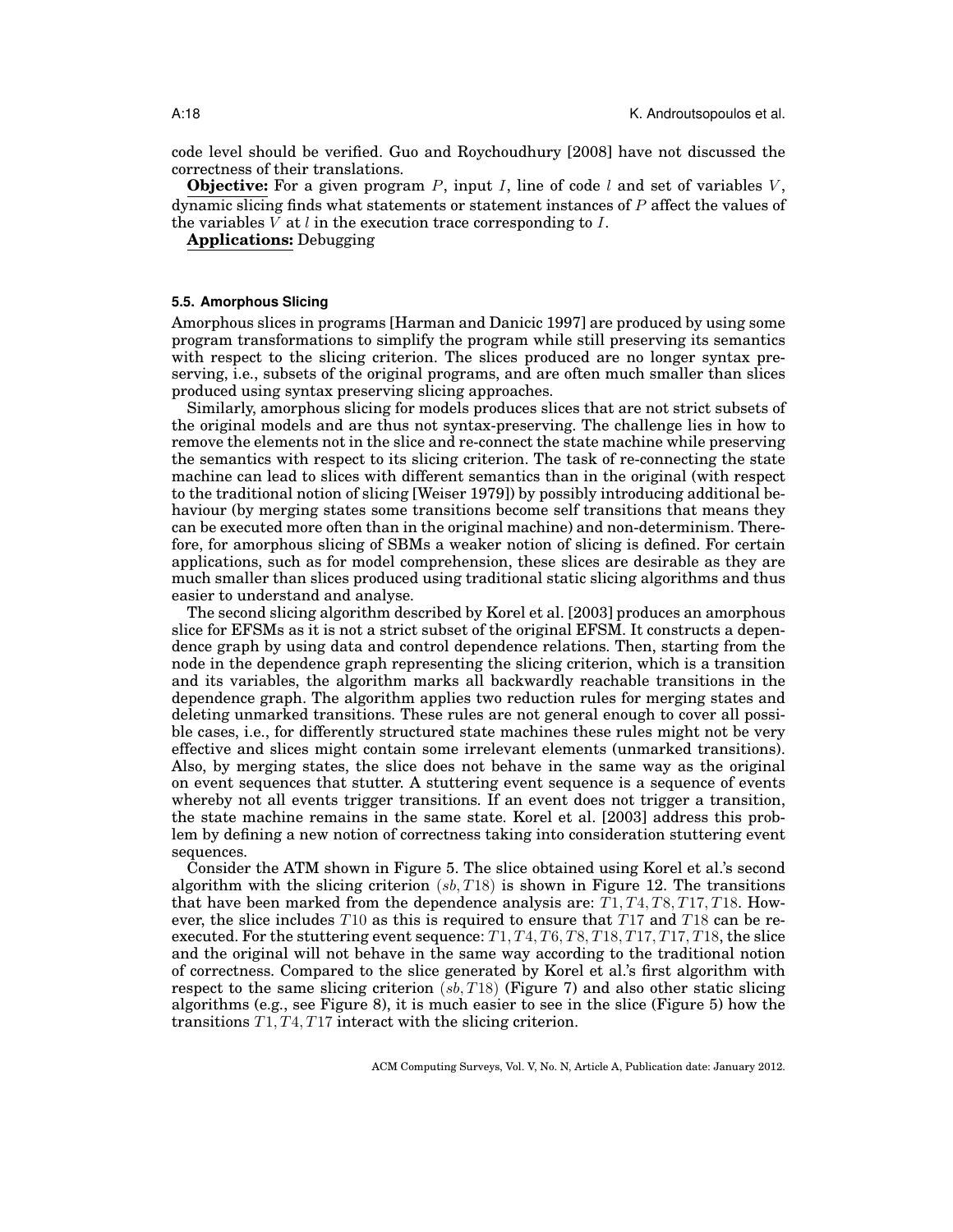

Fig. 12. The slice generated for the ATM system, shown in Figure 5, with respect to  $(sb, T18)$  using Korel et al. [2003] second algorithm. The transitions are labelled as described in Table II.

**Objective:** Amorphous slicing for SBM aims to produce minimal slices (slices containing only elements that are identified to be either control or data dependent) while not preserving the syntax and preserving a weaker notion of correctness with respect to the transition and variables of interest.

**Applications:** Model comprehension

#### **5.6. Environment-based Slicing**

Environment-based slicing (a.k.a. event-based slicing) has only been defined for models [Androutsopoulos et al. 2011; Lano and Kolahdouz-Rahimi 2011], in particular for EFSMs and a restricted subset of UML statecharts. Its purpose is to facilitate model development by specialising models for a specific operating environment. Its applications include specification reuse and property verification.

The slice produced, using environment-based slicing, is a model projection with respect to a set of events I, which is the slicing criterion, that cannot occur in the new environment. Androutsopoulos et al. [2011] define four algorithms, each aiming to reduce the slice further when applied. The first algorithm deletes all transitions whose trigger event corresponds to the events in  $I$ . Then it removes all states and transitions that are no longer reachable. The second algorithm further reduces the slice by replacing a constant-value variable by its value on all remaining transitions. This can lead to guards being updated and simplified to False, in which case the corresponding transition (and possibly its target state) can be removed. The final two algorithms merge groups of states that have identical semantics. The first merging algorithm is an extension of an algorithm [Ilie and Yu 2003] for merging R-equivalent finite state automata. States  $s1$  and state  $s2$  are R-equivalent if, the outgoing transitions from s1 and s2 are identical in their events, guards and actions and have identical target states after the merge. The second merging algorithm merges a group of states its size is greater that two, all transitions in the group have no actions and the set of triggering events on transitions within the group are disjoint from the set of triggering events of transitions exiting the group. This algorithm results in greater reduction, however, it only preserves the weaker semantic requirement, i.e., behaviour is preserved only for the stutter free event sequences (every event in the sequence triggers a transition in the model) that exclude events in I.

[Lano and Kolahdouz-Rahimi 2011] adopt this approach for slicing reactive systems that are modeled as hierarchical and concurrent state machines, whereby the communication dependencies between the two communicating state machines form an acyclic directed graph. The core algorithm is the same as in [Androutsopoulos et al. 2011], however they apply it to each individual state machines within a hierarchy of communicating state machines, which leads to simplifying both the subordinate and superordinate state machine in the hierarchy. As in [Androutsopoulos et al. 2011] the systems are deterministic.

Consider the ATM system illustrated in Figure 5. Assume that this system is to be reused in an English speaking country only, i.e., the event *Spanish* never occurs. Environment-based slicing [Androutsopoulos et al. 2011] can be used with respect to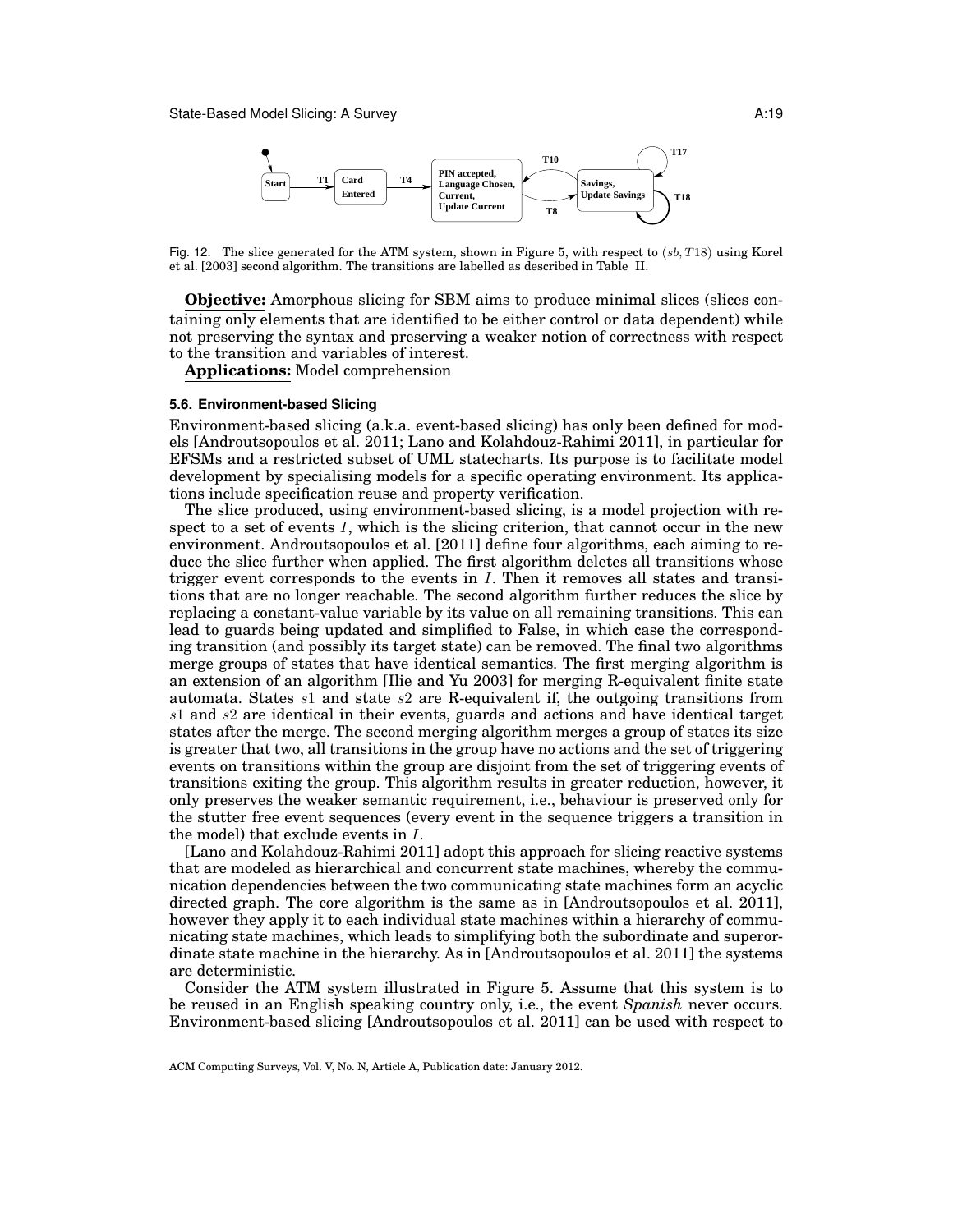

Fig. 13. The slice generated for the ATM system, shown in Figure 5, with respect to {Spanish} using environment-based slicing algorithm [Androutsopoulos et al. 2011] or [Lano and Kolahdouz-Rahimi 2011]. The transitions are labelled as described in Table II.



Fig. 14. The slice generated for the ATM system, shown in Figure 5, with respect to {Spanish,English} using environment-based slicing algorithm [Androutsopoulos et al. 2011]. The transitions are labelled as described in Table II.

the slicing criterion  $\mathcal{I} = \{ \text{Spanish} \}$  to produce an EFSM that is semantically indistinguishable to the original on all event sequences excluding the event *Spanish*. Transition  $T6$  is removed first by the first algorithm. This leads to the guard of transition  $T11$ always being False, so  $T11$  can be deleted too. Similarly,  $T16, T20, T22$  are also deleted. Applying the algorithm in [Lano and Kolahdouz-Rahimi 2011] to Figure 5 with respect to the ignore set *Spanish* produces the same slice as [Androutsopoulos et al. 2011], illustrated in Figure 13. However, the algorithm in [Lano and Kolahdouz-Rahimi 2011] cannot be applied to the hierarchical and concurrent statechart of the ATM system illustrated in Figure 6 because the communication between the concurrent state machines *atm* and *bank* is cyclic.

Although environment-based slicing is suited to SBMs as it considers the environment, the algorithm is based on reachability and often produces slices that are not reusable. For example, if the ATM system shown in Figure 5 was to be reused in an environment where the user was not going to be given the choice of language (i.e. the events *English* and *Spanish* could not occur), then applying the environment-based slicing will produce the slice as shown in Figure 14. The user should be able to deposit or withdraw from the savings or checking account, even if he or she was not given a choice of language (i.e. the slice could merge the states PIN Accepted and Language Chosen).

[Lano and Kolahdouz-Rahimi 2011] also define output event-based slicing, which is similar to environment-based slicing, except that the ignore set represents generated events (found in the actions of transitions) that cannot happen rather than input events from the environment. It uses the same algorithm as that for environmentbased slicing. The applications of output slicing include refactoring and model compre-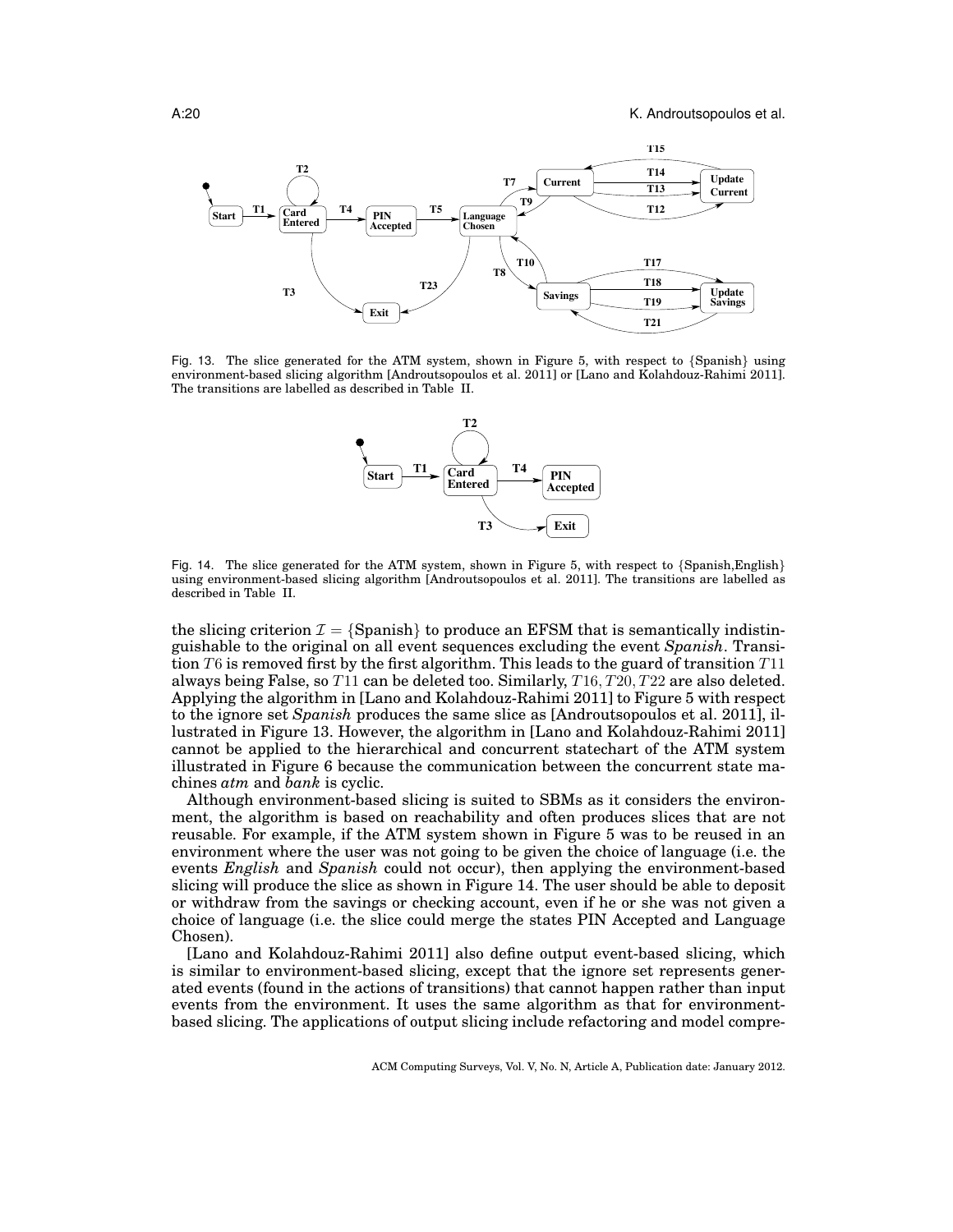hension (in order to view the state machines modes and effect on one group of output devices). Output event-based slicing cannot be applied to any of the ATM state machines defined as our running examples. This is because the ATM state machine shown in Figure 5 does not have any generated events, while the concurrent state machine in Figure 6 allows for cyclic communication.

**Objective:** Given, as a slicing criterion, the set of events I that can never occur in the new environment (as inputs or outputs), environment-based slicing finds a reduced EFSM that behaves semantically indistinguishable to the original for all possible sequences of events that exclude the events in I.

**Applications:** Specification reuse, model checking, refactoring, and model comprehension.

### **5.7. Conditioned Slicing**

Conditioned slicing for programs [Canfora et al. 1998] adds a condition to the traditional static slicing criterion that captures the set of initial program states. There have been two SBM slicing approaches that could be considered as being analogous to condition slicing for programs. The first was defined for RSML specifications [Heimdahl and Whalen 1997; Heimdahl et al. 1998] to aid model comprehension and the second was defined for asynchronous extended automata [Bozga et al. 2000] for improving test case generation. We discuss each in turn.

The SBM slicing approach presented in [Heimdahl and Whalen 1997; Heimdahl et al. 1998] first reduces the RSML specification based on a specific scenario of interest (a domain restriction), which is a form of conditioned slicing. It removes all behaviours that are not possible when the operating conditions defining the reduction scenario are satisfied. A reduction scenario is an AND/OR table and it is used to mark the infeasible columns in each AND/OR table in the specification. An infeasible column is one that contains a truth value that contradicts the scenario. A collection of decision procedures have been implemented for determining whether the predicates over enumerated variables and over states in a column contradict a scenario. After all of the infeasible columns have been marked, they are removed as well as any rows that remain with only "don't care" values. Finally, tables that are left without any columns are removed, as these constitute transitions with unsatisfiable guarding conditions.

Then, in [Heimdahl and Whalen 1997; Heimdahl et al. 1998], static and backward slicing based on data and control dependence is applied to the remaining specification in order to extract the parts effecting selected variables and transitions of interest. Data and control dependence are different but are used together to compute the slice. Data dependence is computed with respect to a transition or variable. It is given as a data flow relation between elements x and y defines that y is required for evaluating x. The algorithm traverses the data dependence graph that is produced using the data flow relation, and marks all elements that directly or indirectly affect the truth value of the guarding transition. Unmarked elements are removed. Control dependence is computed with respect to a transition  $t$  with event  $e$ . It determines all transitions with event  $e$  as an action. The algorithm repeatedly applies the control flow relation for all the transitions that have been added to the slice, until transitions are reached that are triggered by external events. This is similar to the first rule defined for the proposition-based slicing approach in [Chan et al. 1998]. In both of these approaches external events have no dependencies.

This slicing approach cannot be applied to the ATM system state machines (Figure 6 and Figure 5) because they don't have AND/OR tables.

The conditioned slicing approach defined by Bozga et al. [2000] is given with respect to the following slicing criterion: a test purpose and a set of feeds. A *test purpose* de-

ACM Computing Surveys, Vol. V, No. N, Article A, Publication date: January 2012.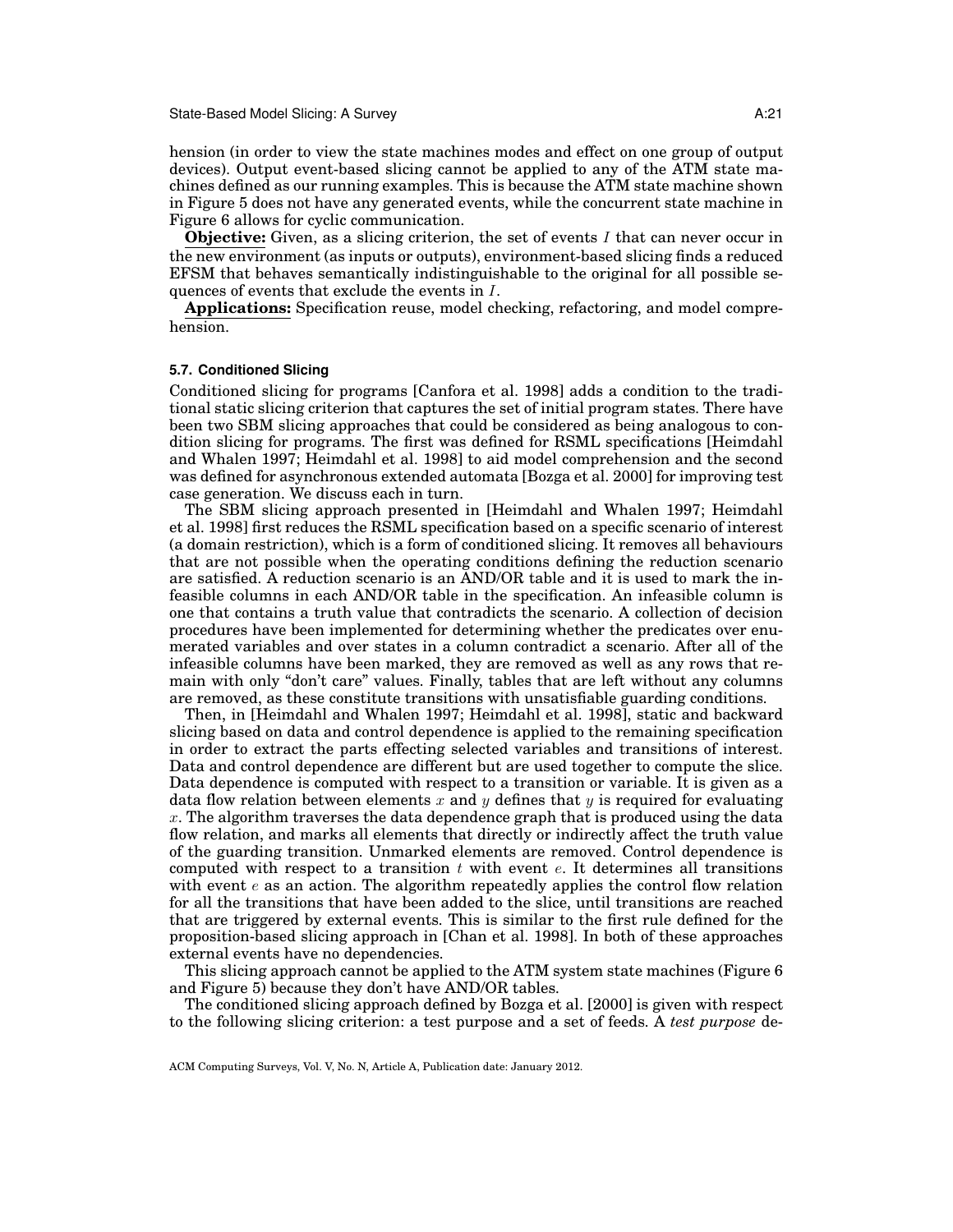scribes a pattern of interaction between the user and the implementation under test (IUT). It is expressed as an acyclic finite state automaton, with inputs and outputs corresponding to inputs and outputs in the implementation. *Feeds* are a set of constrained signal inputs that the tester provides to the IUT during a test. These constrained signal inputs are analogous to adding conditions to the set of initial program states when slicing programs.

The slicing approach [Bozga et al. 2000] consists of three algorithms that are applied iteratively (in any order) until there are no more reductions possible. The first reduces the processes in the extended automata to the sets of states and transitions that can be reached, given the set of feeds, i.e., the algorithm performs reachability analysis. The second algorithm computes the set of relevant variables with respect to test purpose outputs in each state . A variable is relevant at a state if at that state its value could be used to compute the parameter value of some signal output occurring in the test purpose. Variables are used only in external outputs that are referred to in the test purpose or in assignments to relevant variables. The algorithm computes the relevant variables for all processes in a backward manner on the control graphs. The variables that are irrelevant are replaced by the symbol  $\top$ . Transitions that have definitions assigning irrelevant variants are relabeled as silent transitions. This is similar to anonymising transitions in the static slicing approach in [Androutsopoulos<sup>†</sup> et al. 2009]. Since the asynchronous extended automata is used as an intermediate program representation (in the IF [Bozga et al. 1999] framework for applying static analysis techniques), removing transitions and re-wiring the graph is not an issue because the automata will be translated, for example, into the input language of a model checker where the variables and transitions will be removed. The third algorithm uses constraints on the feeds and the inputs of the test purpose in order to simplify the specification. These constraints are first added to possible matching inputs and then propagated in the specification via some intra/interproces data flow analysis algorithms. Then, a conservative approximation of the set of possible values is computed for each control state and used to evaluate the guarding conditions of transitions. Any transition guard that can never be triggered is deleted. This slicing approach is not minimal, in that slices could be reduced further. Bozga et al. [2003] define dependence relations for specific specifications, between values of timers, for the Ariane-5 Flight program suggesting that there is possible scope for further reduction.

**Objective:** By adding a condition on the slicing criterion (results in constraining the input), conditioned slicing finds a reduced SBM that contains all the model elements that influence a set of variables and transitions of interest.

**Applications:** Model comprehension and testing

### **5.8. Comparison of SBM Slicing Approaches**

We compare the slicing approaches (first column), in Table III, by specifying the following:

- The *Type* (second column) of slicing as described in Section 5 (S = Static, P = Proposition-based,  $R$  = Reactive program,  $D$  = Dynamic,  $A$  = Amorphous,  $E$  =  $Environment-based, C = Conditional$ .
- The *Direction* (third column) of traversal to produce the slice , that is, backwards (B) or forwards (F).
- Whether slices are *Executable* (E) or *Closure* (C) (fourth column).
- What *Dependence* (fifth column) relations are supported. Most relations used for SBM slicing are for computing data (D) and control (C) dependence, a few for computing interference (I) dependence for inter-chart slicing. Also, there are other (O) dependence relations defined for specific state machine languages. Janowska and Janowski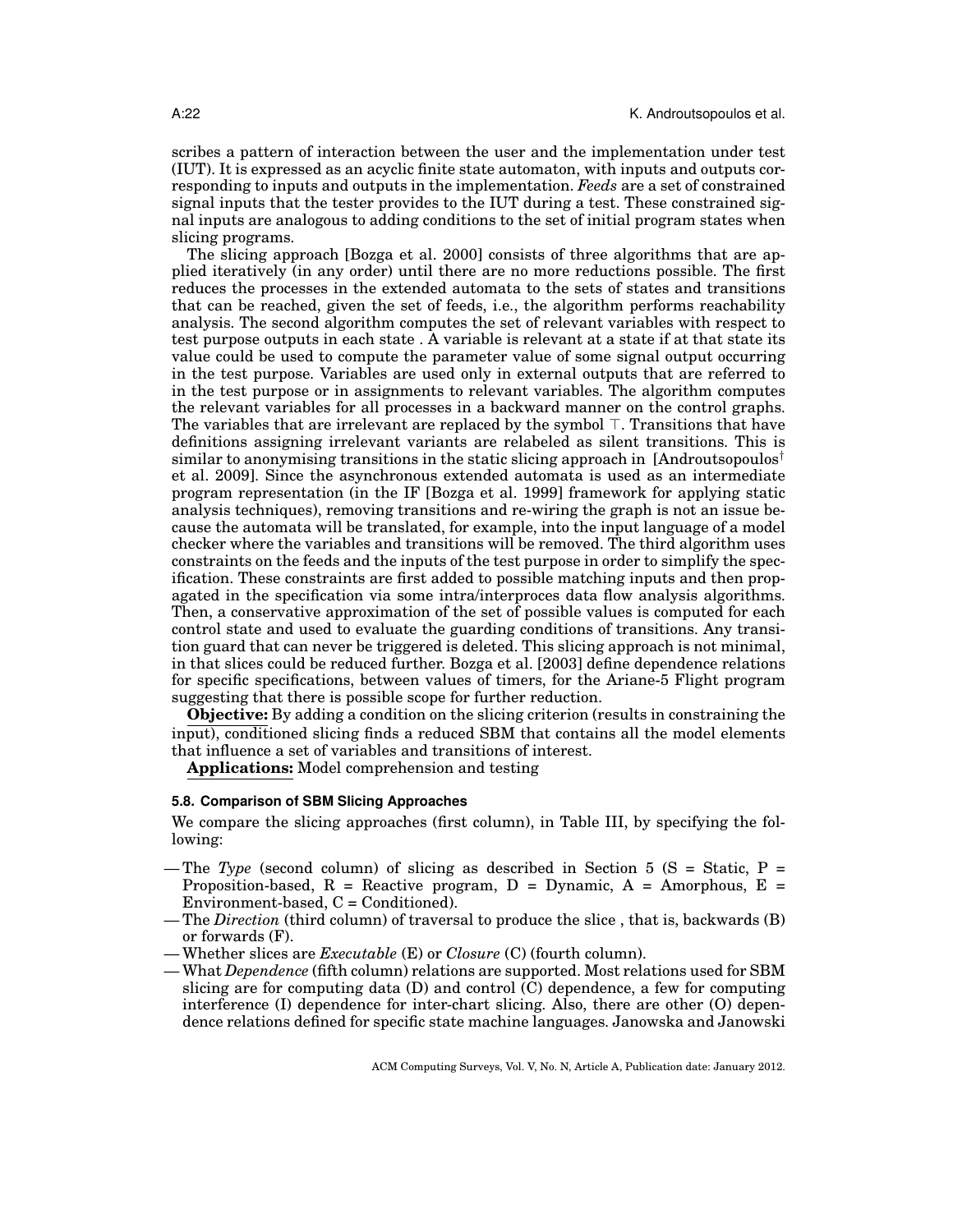| Approach                                                      | $\mathbf{T}^a$ | $\mathbf{Dir}^b$ | E.C. <sup>c</sup> | $\mathbf{Dep.}^d$ | Syn.<br>/Sem. $e$ | Int.                 |
|---------------------------------------------------------------|----------------|------------------|-------------------|-------------------|-------------------|----------------------|
| Korel et al. [2003]                                           | S              | B                | E                 | D, C              | Y/Y               | No                   |
| Fox and Luangsodsai [2005]                                    | S              | B                | E                 | D                 | Y/Y               | Yes                  |
| Ojala [2007]                                                  | S              | B                | Е                 | D, C, I           | Y/Y               | $\operatorname{Yes}$ |
| Labbé and Gallois [2008]                                      | S              | B                | C                 | D, C, I           | Y/Y               | $\operatorname{Yes}$ |
| Androutsopoulos <sup><math>\dagger</math></sup> et al. [2009] | S              | в                | С                 | D, C              | Y/Y               | No                   |
| Lano and Kolahdouz-Rahimi [2011]                              | S              | B                | E                 | D                 | Y/Y               | Yes                  |
| Chan et al. [1998]                                            | P              | B                | E                 | D                 | Y/Y               | Yes                  |
| Wang et al. [2002]                                            | P              | B                | E                 | D.C.I             | Y/Y               | Yes                  |
| Langenhove [2006]                                             | P              | B                | Е                 | D, C, I           | Y/Y               | $\operatorname{Yes}$ |
| Janowska and Janowski [2006]                                  | P              | B                | Е                 | D, C, O           | Y/Y               | Yes                  |
| Colangelo et al. [2006]                                       | P              | в                | E                 |                   | Y/Y               | $\operatorname{Yes}$ |
| Ganapathy and Ramesh [2002]                                   | $_{\rm R}$     | B                | E                 |                   | Y/Y               | Yes                  |
| Guo and Roychoudhury [2008]                                   | D              | в                | Е                 | D, C              | Y/Y               | $\operatorname{Yes}$ |
| Korel et al. [2003]                                           | A              | B                | Е                 | D.C               | N/Y               | No                   |
| Androutsopoulos et al. [2011]                                 | E              | F                | Е                 |                   | Y/Y               | No                   |
| Lano and Kolahdouz-Rahimi [2011]                              | E              | F                | E                 |                   | Y/Y               | Yes                  |
| Heimdahl and Whalen [1997]                                    | С              | B                | E                 | D, C              | Y/Y               | $\operatorname{Yes}$ |
| Bozga et al. [2000]                                           | C              | B                | F.                | D                 | Y/Y               | $\operatorname{Yes}$ |

Table III. Comparison of SBM slicing approaches.

 $T<sup>a</sup>$  Type of slicing (S = Static, P = Proposition-based, R = Reactive program, D = Dynamic, A= Amorphous, E = Environment-based, C = Conditioned)<br>Dir.<sup>b</sup> Direction of slicing E./C.<sup>c</sup> Executable or closure slice Dep.<sup>d</sup>

 $E.C.$ <sup>c</sup> Executable or closure slice Dependencies Syn./Sem.<sup>e</sup> Syntax/Semantics preserving Int. $f$  Interchart slicing

[2006] define clock and time dependence specifically for timed automata. For the approaches that do not compute dependencies by defining dependence relations explicitly, we simply mark the column with  $a -$ .

- Whether the slices are *Syntax/Semantics preserving* (sixth column). We use Y (yes) or N (no) to indicate whether the slice produced is a projection of the program syntax (that is, the slice is sub-model of the original). We use the same notation to indicate whether the slice is a projection of the original semantics.
- Whether *Inter-chart* slicing (seventh column) is supported by the approach.

## **6. THE SLICING CRITERION AND APPLICATIONS OF SLICING SBMS**

As in program slicing [Harman et al. 1996; Silva 2012], the slicing criterion differs depending on the type of SBM slicing adopted. The SBM language variant also plays a role in the choice of slicing criterion. For example, when slicing EFSMs Korel et al. [2003] and Androutsopoulos<sup>†</sup> et al. [2009] choose a transition and its variables as a slicing criterion because all of the information is contained on transitions in EFSMs (i.e. trigger events, guards and actions) and none on states. If a specific state was chosen, there could be many transitions that lead to that state, and thus all of these will have to be considered as part of the slicing criterion. Conversely, in EHA actions (variable updates and event generation) occur at the states. Therefore, when slicing EHA, Wang et al. [2002] choose a set of states and transitions as a slicing criterion.

Another key factor that affects the choice of slicing criterion is the application of slicing. There are various applications of SBM slicing and we have broadly categorised these into: (1) model comprehension, (2) model checking, (3) testing (4) debugging, and (5) reuse. For example, when slicing for the purpose of model checking, typically the slicing criterion consists of elements mentioned in the properties to be verified. While, when slicing for the purpose of model comprehension, the slicing criterion is typically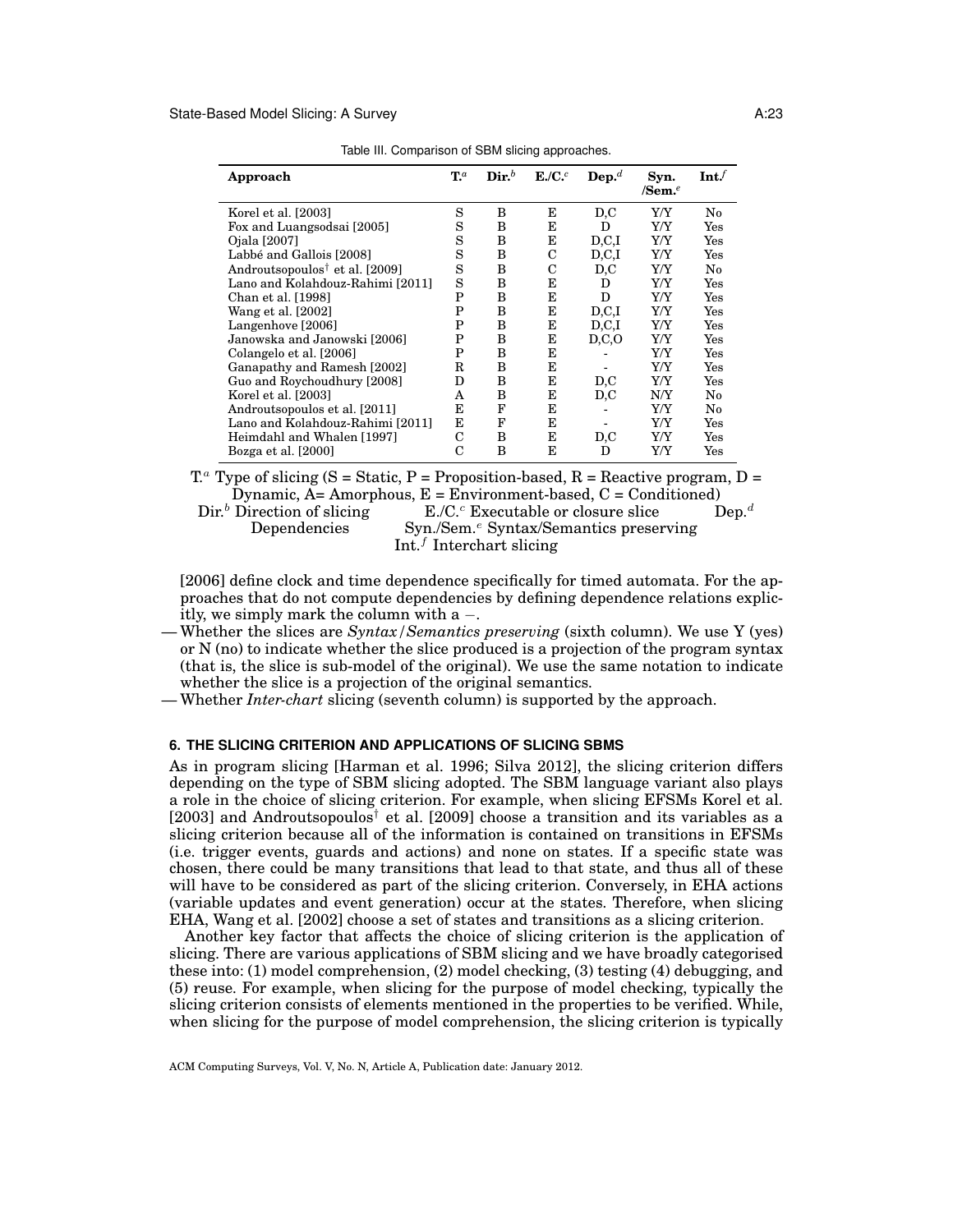| <b>Model comprehension</b>                                                   | <b>SBM</b> variant                               | Slicing criterion                                                                 |
|------------------------------------------------------------------------------|--------------------------------------------------|-----------------------------------------------------------------------------------|
| Heimdahl and Whalen [1997]<br>Korel et al. [2003]                            | <b>RSML</b><br><b>EFSMs</b>                      | A transition or variable<br>A transition and its variables                        |
| Fox and Luangsodsai [2005]                                                   | Statecharts                                      | Collection of states, transitions, actions,<br>variable names                     |
| Labbé and Gallois [2008]                                                     | <b>IOSTs</b>                                     | Set of transitions                                                                |
| Androutsopoulos <sup>†</sup> et al. [2009]<br>Ganapathy and<br>Ramesh [2002] | <b>EFSMs</b><br>Argos, Lustre                    | A transition and its variables<br>A state and output signal (generated<br>event)  |
| Lano and Kolahdouz-Rahimi<br>[2011]                                          | restricted UML<br>state machines                 | Tuple of variables                                                                |
| Model checking                                                               |                                                  |                                                                                   |
| Chan et al. [1998]                                                           | <b>RSML</b>                                      | States, events, transitions, or inputs in<br>property                             |
| Wang et al. [2002]                                                           | <b>EHAs</b>                                      | States and transitions in property                                                |
| Langenhove [2006]                                                            | <b>EHAs</b><br>State machines                    | States and transitions in property                                                |
| Colangelo et al. [2006]<br>Janowska and                                      | Timed automata                                   | Property sequence chart (events)<br>A set of variables and states in property     |
| Janowski [2006]                                                              |                                                  |                                                                                   |
| Ojala [2007]                                                                 | State machines                                   | Set of transitions                                                                |
| <b>Testing</b>                                                               |                                                  |                                                                                   |
| Bozga et al. [2000]                                                          | Extended<br>automata                             | Test purpose (acyclic finite automata)<br>and a set of feeds (constrained inputs) |
| Debugging                                                                    |                                                  |                                                                                   |
| Guo and Roychoudhury [2008]                                                  | Java (map to<br>statecharts)                     | Last state visited by an object when er-<br>ror occured                           |
| Reuse                                                                        |                                                  |                                                                                   |
| Androutsopoulos et al. [2011]<br>Lano and Kolahdouz-Rahimi<br>[2011]         | <b>EFSMs</b><br>Restricted UML<br>state machines | Set of events to ignore<br>Set of events to ignore                                |

Table IV. Approaches for slicing SBMs and their applications.

a transition or set of transitions and their variables. Table IV lists the slicing criteria and applications for all SBM slicing approaches. In the following sections we discuss each group of applications in more detail.

## **6.1. Model Comprehension**

Some SBM slicing approaches were developed for helping with model comprehension, analysis or review. Typically, the slicing criterion of such approaches is a transition (or set of transitions) and its variables, and sometimes states, if variables are updated on states rather than transitions. The slice aims to reduce the size of the model to include only transitions (or states) that affect the slicing criterion.

The first application of SBM slicing was for helping manual review of system requirements of large RSML specifications [Heimdahl and Whalen 1997; Heimdahl et al. 1998]. Heimdahl et al. [1998] evaluated the effectiveness of slicing on TCAS II models [Heimdahl et al. 1996], a collection of airborne devices that provide collision avoidance protection for commercial aircraft. It consists of more than 300 states and 650 transitions. Heimdahl et al. [1998] found that slicing reduced the specification, by removing states and transitions, from 68% to 90%.

The slicing algorithms described in [Korel et al. 2003] and [Androutsopoulos<sup>†</sup> et al. 2009] are used to reduce the size of EFSM specifications in order to enhance model comprehension. Empirical results, given in [Androutsopoulos<sup>∗</sup> et al. 2009], show that the smallest average backward slice size for all possible transitions over 10 EFSM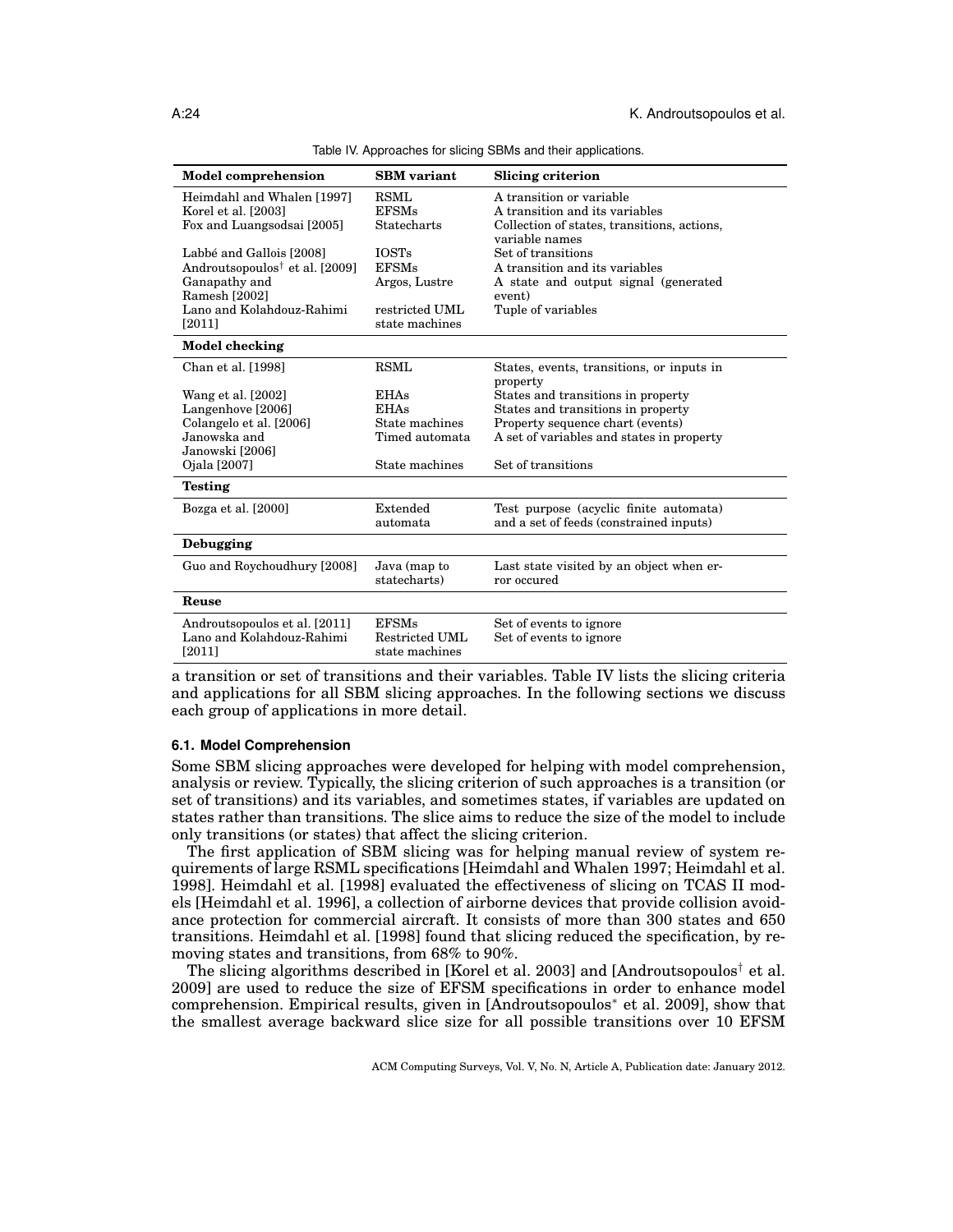models, including an industrial model, is 38.42%. This result is comparable to the typical backward slice size of a program, which may be one third of the original program [Binkley and Harman 2003]. Note that a slice according to Androutsopoulos<sup>†</sup> et al. [2009] consists of marked and unmarked transitions and its size, in terms of number of transitions and number of states, is not reduced. Korel et al. [2003] did not explicitly describe a set of examples and their slices, but claim that experience with their tool showed a reduction of 55%-80% of model size when applying the amorphous slicing algorithm to several EFSM models. Other slicing approaches for enhancing model comprehension are described in [Fox and Luangsodsai 2005; Labbe and Gallois ´ 2008]. The slices produced are sub-model's of the original. Neither provide data about the size of the slices.

Ganapathy and Ramesh [2002] have described an algorithm for slicing Argos specifications that can help with analysis, debugging and verification. They show that for any input sequence, the behaviour of the slice up to state  $S$  is the same as the behaviour of the original up to state S as far as the event b is concerned (where  $\langle S, b \rangle$  is the slicing criterion). The algorithm has been run on several example systems, including case studies like the digital watch example, as well as randomly generated Argos programs with large number of states and trigger edges to determine the time complexity. The slicing criteria were chosen randomly. The algorithm was run on each input several times and the average time was taken. For systems of average size (ranging from 100 states to 2000 and trigger edges ranging from 1 to 79), the average system time was negligible (0.01 seconds).

Lano and Kolahdouz-Rahimi [2011] describe an algorithm for slicing a restricted subset of UML state machines. The correctness of their slicing technique has been formally shown. Also, they experimentally evaluate the efficiency of their algorithm by applying it to slice five concurrent state machines, each composed of multiple copies of a component with three states. The first state machine that is sliced has 3 states and 3 transitions, the second has 9 states and 18 transitions, while the last state machine has 243 states and 1215 transitions. The execution time for the smaller state machines were reasonable, e.g., 0 ms for the first state machine and 20 ms for the second. While the execution time for the fourth state machine was 64348 ms and for the final state machine it produced an out-of-memory error.

### **6.2. Model Checking**

Model checking consists of representing a system as a finite model in an appropriate logic and automatically checking whether the model satisfies some desired properties. If the model does not satisfy a property, a counter-example is produced, i.e., a trace that outlines the system behaviour that led to that contradiction. The properties to be verified are expressed as either temporal logic formulae or as automata. The system model is expressed as a transition system. Three types of transition systems are typically used [Muller-Olm et al. 1999]: Kripke structures, whose nodes are annotated with atomic propositions; labelled transition systems (LTS) whose arcs are annotated by actions; and Kripke transition systems that combine Kripke structures and LTS.

Model checking suffers from the state space explosion problem [Clarke et al. 1999]. This is because the state space of a system can be very large, making model checking infeasible because it is impossible to explore the entire state space with limited resources of time and memory. There are several approaches, including slicing, to handle this problem. Slicing can be applied both at the level where the system model is expressed in the input language of a model checker (a model checker is a tool used for model checking), as well as at the state machine specification level (in integrated formal methods), before the specification is translated into the input language of the model checker for verification.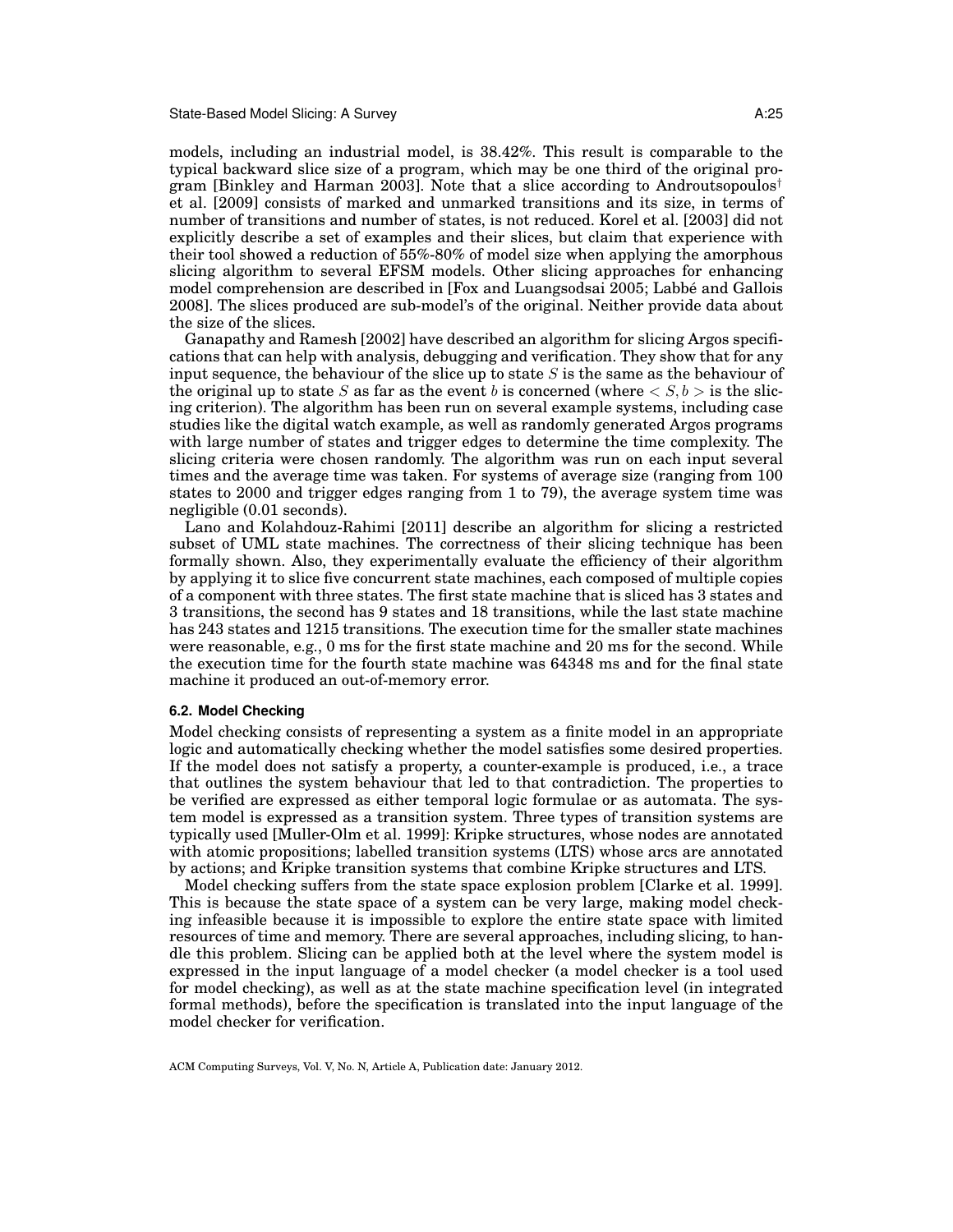At the level of the input language of the model checker, slicing techniques apply either on the input language itself or on the underlying SBM. Cone of influence [Clarke et al. 1999] is a technique for reducing the size of the underlying SBM by removing variables that do not influence the variables in the specification. This technique only focuses on variables and is similar to slicing after data dependence. Chan et al. [1998] point out that carrying out dependence analysis on the underlying SBM of the model checker, rather than at the state machine specification level, may not be as effective. For example, an event parameter would appear to depend on every event. This false dependency would not occur at the state machine specification level.

Millett and Teitelbaum [1998] and Millett and Teitelbaum [1999] have described an approach for slicing PROMELA, the input language for the SPIN [Holzmann 1997] model checker. PROMELA allows for non-determinism and is concurrent, where communication can be both synchronous or asynchronous. Slicing PROMELA consists of first producing a CFG, which is a directed graph with a set of nodes representing statements and edges representing control flow, and a PDG. Millett and Teitelbaum [1998] extend the features of the CFG and PDG with additional nodes and edges for handling PROMELA's concurrent and non-determinism constructs, while keeping the reachability algorithm as used by CodeSurfer [Grammatech Inc. 2002] and the Wisconsin tool [Horwitz et al. 2000] (both used for program slicing) the same. Since slicing is applied at the CFG of the input language and not on the underlying SBM model, this approach is comparable to program slicing.

We focus on slicing techniques at the state machine specification level. These techniques address the state space explosion problem by extracting a smaller state machine from the original that preserves the behaviour of those parts of the model that affect the truth of a given property. The slicing criterion is typically elements of a property to be model checked, such as states, transitions, events or variables. Ideally, for each slicing approach, the equivalence of the original and sliced state machine with respect to a property, needs to be formally shown.

Chan et al. [1998] have defined an algorithm for slicing RSML models for model checking. They have experimentally evaluated their slicing approach in [Chan et al. 2001] on two models, the TCAS II model [Heimdahl and Leveson 1995] and Boeing EPD (Electrical Power Distribution) case study [Nobe and Bingle 1998]. Results show that applying slicing to TCAS II reduced the Boolean state variables by half for four of the five properties. Chan et al. [1998] encode each RSML variable as a set of Boolean variables, however, typical RSML models have variables of many types, not just Booleans. Only one property required additional optimisations in order for model checking to be feasible. The reduction owing to slicing of the Boeing EPD case study was moderate because the components were more interdependent, i.e., the Boolean state variables were reduced by 30% for three properties and there were no slices for two of its properties because these depended on the entire model.

Wang et al. [2002] and Langenhove [2006] both have presented approaches for slicing Extended Hierarchical Automata (EHA) for reducing the complexity of verifying UML statechart models. A property  $\phi$  to be model checked is given as a Linear-Time Temporal Logic (LTL) [Clarke et al. 1999] formula. Wang et al. [2002] show that slicing with respect to the slicing criterion, which consists of the states and transitions in a property  $\phi$ , extracts a smaller EHA which is  $\phi$ -stuttering equivalent to the original EHA. Stuttering [Lamport 1983] refers to the occurrence of repeated states (with identical labels) along a path in a Kripke structure. According to Lamport a concurrent specification should be invariant to stuttering.  $\phi$ -stuttering equivalence means that on the property  $\phi$ , two Kripke structures have equivalent behaviour and are invariant under stuttering. Langenhove [2006] have shown that a property is satisfied by the sliced model if and only if it is satisfied by the original model.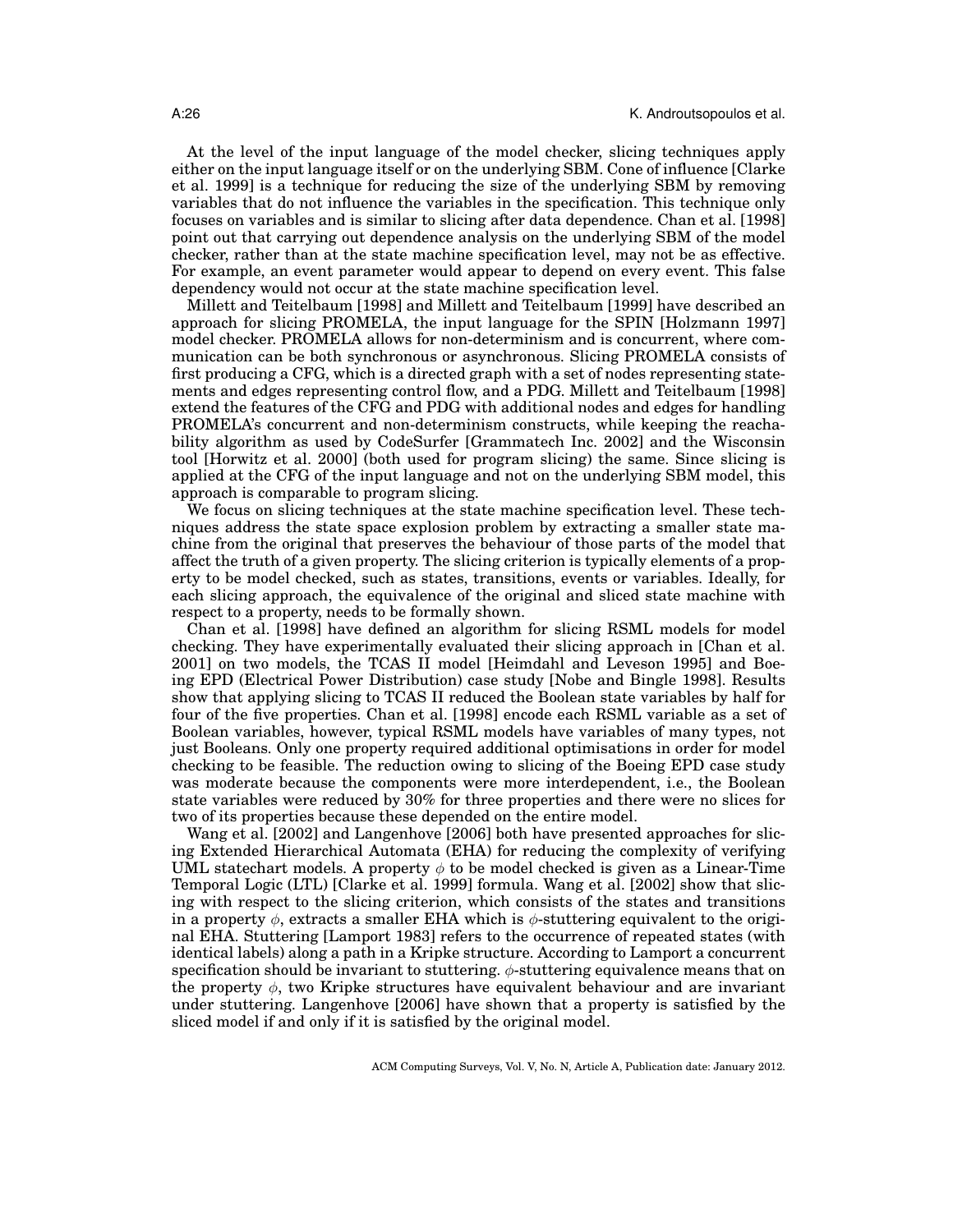Ojala [2007] has described a slicing algorithm for UML statecharts for reducing the state space for model checking. A proof of correctness of slicing with respect to a formula to be model checked has not been given nor any experimental results.

Colangelo et al. [2006] have described an approach for slicing SA models, in order to handle the state space explosion problem when model checking. SA models are specified as state machines and the LTL properties to be model checked are expressed using Property Sequence Charts. They have applied their approach to a naval communication environment. The benefits of slicing is that properties that could not be model checked on the original model, because the model checker ran out of memory, could be model checked on the reduced model. No proof of correctness for their slicing approach has been given.

Janowska and Janowski [2006] have presented a slicing approach for a set of timed automata with discrete data for handling the state space explosion problem when model checking. They show that two models (the original and the slice) are equivalent with respect to  $CTL_{-X^*}$  [Clarke and Emerson 1982] formulas if there exists a bisimulation between the states of the two structures.

### **6.3. Testing**

Slicing can be used to simplify specifications in order to help with testing. Bozga et al. [2000] have presented a slicing approach for improving automatic test case generation, in particular of conformance test cases for telecommunication protocols. Conformance testing is a black-box testing method that aims to validate that the implementations of systems conform to their specifications. Their testing approach is based on on-the-fly model checking and test cases are generated by exploring a synchronous product of the specification and some test purpose (see Section 5.7 for definition). Both specification and test purposes are described as labelled transition systems. This product can lead to the state space explosion problem arising. Bozga et al. [2000] deal with this problem by representing the specification and test purpose at a higher level, i.e,. as asynchronous extended automata and acyclic finite state automata respectively, and applying slicing before generating test cases. The slicing criterion is a test purpose and a set of feeds (see Section 5.7 for definition).

Bozga et al. [2000] have experimentally evaluated two of the three slicing techniques on a telecommunications protocol that consists of 1075 states, 1291 transitions and 134 variables. The first slicing technique can reduce the specification by removing states and transitions (and actions on transitions) by up to 80% if a suitable set of feeds for each test purpose is chosen. The smallest set of feeds covering the test purpose is not necessarily the most suitable as it is often too restrictive. They start from the smallest and iteratively add other input to the feeds until the model becomes large enough to cover the test purpose behaviour. The second slicing technique reduces the number of variables by up to 40%. They also applied their slicing techniques to a medium access control protocol for wireless ATM as well as the Ariane-5 flight program. For the protocol, they focus on verification rather than testing and found that without slicing they were not able to prove any properties because of memory limitations. The Ariane-5 flight program also benefited from slicing, as processes not involved in the verification or test generation were removed. They do not provide any experimental results for the third slicing technique as it was still under development. Bozga et al. [2000] also define notions of correctness in terms of bisimulation for each of their slicing techniques but do not provide any proofs.

### **6.4. Debugging**

Guo and Roychoudhury [2008] have described a slicing approach used for debugging Statecharts. Their approach translates buggy statecharts into Java programs and ap-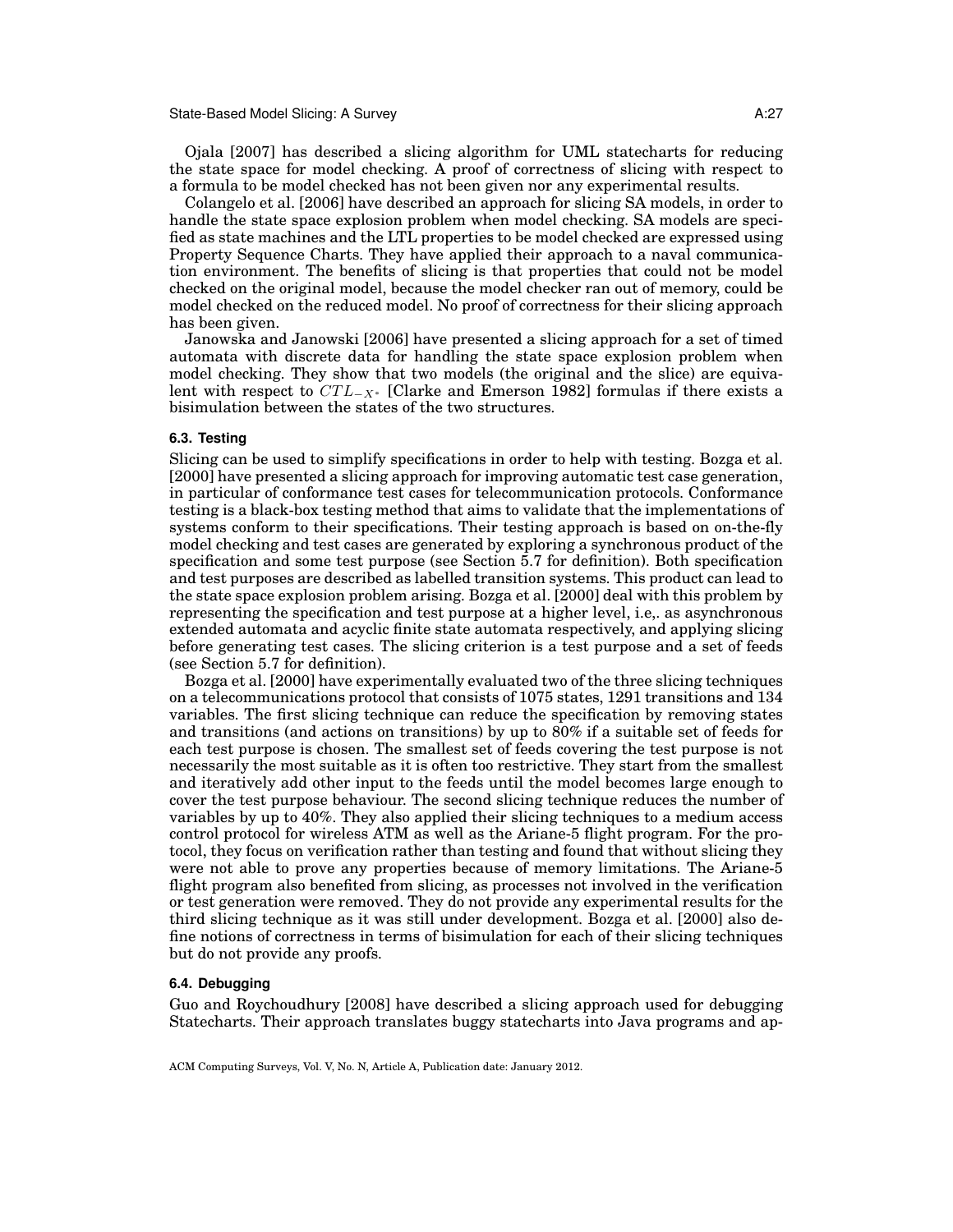plies dynamic slicing at the program level. The slices are then translated back into statecharts which are used to produce bug reports. They report on experiments using several buggy versions of four Statechart models (a total of nineteen buggy programs). For each buggy version, the slicing criterion is set based on the observable error and the inputs which cause the error obtained using at least five test cases. The average over all the test cases for that buggy version are computed. The results show that the size of the slices at the model level is 27% to 47%, while at the program level is 17% to 30%. For all of the buggy versions of the models, the size of a model level slice is 12% to 25% of the corresponding program level slice. The authors argue that the difference is because a single model element may be implemented by several lines of code.

# **6.5. Reuse**

Androutsopoulos et al. [2011] have defined environment-based slicing, whose purpose is to facilitate model development by specialising models for a specific operating environment. Its applications include specification reuse and property verification. The authors report on experiments that consider the reduction obtained on ten EFSM models, first by considering small number of events as the slicing criterion (a.k.a. small ignore sets) and then large number of events as the slicing criterion (a.k.a. large ignore sets). Also, they report on the performace of the slicer. The results show that for both small and large ignore sets the four algorithms consistently produce smaller slices. Slicing with ignore sets of size four reduces the number of states by 60% and the number of transitions by 70%. In the case of slicing with singleton ignore sets, if there is a large reduction (most of the EFSM) this identifies a key event, for example, a key event in the ATM system shown in Figure 5 is *Card* where slicing with respect to *Card* results in a slice containing only state *Start*. At the other extreme, i.e., considering ignore sets containing all events except one, produces an average slice size of 12.7% states and 1.1% transitions.

Lano and Kolahdouz-Rahimi [2011] describe an algorithm for slicing a restricted subset of UML state machines. The correctness of their slicing technique has been formally shown. Also, they experimentally evaluate the efficiency of their algorithm by applying it to slice five concurrent state machines, each composed of multiple copies of a component with three states. The first state machine that the slice is applied to has 3 states and 3 transitions, the second has 9 states and 18 transitions, while the last state machine has 243 states and 1215 transitions. The execution time for the smaller state machines where reasonable, e.g., 0 ms for the first state machine and 20 ms for the second. While the execution time for the larger state machines where also reasonable, e.g., the fourth state machine was 151 ms and 359 for the final state machine. This algorithm is much more efficient than the static slicing algorithm that they also defined (discussed in Section 5.1).

### **7. OPEN ISSUES**

SBM slicing is still in the early stages and there are still issues to address.

### **7.1. Correctly Accounting for Control Dependence**

Although there has been considerable effort in trying to correctly account for control dependence, there is still much work to be done. For example, some control dependence definitions for models are adaptations of control dependence definitions for programs [Androutsopoulos<sup>†</sup> et al. 2009]. However, the results of the survey show that work on slicing finite state machines has identified problems that are also present when slicing programs but have never been addressed. For example, slicing nonterminating finite state machines has been addressed as early as in [Heimdahl and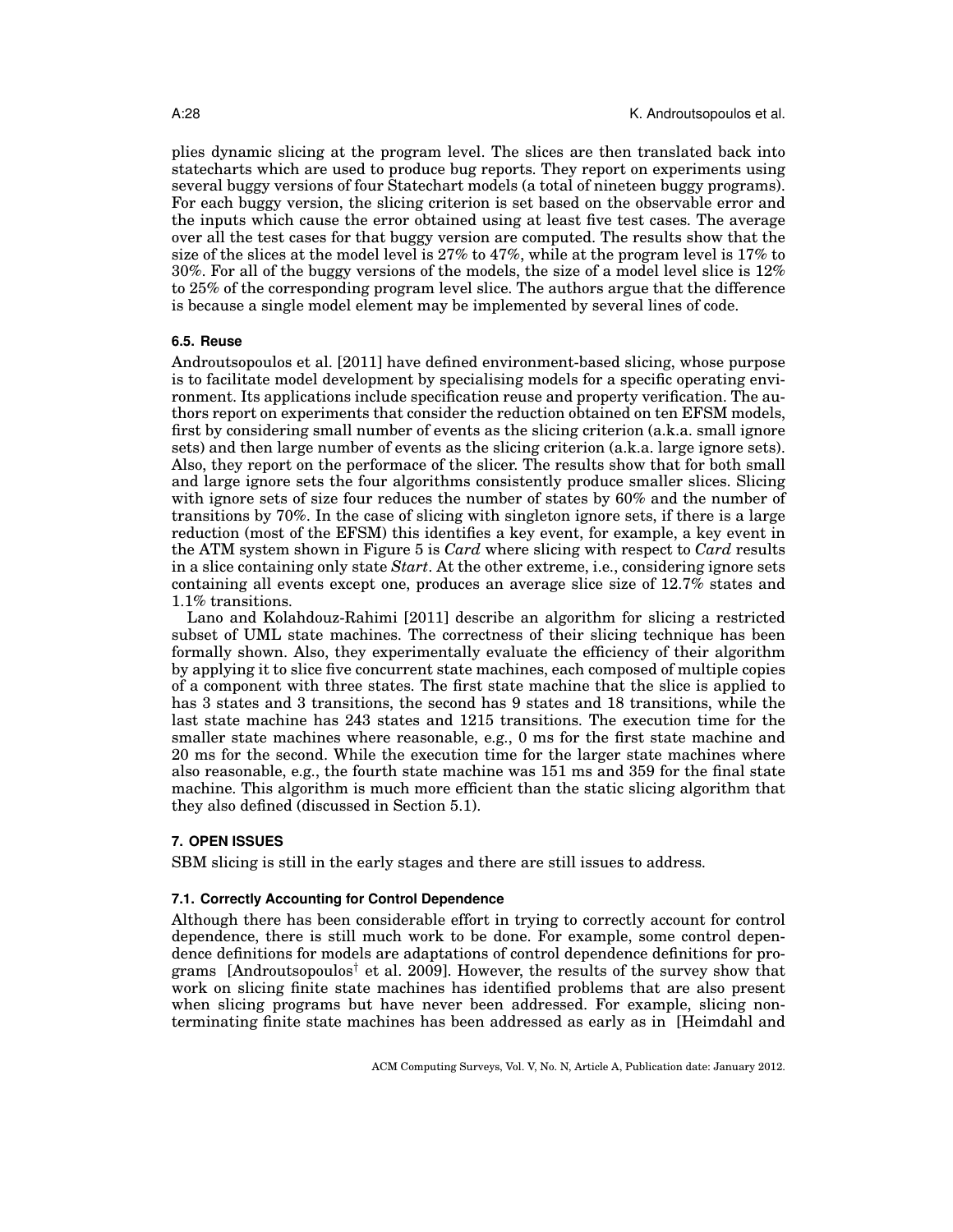#### State-Based Model Slicing: A Survey A:29

Table V. The SBM elements that slicing approaches remove (indicated by cross) and keep (indicated by tick) in a slice.

| Approach                                                   | $S^a$                                   | $\mathbf{T}^b$          | $\mathbf{L}^c$ | $\mathbf{TE}^d$ | $\mathbf{G}^e$ |          |
|------------------------------------------------------------|-----------------------------------------|-------------------------|----------------|-----------------|----------------|----------|
| Labbé and Gallois [2008]                                   |                                         |                         |                |                 |                |          |
| Androutsopoulos <sup>†</sup> et al. [2009]                 |                                         |                         | $\times$       |                 |                |          |
| Heimdahl and Whalen [1997]                                 | $\times$                                | $\times$                |                |                 |                |          |
| Chan et al. [1998]                                         | $\times$                                | $\times$                |                |                 |                |          |
| Korel et al. [2003]                                        | $\times$                                | $\times$                |                |                 |                |          |
| Ganapathy and Ramesh [2002]                                | $\times$                                | $\times$                |                |                 |                |          |
| Colangelo et al. [2006]                                    | $\times$                                | $\times$                |                |                 |                |          |
| Wang et al. [2002]                                         | $\times$                                | $\times$                |                |                 |                | ×        |
| Fox and Luangsodsai [2005]                                 | $\times$                                | $\times$                |                |                 |                | ×        |
| Langenhove [2006]                                          | $\times$                                | $\times$                |                |                 |                | $\times$ |
| Janowska and Janowski [2006]                               | $\times$                                | $\times$                |                |                 |                | $\times$ |
| Bozga et al. [2000]                                        | $\times$                                | $\times$                |                |                 |                | $\times$ |
| Guo and Roychoudhury [2008]                                | $\times$                                | $\times$                |                |                 | ×              | $\times$ |
| Lano and Kolahdouz-Rahimi [2011] (static)                  | $\times$                                | $\times$                |                |                 |                | $\times$ |
| Lano and Kolahdouz-Rahimi [2011] (environment-based)       | $\times$                                | $\times$                |                |                 |                |          |
| Androutsopoulos et al. [2011] (environment-based)          | $\times$                                | $\times$                |                |                 |                |          |
| Ojala [2007]                                               |                                         |                         |                | $\times$        | $\times$       | $\times$ |
| $T^b$ Transitions<br>$S^a$ States<br>$\mathrm{G}^e$ Guards | $Lc$ Labels<br>$\mathrm{A}^{f}$ Actions | $TEd$ Triggering Events |                |                 |                |          |

Whalen 1997] while the program slicing community only addressed the problem of slicing non-terminating programs in [Ranganath et al. 2007].

### **7.2. Improving Precision of Algorithms**

*7.2.1. State Hierarchy.* When slicing hierarchical state machines, the algorithms aim to preserve the state hierarchy in the slices. The algorithms start with the lowest level of states in the hierarchy and consider all states at that level before moving up to the next level. If a state is in the slice, then so is its superstate. However, for many of them, if a state is included in the slice, then all of the sub-states are also included. This leads to larger, less precise slices. Ganapathy and Ramesh [2002] give some suggestions of how to improve precision after slicing, but these have not been implemented. Further work is required for improving algorithms to produce more precise slices of hierarchical state machines.

*7.2.2. Concurrency and Communication.* All approaches that slice concurrent and communicating state machines are based on extracting the dependencies and then traversing the dependencies. Most approaches handle communication and synchronisation by introducing new dependencies, similar to interference dependence that is defined when slicing concurrent programs. Computing such dependencies is complex and requires that the order of execution be considered to ensure precise slices. Even if the computed dependencies are precise, the slicing algorithm can be imprecise if it just assumes transitivity of the dependencies and traverses the reachable dependencies [Krinke 1998]. Only a few SBM slicing approaches try to compute precise dependencies, such as in [Langenhove 2006], and none actually compute precise slices. Hence there is scope for further work in improving algorithms to produce precise slices for concurrent SBMs.

### **7.3. Graph Connectivity**

The SBM elements that are kept and removed in a slice vary from one slicing approach to another. Table V lists the elements that are removed (indicated by a cross) and kept (indicated by a tick) in a slice that is generated by each slicing approach. For exam-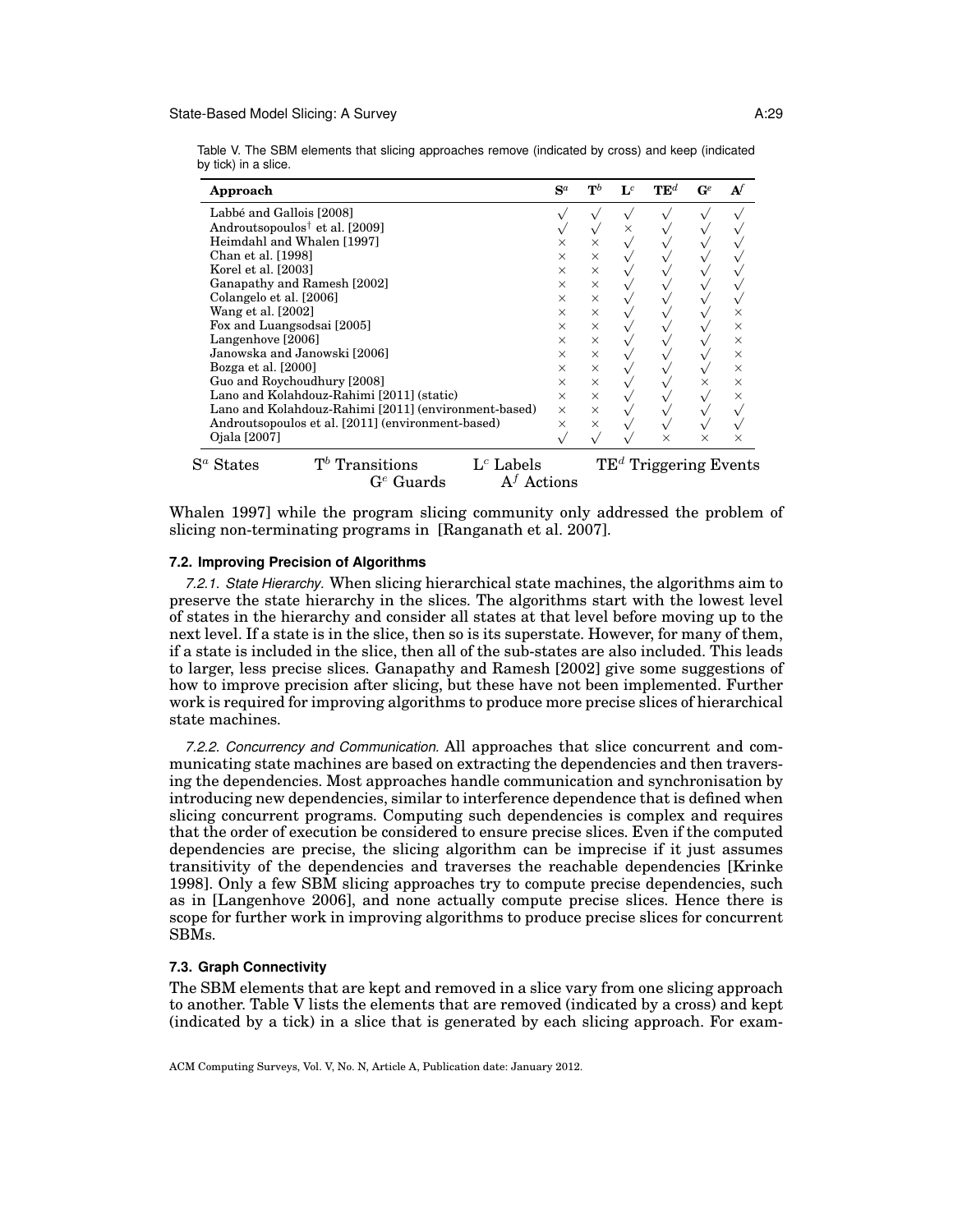ple, Labbe and Gallois [2008] do not remove any elements but simply mark those that ´ are in the slice. Heimdahl and Whalen [1997] produce slices by deleting states and transitions. Ojala [2007] only deletes parts of transitions trigger events, guards and actions. What is not shown in Table V is whether removing transitions or states can lead to breaking the connectivity of the model, i.e., some states become unreachable. Most slicing approaches only delete transitions or states that do not cause other states or transitions to become unreachable. This leads to larger, less precise slices. Only Korel et al. [2003] have described an algorithm (their amorphous algorithm described in Section 5.5) for removing transitions and reconnecting the state machine by merging states. For example, Figure 12 shows the slice generated for the ATM state machine shown in Figure 5.

However, there is still much work to be done. First, Korel et al. [2003]'s algorithm applies a couple of rules for merging states and they suggest that more rules can be developed. Thus, this algorithm is not general enough to apply to all possible cases for merging states. Better algorithms could be developed.

Second, depending on the semantics of the state machines, slicing could introduce additional behaviour that is not in the original state machine. Assume the ATM state machine in Figure 5 has skip semantics, i.e., events produced by the environment that do not trigger a transition are consumed and the state machine remains in the same state. If stuttering event sequences are generated by the environment, then according to Weiser's notion of correctness [Weiser 1979] this slicing algorithm is incorrect. The slice obtained using Korel et al.'s amorphous algorithm with the slicing criterion  $(s, T18)$  is shown in Figure 12. An example of a stuttering event sequence is:  $T1, T4, T8, T6, T18, T17, T17, T18$ , where the slice and the original will not behave in the same way according to the traditional notion of correctness. Korel et al. [2003] have described a new notion of correctness with event sequences (non-stuttering ones) that ensure that the original and the slice produce the same values for the variables of interest. However, this definition of correctness is still in the early stages of development and has not been proved. Further work is required in developing slicing algorithms that improve on these issues.

### **7.4. Slicing Across Different Levels of Abstraction**

Systems can be modelled at different levels of abstraction. For example, a system can be first modelled in a high level of detail and is often non-deterministic because of under-specification. Then it is modelled at a low level, where one state in the high level corresponds to many states in the low level. In some notations this state is modelled as a superstate. Most of the approaches, such as Wang et al. [2002], Korel et al. [2003] and Labbé and Gallois [2008] concern themselves with low-level model representations. There has been no slicing approach that has considered slicing across several models that have varying levels of abstraction.

Furthermore, a transition in a high level model can represent many transitions in a low level model. In this case, the transition may have combined labels of all those transitions, i.e., it may consist of more than one action. This could be a problem when computing data dependence using the existing definitions as dependencies may occur between different actions of a transition. This research problem has not been addressed in the literature.

### **7.5. Slicing Richer and Larger SBMs**

Only some of the features of some SBMs have been considered by slicing approaches, such as hierarchy, concurrency, communication and event generation. Features of richer SBMs, such as UML, have not been considered. These include: the condition and selection circled connectives, delays and timeouts, the entry/exit activity and his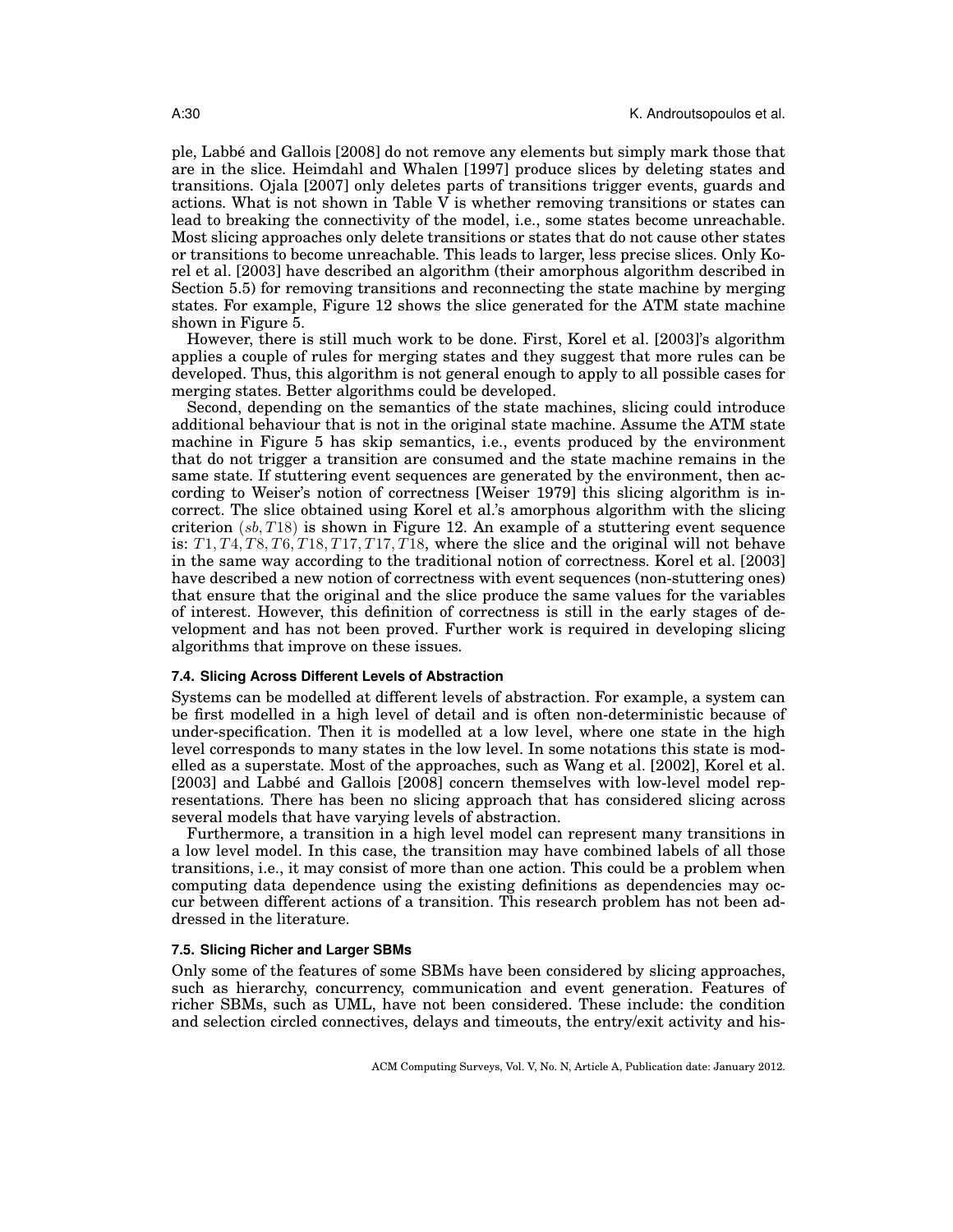State-Based Model Slicing: A Survey A:31

tories. Moreover, how to slice SBMs with rich action languages for transitions, such as those that allow functions to be defined that interact with other parts of the program, has not been considered in the literature. Slicing approaches could be developed further so that they can be applied to any SBM.

Experimental studies were carried out by various SBM slicing approaches. The largest state machine in terms of states had 2000 states but only 79 transitions [Ganapathy and Ramesh 2002] while the largest state machine in terms of transitions was a telecommunications protocol [Bozga et al. 2000] that had 1075 states, 1291 transitions and 134 variables. Further studies to investigate the performance of the slicing algorithms when applied to large state machine in terms of both states and transitions and number of variables would be of interest.

### **7.6. How SBM Semantics Affect Slicing**

Slicing is defined primarily on the syntax of the SBM. If we fix the syntax of a SBM and change the semantics, how is slicing affected. There are three possibilities:

- (1) A different dependence graph is produced, which results in different slices.
- (2) The dependence graph produced is the same. There can still be issues with the correctness of the slicing algorithms. Lano and Kolahdouz-Rahimi [2011] state that the choice of semantics can lead to computing different slices. They discuss three alternative semantics that can be used for a SBM that is not completely specified, i.e., for every state there is not a complete set of guards for every possible event occurrence. However, they do not show how these semantics lead to computing different slices.
- (3) The choice of syntax/semantics can have problems of itself, which can make the correctness proofs of slicing difficult. Lano and Clark [1999] discuss ways in which problems with the semantics are overcome to achieve global consistency in SBM. For example, if a SBM allows logic on triggers and there are two parallel transitions  $t_1$ :  $\neg a/b$  and  $t_2$ :  $b/a$ , then when there are no input events,  $\{t_1, t_2\}$  is constructed in the step as well as the generated events  $\{a, b\}$ . Thus, a is generated and  $t_1$  is taken even though  $t_1$  is enabled by the absence of a.

Except for [Lano and Kolahdouz-Rahimi 2011], no other existing work in the survey has discussed any of these issues.

# **8. CONCLUSIONS**

This paper is the first to survey existing work on slicing finite state machines. It comprehensively reviewed slicing approaches, classifying them in terms of their type. It also gave an overview of their applications, empirical evaluation, correctness and open problems for future work.

Work on slicing finite state machines is typically seen as extending work on program slicing to the model level. For example, some control dependence definitions for models are adaptations of control dependence definitions for programs. However, the results of the survey show that work on slicing finite state machines has identified problems that are also present when slicing programs but have never been addressed. For example, slicing non-terminating finite state machines has been addressed as early as in [Heimdahl and Whalen 1997] while the program slicing community only addressed the problem of slicing non-terminating programs in [Ranganath et al. 2007]. Moreover, we believe that the problems addressed when slicing finite state machines is similar to those required when slicing interactive programs, which has not been addressed in the program slicing community. This highlights the importance of this survey to both the model and program slicing communities.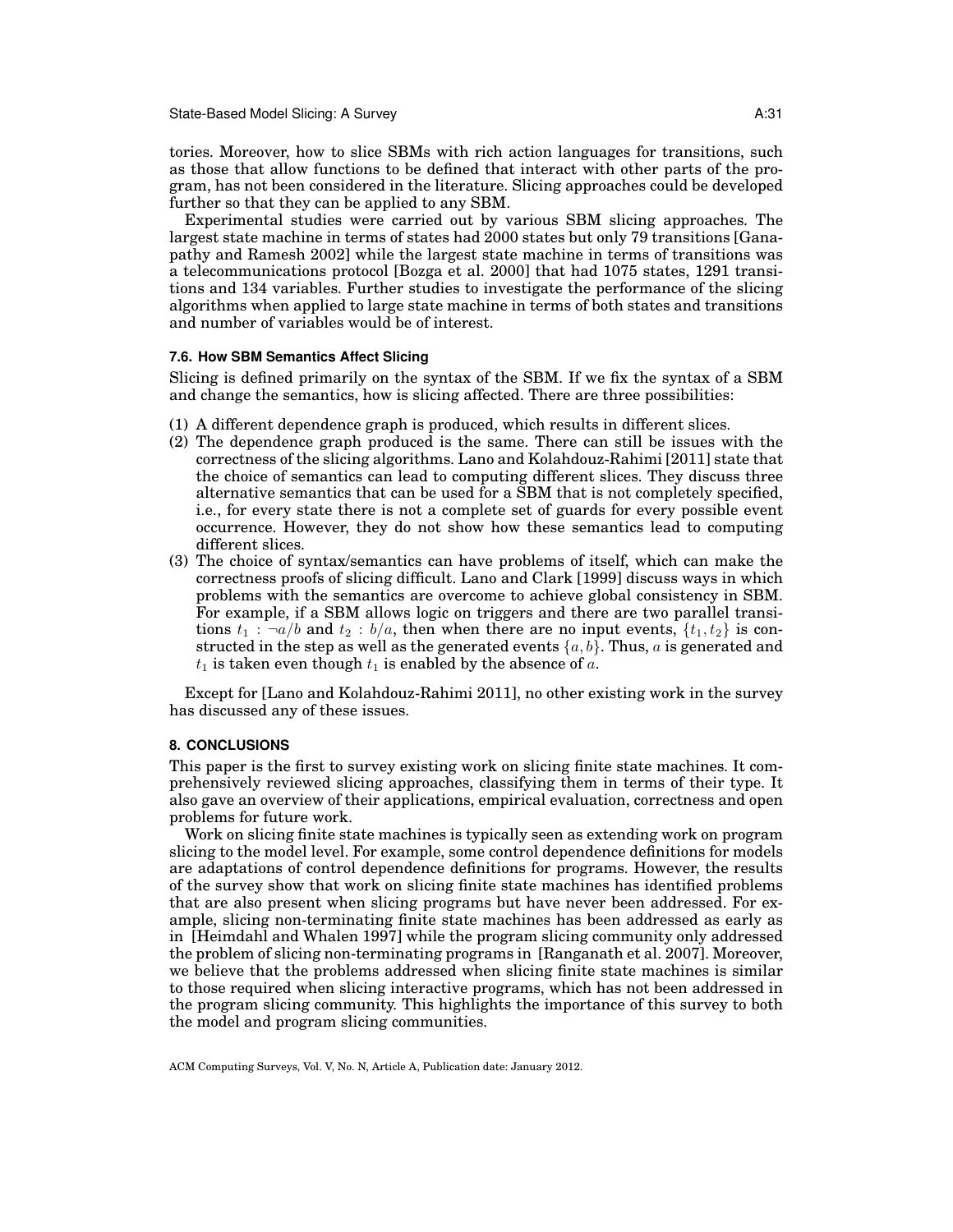#### **ACKNOWLEDGMENTS**

This research work is supported by EPSRC Grant EP/F059442/1. The authors also wish to thank Franco Raimondi and Khalid Alzarouni for their insightful comments.

#### **REFERENCES**

- AGRAWAL, H., DEMILLO, R. A., AND SPAFFORD, E. H. 1991. Dynamic slicing in the presence of unconstrained pointers. In 4<sup>th</sup> ACM Symposium on Testing, Analysis, and Verification (TAV4). 60–73. Appears as Purdue University Technical Report SERC-TR-93-P.
- AGRAWAL, H. AND HORGAN, J. R. 1990. Dynamic program slicing. In *ACM SIGPLAN Conference on Programming Language Design and Implementation*. White Plains, New York, 246–256.
- AHO, A. V., SETHI, R., AND ULLMAN, J. D. 1986. *Compilers, Principles, Techniques, and Tools*. Addison-Wesley, (Pearson Education).
- ALUR, R. AND DILL, D. L. 1990. Automata for modeling real-time systems. In *Proceedings of the seventeenth international colloquium on Automata, languages and programming*. Springer-Verlag New York, Inc., New York, NY, USA, 322–335.
- ANDROUTSOPOULOS, K., BINKLEY, D., CLARK, D., GOLD, N., HARMAN, M., LANO, K., AND LI, Z. 2011. Model projection: simplifying models in response to restricting the environment. In *Software Engineering (ICSE), 2011 33rd International Conference on*. 291 –300.
- ANDROUTSOPOULOS∗, K., GOLD, N., HARMAN, M., LI, Z., AND TRATT, L. 2009. A theoretical and empirical study of EFSM dependence. In *Proceedings of the International Conference on Software Maintenance (ICSM)*.
- ANDROUTSOPOULOS† , K., CLARK, D., HARMAN, M., LI, Z., AND TRATT, L. 2009. Control dependence for extended finite state machines. In *Fundamental Approaches to Software Engineering (FASE), Held as Part of the European Joint Conferences on the Theory and Practice of Software, ETAPS*. Springer Berlin/Heidelberg, York, UK.
- BALL, T. AND HORWITZ, S. 1993. Slicing programs with arbitrary control–flow. In 1 st *Conference on Automated Algorithmic Debugging*, P. Fritzson, Ed. Springer, Linkoping, Sweden, 206–222. ¨
- BINKLEY, D. 1998. The application of program slicing to regression testing. *Information and Software Technology 40,* 11, 583–594.
- BINKLEY, D. AND GALLAGHER, K. B. 1996. Program slicing. In *Advances in Computing, Volume 43*, M. Zelkowitz, Ed. Academic Press, 1–50.
- BINKLEY, D. AND HARMAN, M. 2003. A large-scale empirical study of forward and backward static slice size and context sensitivity. In *IEEE International Conference on Software Maintenance*. IEEE Computer Society Press, Los Alamitos, California, USA, 44–53.
- BINKLEY, D. AND HARMAN, M. 2004. A survey of empirical results on program slicing. *Advances in Computers 62*, 105–178.
- BINKLEY, D. AND HARMAN, M. 2005. Forward slices are smaller than backward slices. In 5<sup>th</sup> IEEE Inter*national Workshop on Source Code Analysis and Manipulation* (Budapest, Hungary, September 30th-October 1st 2005). IEEE Computer Society Press, 15–24.
- BINKLEY, D., HARMAN, M., AND KRINKE, J. 2007. Empirical study of optimization techniques for massive slicing. *ACM Transactions on Programming Languages and Systems 30,* 1 (Nov.).
- BINKLEY, D., HORWITZ, S., AND REPS, T. 1995. Program integration for languages with procedure calls. *ACM Transactions on Software Engineering and Methodology 4,* 1, 3–35.
- BINKLEY, D. W. 2007. Source code analysis: A road map. In *Future of Software Engineering 2007*, L. Briand and A. Wolf, Eds. IEEE Computer Society Press, Los Alamitos, California, USA, 104–119.
- BOZGA, M., FERNANDEZ, J.-C., AND GHIRVU, L. 2000. Using static analysis to improve automatic test generation. In *TACAS '00: Proceedings of the 6th International Conference on Tools and Algorithms for Construction and Analysis of Systems*. Springer-Verlag, London, UK, 235–250.
- BOZGA, M., FERNANDEZ, J.-C., AND GHIRVU, L. 2003. Using static analysis to improve automatic test generation. *International Journal on Software Tools for Technology Transfer (STTT) 4*, 142–152.
- BOZGA, M., FERNANDEZ, J.-C., GHIRVU, L., GRAF, S., PIERRE KRIMM, J., MOUNIER, L., AND SIFAKIS, J. 1999. If: An intermediate representation for sdl and its applications. In *Proceedings of SDL-FORUM99*. Elsevier Science, Montreal, Canada, 423–440.
- CANFORA, G., CIMITILE, A., AND DE LUCIA, A. 1998. Conditioned program slicing. *Information and Software Technology 40,* 11, 595–607.
- CHAN, W., ANDERSON, R. J., BEAME, P., AND NOTKIN, D. 1998. Improving efficiency of symbolic model checking for state-based system requirements. *SIGSOFT Software Engineering Notes 23,* 2, 102–112.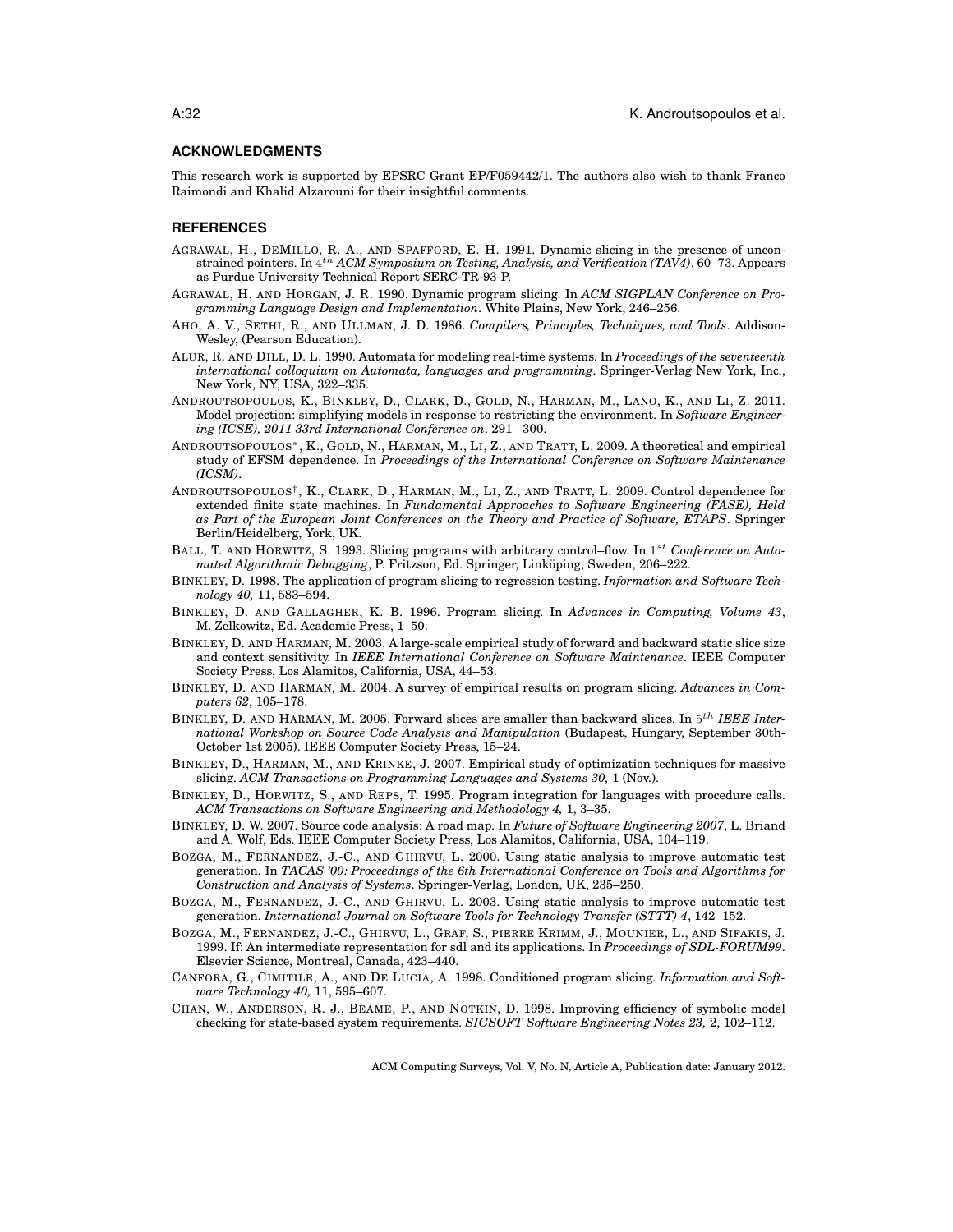- CHAN, W., ANDERSON, R. J., BEAME, P., NOTKIN, D., JONES, D. H., AND WARNER, W. E. 2001. Optimizing symbolic model checking for statecharts. *IEEE Trans. Softw. Eng. 27,* 2, 170–190.
- CLARKE, E. M. AND EMERSON, E. A. 1982. Design and synthesis of synchronization skeletons using branching-time temporal logic. In *Logic of Programs, Workshop*. Springer, London, UK, 52–71.
- CLARKE, E. M., GRUMBERG, O., AND PELED, D. A. 1999. *Model Checking*. CMIT Press.
- COLANGELO, D., COMPARE, D., INVERARDI, P., AND PELLICCIONE, P. 2006. Reducing software architecture models complexity: A slicing and abstraction approach. In *Formal Techniques for Networked and Distributed Systems - FORTE 2006, Lecture Notes in Computer Science*. Springer, Paris, France, 243– 258.
- CORBETT, J. C., DWYER, M. B., HATCLIFF, J., LAUBACH, S., PASAREANU, C. S., ROBBY, AND ZHENG, H. 2000. Bandera: Extracting finite-state models from Java source code. In 22nd *International Conference on Software Engineering (ICSE'2000)*. IEEE Computer Society Press, Los Alamitos, California, USA, 439–448.
- DE LUCIA, A. 2001. Program slicing: Methods and applications. In *International Workshop on Source Code Analysis and Manipulation* (Florence, Italy). IEEE Computer Society Press, Los Alamitos, California, USA, 142–149.
- DONG, W., WANG, J., QI, X., AND QI, Z.-C. 2001. Model checking UML statecharts. In *APSEC '01: Proceedings of the Eighth Asia-Pacific on Software Engineering Conference*. IEEE Computer Society, Washington, DC, USA, 363.
- DUBROVIN, J. 2006. Jumbala an action language for UML state machines. Research Report HUT-TCS-A101, Helsinki University of Technology, Laboratory for Theoretical Computer Science, Espoo, Finland. March.
- DWYER, M. B., HATCLIFF, J., HOOSIER, M., RANGANATH, V., AND WALLENTINE, T. 2006. Evaluating the effectiveness of slicing for model reduction of concurrent object-oriented programs. In *In: Proceedings of International Conference on Tools and Algorithms for the Construction and Analysis of Systems (TACAS 2006*. Springer, 73–89.
- FERRANTE, J., OTTENSTEIN, K. J., AND WARREN, J. D. 1987. The program dependence graph and its use in optimization. *ACM Transactions on Programming Languages and Systems 9,* 3 (July), 319–349.
- FIELD, J., RAMALINGAM, G., AND TIP, F. 1995. Parametric program slicing. In 22nd *ACM Symposium on Principles of Programming Languages*. ACM, San Francisco, CA, 379–392.
- FOX, C., DANICIC, S., HARMAN, M., AND HIERONS, R. M. 2004. ConSIT: a fully automated conditioned program slicer. *Software Practice and Experience 34*, 15–46.
- FOX, C., HARMAN, M., HIERONS, R. M., AND DANICIC, S. 2001. Backward conditioning: a new program specialisation technique and its application to program comprehension. In 9<sup>th</sup> IEEE International Work*shop on Program Comprenhesion* (Toronto, Canada). IEEE Computer Society Press, Los Alamitos, California, USA, 89–97.
- FOX, C. AND LUANGSODSAI, A. 2005. And-or dependence graphs for slicing statecharts. In *Beyond Program Slicing*. Internationales Begegnungs- und Forschungszentrum fuer Informatik (IBFI), Schloss Dagstuhl, Germany.
- GALLAGHER, K. B. AND LYLE, J. R. 1991. Using program slicing in software maintenance. *IEEE Transactions on Software Engineering 17,* 8 (Aug.), 751–761.
- GANAPATHY, V. AND RAMESH, S. 2002. Slicing synchronous reactive programs. In *Electronic Notes in Theoretical Computer Science, 65(5). 1st Workshop on Synchronous Languages, Applications, and Programming*. Elsevier, Grenoble, France.
- GASTON, C., GALL, P. L., RAPIN, N., AND TOUIL, A. 2006. Symbolic execution techniques for test purpose definition. In *Testing of Communicating Systems (TestCom'06), Lecture Notes in Computer Science*. Vol. 3964. Springer, New York, NY, USA,, 1–18.
- GRAMMATECH INC. 2002. The CodeSurfer slicing system.
- GUO, L. AND ROYCHOUDHURY, A. 2008. Debugging statecharts via model-code traceability. In *Leveraging Applications of Formal Methods, Verification and Validation, Third International Symposium, ISoLA 2008*. Springer Berlin/Heidelberg, Port Sani, Greece, 292–306.
- GUPTA, R., HARROLD, M. J., AND SOFFA, M. L. 1992. An approach to regression testing using slicing. In *Proceedings of the IEEE Conference on Software Maintenance* (Orlando, Florida, USA). IEEE Computer Society Press, Los Alamitos, California, USA, 299–308.
- GUPTA, R. AND SOFFA, M. L. 1995. Hybrid Slicing: An Approach for Refining Static Slices Using Dynamic Information. In *Proceedings of SIGSOFT'95 Third ACM SIGSOFT Symposium on the Foundations of Software Engineering*. 29–40.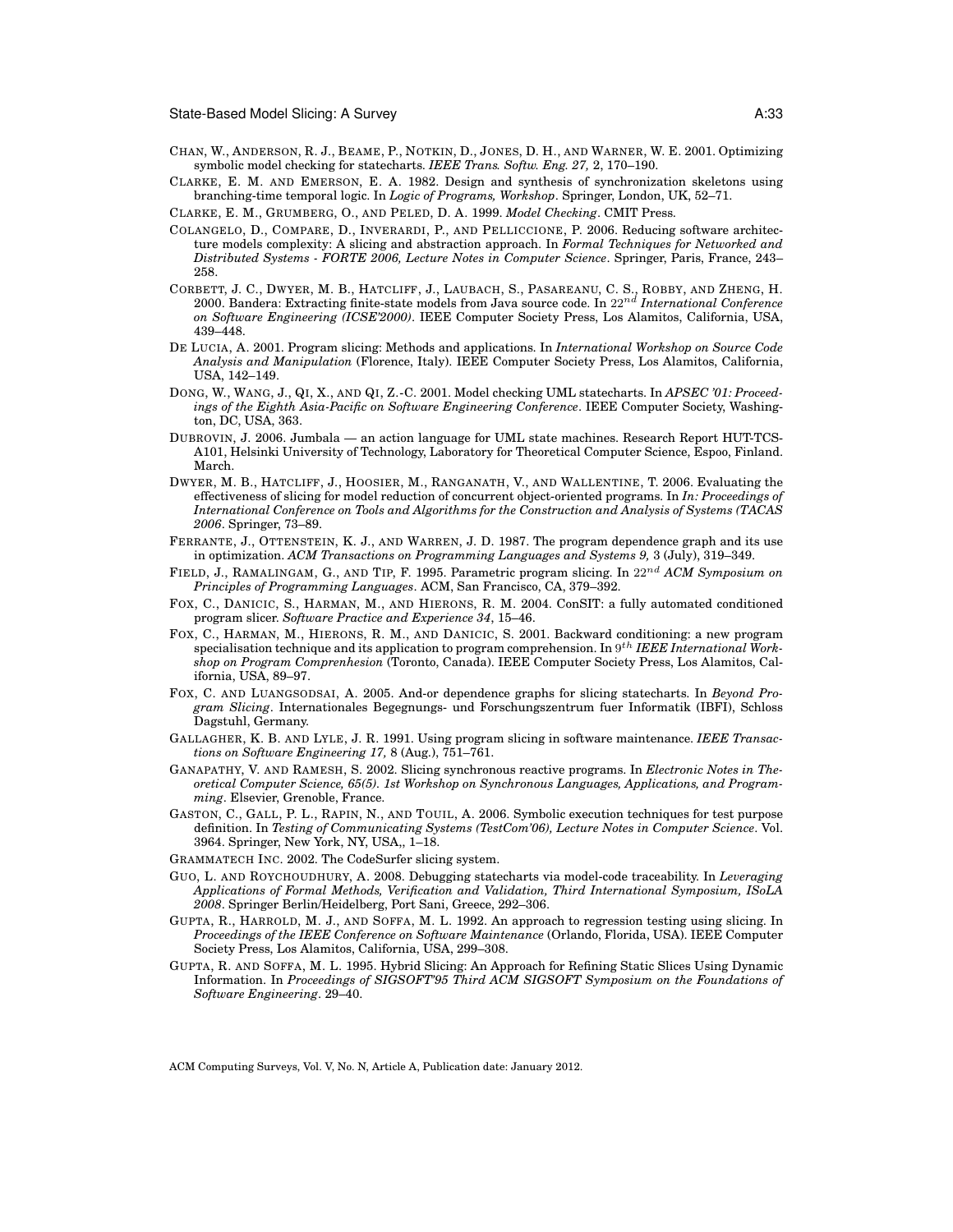- HAMON, G. 2005. A denotational semantics for stateflow. In *Proceedings of the 5th ACM international conference on Embedded software*. EMSOFT '05. ACM, New York, NY, USA, 164–172.
- HAREL, D. 1987. Statecharts: A visual formalism for complex systems. *Science of Computer Programming 8,* 3 (June), 231–274.
- HAREL, D. AND KUGLER, H. 2004. The RHAPSODY semantics of statecharts (or, on the executable core of the UML). In *Integration of Software Specification Techniques for Applications in Engineering*. Lecture Notes in Computer Science, vol. 3147. Springer, 325–354.
- HAREL, D. AND NAAMAD, A. 1996. The statemate semantics of statecharts. *ACM Trans. Softw. Eng. Methodol. 5,* 4, 293–333.
- HARMAN, M., BINKLEY, D., AND DANICIC, S. 2003. Amorphous program slicing. *Journal of Systems and Software 68,* 1 (Oct.), 45–64.
- HARMAN, M. AND DANICIC, S. 1997. Amorphous program slicing. In 5 th *IEEE International Workshop on Program Comprenhesion (IWPC'97)* (Dearborn, Michigan, USA). IEEE Computer Society Press, Los Alamitos, California, USA, 70–79.
- HARMAN, M. AND DANICIC, S. 1998. A new algorithm for slicing unstructured programs. *Journal of Software Maintenance and Evolution 10,* 6, 415–441.
- HARMAN, M., DANICIC, S., SIVAGURUNATHAN, Y., AND SIMPSON, D. 1996. The next 700 slicing criteria. In 2 nd *UK workshop on program comprehension*, M. Munro, Ed. Durham University, UK.
- HARMAN, M. AND HIERONS, R. M. 2001. An overview of program slicing. *Software Focus 2,* 3, 85–92.
- HARMAN, M., HIERONS, R. M., DANICIC, S., HOWROYD, J., AND FOX, C. 2001. Pre/post conditioned slicing. In *IEEE International Conference on Software Maintenance (ICSM'01)* (Florence, Italy). IEEE Computer Society Press, Los Alamitos, California, USA, 138–147.
- HARMAN, M., HU, L., HIERONS, R. M., WEGENER, J., STHAMER, H., BARESEL, A., AND ROPER, M. 2004. Testability transformation. *IEEE Transactions on Software Engineering 30,* 1, 3–16.
- HATCLIFF, J., DWYER, M. B., AND ZHENG, H. 2000. Slicing software for model construction. *Higher-Order and Symbolic Computation 13,* 4 (Dec.), 315–353.
- HEIMDAHL, M. P. E., LEVESON, N., AND REESE, J. D. 1996. Experiences and lessons from the analysis of TCAS II. *SIGSOFT Softw. Eng. Notes 21,* 3, 79–83.
- HEIMDAHL, M. P. E. AND LEVESON, N. G. 1995. Completeness and consistency analysis of state-based requirements. In *ICSE '95: Proceedings of the 17th international conference on Software engineering*. ACM, New York, NY, USA, 3–14.
- HEIMDAHL, M. P. E., THOMPSON, J. M., AND WHALEN, M. W. 1998. On the effectiveness of slicing hierarchical state machines: A case study. In *EUROMICRO '98: Proceedings of the 24th Conference on EUROMICRO*. IEEE Computer Society, Washington, DC, USA, 10435–10444.
- HEIMDAHL, M. P. E. AND WHALEN, M. W. 1997. Reduction and slicing of hierarchical state machines. In *Proc. Fifth ACM SIGSOFT Symposium on the Foundations of Software Engineering*. Springer–Verlag, Zurich, Switzerland.
- HOLZMANN, G. J. 1997. The model checker SPIN. *IEEE Transactions on Software Engineering 23*, 279–295.
- HORWITZ, S., REPS, T., AND BINKLEY, D. 1990. Interprocedural slicing using dependence graphs. *ACM Transactions on Programming Languages and Systems 12,* 1, 26–61.
- HORWITZ, S., REPS, T., STAFF GENEVIVE ROSAY, ., STUDENTS MANUVIR DAS, . C., HASTI, R., LAM-PERT, J., MELSKI, D., SHAPIRO, M., SIFF, M., TURNIDGE, T., STUDENTS, S., VISITORS THOMAS BALL, BINKLEY, D., BARGER, V., BATES, S., BRICKER, T., CAI, J., PAIGE, R., PFEIFFER, P., PRINS, J., YANG, W., RAMALINGAM, G., AND SAGIV, M. 1996-2000. Wisonsin program slicing project. URL http://www.cs.wisc.edu/wpis/html/.
- HROMKOVIC, J. AND SCHNITGER, G. 2007. Comparing the size of NFAs with and without epsilontransitions. *Theoretical Computer Science 380,* 1–2, 100–114.
- ILIE, L. AND YU, S. 2003. Reducing NFAs by invariant equivalences. *Theoretical Computer Science 306,* 1-3, 373–390.
- JANOWSKA, A. AND JANOWSKI, P. 2006. Slicing of timed automata with discrete data. *Fundamenta Informaticae, SPECIAL ISSUE ON CONCURRENCY SPECIFICATION AND PROGRAMMING 72,* 1-3, 181–195.
- JHALA, R. AND MAJUMDAR, R. 2005. Path slicing. *SIGPLAN Not. 40,* 6, 38–47.
- KNAPP, A. AND MERZ, S. 2002. Model checking and code generation for UML state machines and collaborations. In *Proceding 5th Workshop on Tools for System Design and Verification (FM-Tools)*, D. Haneberg, G. Schellhorn, and W. Reif, Eds. 59–64.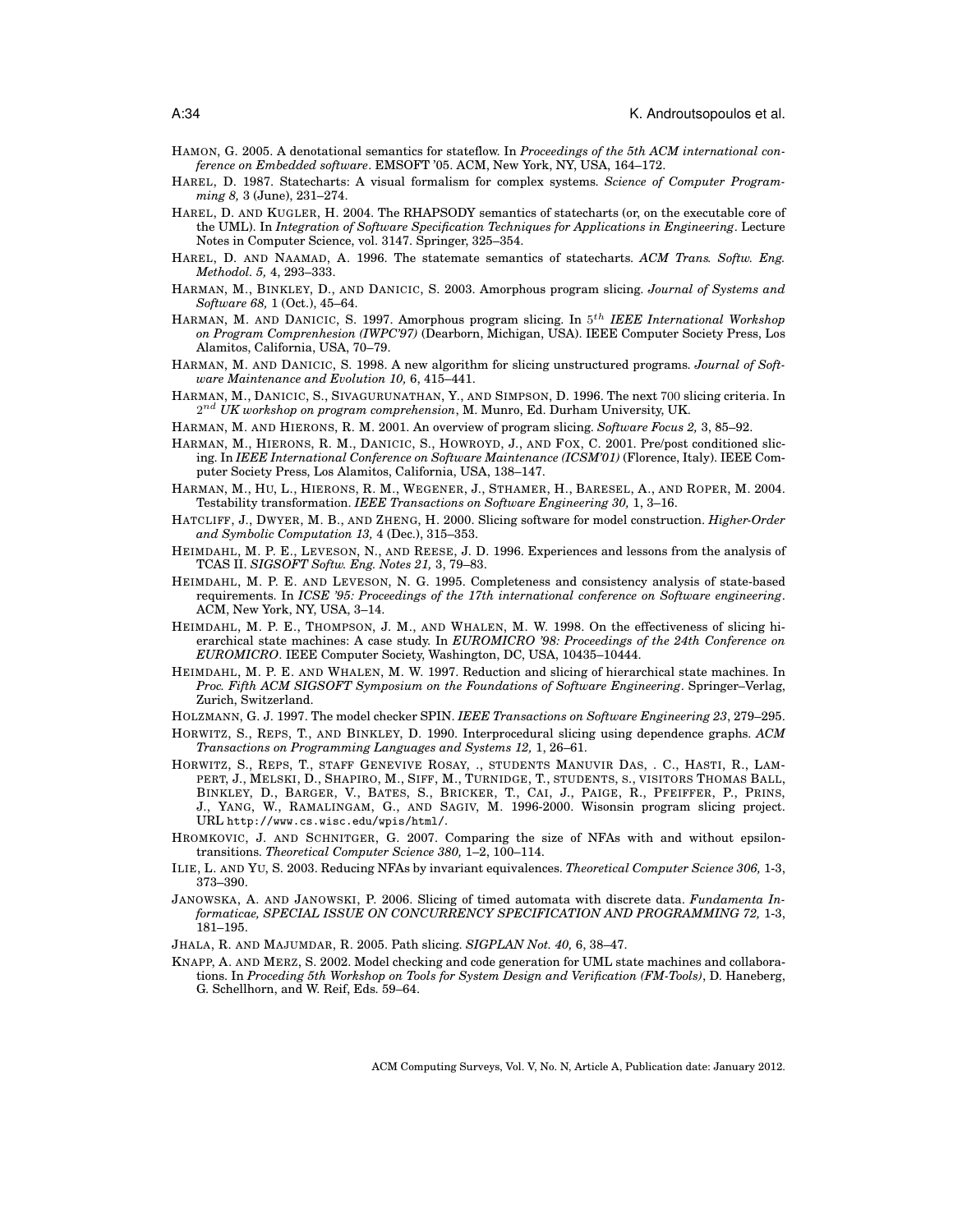- KOMONDOOR, R. AND HORWITZ, S. 2000. Semantics-preserving procedure extraction. In *Proceedings of the 27th ACM SIGPLAN-SIGACT Symposium on Principles of Programming Languages (POPL-00)*. ACM Press, N.Y., 155–169.
- KOREL, B. AND LASKI, J. 1988. Dynamic program slicing. *Information Processing Letters 29,* 3 (Oct.), 155– 163.
- KOREL, B., SINGH, I., TAHAT, L., AND VAYSBURG, B. 2003. Slicing of state based models. In *IEEE International Conference on Software Maintenance (ICSM'03)* (Amsterdam, Netherlands). IEEE Computer Society Press, Los Alamitos, California, USA, 34–43.
- KRINKE, J. 1998. Static slicing of threaded programs. In *ACM SIGPLAN-SIGSOFT Workshop on Program Analysis for Software Tools and Engineering (PASTE'98)*. ACM New York, NY, USA, Montreal, Canada, 35–42.
- KUCK, D. J., KUHN, R. H., PADUA, D. A., LEASURE, B., AND WOLFE, M. 1981. Dependence graphs and compiler optimizations. In *POPL '81: Proceedings of the 8th ACM SIGPLAN-SIGACT symposium on Principles of programming languages*. ACM, NY, USA, 207–218.
- LABBÉ, S. AND GALLOIS, J.-P. 2008. Slicing communicating automata specifications: polynomial algorithms for model reduction. *Formal Aspects of Computing 20,* 6, 563–595.
- LABBE, S., GALLOIS, J.-P., AND POUZET, M. 2007. Slicing communicating automata specifications for efficient model reduction. In *Proceedings of ASWEC*. IEEE Computer Society, USA, 191–200.
- LAKHOTIA, A. AND SINGH, P. 2003. Challenges in getting formal with viruses. *virus bulletin*, 14–18.
- LAMPORT, L. 1978. Time, clocks, and the ordering of events in a distributed system. *Commun. ACM 21,* 7, 558–565.
- LAMPORT, L. 1983. What good is temporal logic? In *Information Processing 83: Proceedings of the IFIP 9th World Congress, R. E. A. Mason, Ed.* North-Holland, Amsterdam, 657–668.
- LANGENHOVE, S. V. 2006. Towards the correctness of software behavior in UML a model checking approach based on slicing. Ph.D. thesis, Ghent University.
- LANGENHOVE, S. V. AND HOOGEWIJS, A. 2007.  $SV_tL$ : System verification through logic tool support for verifying sliced hierarchical statecharts. In *Lecture Notes in Computer Science, Recent Trends in Algebraic Development Techniques*. Springer, Berlin / Heidelberg, 142–155.
- LANO, K. AND CLARK, D. 1999. Demonstrating preservation of safety properties in reactive control system development.
- LANO, K. AND KOLAHDOUZ-RAHIMI, S. 2011. Slicing techniques for uml models. *Journal of Object Technology 10*, 11:1–49.
- LEVESON, N., HEIMDAHL, M., HILDRETH, H., AND REESE, J. 1994. Requirements Specification for Process-Control Systems. *IEEE Transactions on Software Engineering 20,* 9, 684–706.
- MARANINCHI, F. 1991. The Argos language: graphical representation of automata and description of reactive systems. In *IEEE Workshop on Visual Languages*. IEEE, Kobe, Japan.
- MEALY, G. H. 1955. A method to synthesizing sequential circuits. *Bell Systems Technical Journal 34,* 5, 1045–1075.
- MILLETT, L. AND TEITELBAUM, T. 1998. Slicing promela and its applications to model checking.
- MILLETT, L. I. AND TEITELBAUM, T. 1999. Channel dependence analysis for slicing promela. In *PDSE '99: Proceedings of the International Symposium on Software Engineering for Parallel and Distributed Systems*. IEEE Computer Society, Washington, DC, USA, 52.
- MOCK, M., ATKINSON, D. C., CHAMBERS, C., AND EGGERS, S. J. 2002. Improving program slicing with dynamic points-to data. In *Proceedings of the* 10th *ACM SIGSOFT Symposium on the Foundations of Software Engineering (FSE-02)*. ACM Press, New York, 71–80.
- MOORE, E. F. 1956. Gedanken experiments on sequential machines. In *Automata Studies*. Princeton U., New Jersey, 129–153.
- MULLER-OLM, M., SCHMIDT, D., AND STEFFEN, B. 1999. Model-checking: A tutorial introduction. In *Proceedings of the 6th International Static Analysis Symposium*. Vol. 1694. 331–354.
- NOBE, C. AND BINGLE, M. 1998. Model-based development: Five processes used at boeing. In *IEEE International Conference and Workshop: Engineering of Computer-Based Systems*.
- OJALA, V. 2007. A slicer for UML state machines. Tech. Rep. HUT-TCS-25, Helsinki University of Technology Laboratory for Theoretical Computer Science, Espoo, Finland.
- OMG. 2001. OMG unified modeling language specification 1.4. http://www.omg.org/cgi-bin/doc?formal/01-09-67.
- OTTENSTEIN, K. J. AND OTTENSTEIN, L. M. 1984. The program dependence graph in software development environments. *Proceedings of the ACM SIGSOFT/SIGPLAN Software Engineering Symposium on Practical Software Development Environmt, SIGPLAN Notices 19,* 5, 177–184.